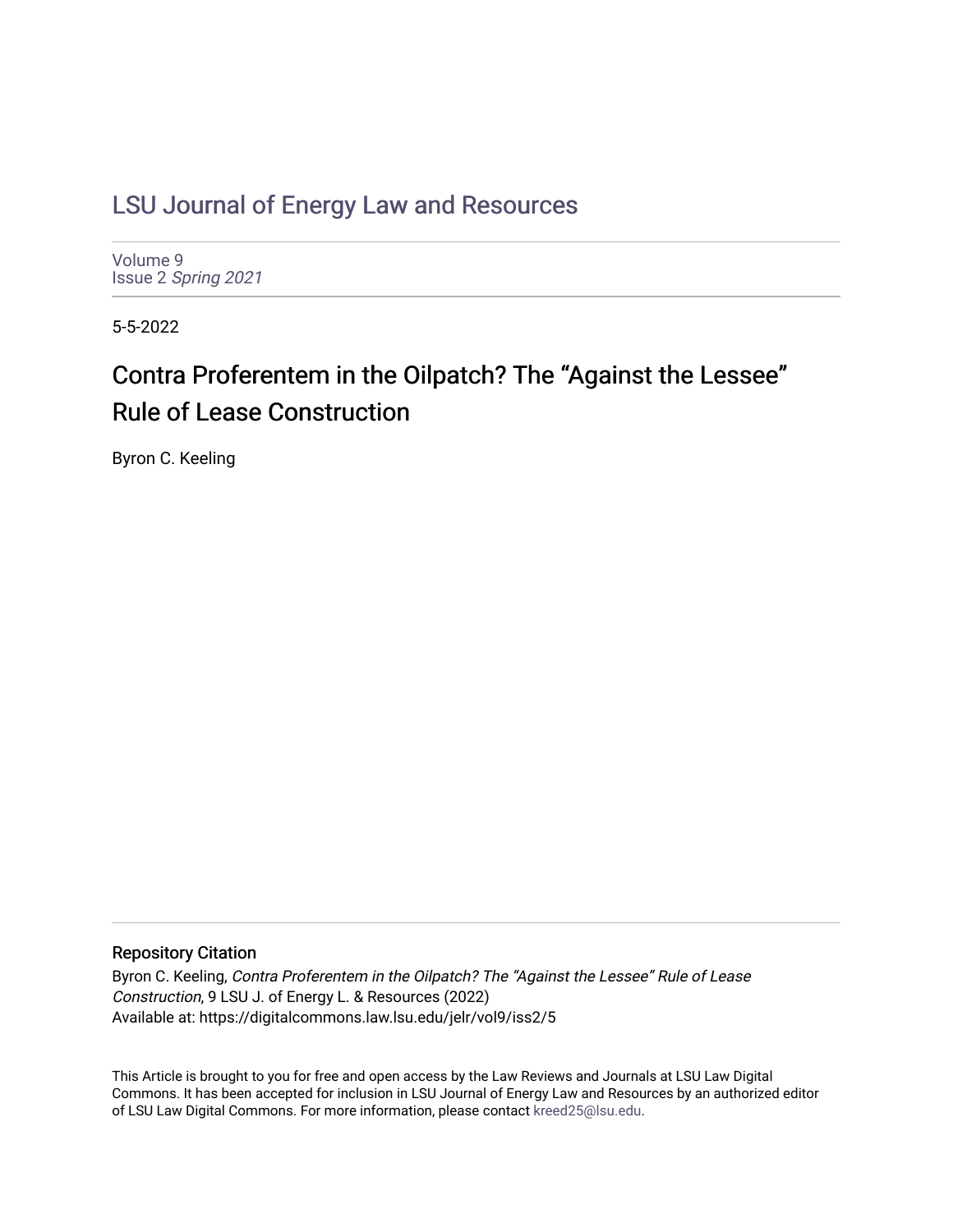# *Contra Proferentem* **in the Oilpatch? The "Against the Lessee" Rule of Lease Construction**

*Byron C. Keeling*[∗](#page-1-0)

# TABLE OF CONTENTS

| I.   | The Rules of Contract Construction:<br>The Context of the "Against the Lessee"                                                                                                                                             |  |
|------|----------------------------------------------------------------------------------------------------------------------------------------------------------------------------------------------------------------------------|--|
| П.   | The Progenitor of the "Against the Lessee" Rule:<br>The Contra Proferentem Rule of Construction 352                                                                                                                        |  |
| III. | Misuse of the "Against the Lessee" Rule of Construction:<br>The Example of First Marketable Product Case Law  361<br>B. Estate of Tawney v.                                                                                |  |
| IV.  | A Return to Its Contra Proferentem Roots:<br>The Proper Scope of the "Against the Lessee"<br>A. The "Against the Lessee" Rule Should<br>B. The "Against the Lessee" Rule Should<br>C. The "Against the Lessee" Rule Should |  |
|      |                                                                                                                                                                                                                            |  |

Copyright 2021, by BYRON C. KEELING.

<span id="page-1-0"></span><sup>∗</sup> Shareholder, Keeling & Fredrickson, P.C., Houston, Texas. B.A., J.D., Baylor University, LL.M., University of Illinois. I am grateful to my colleague, Anna Fredrickson, for her comments and assistance on this Article.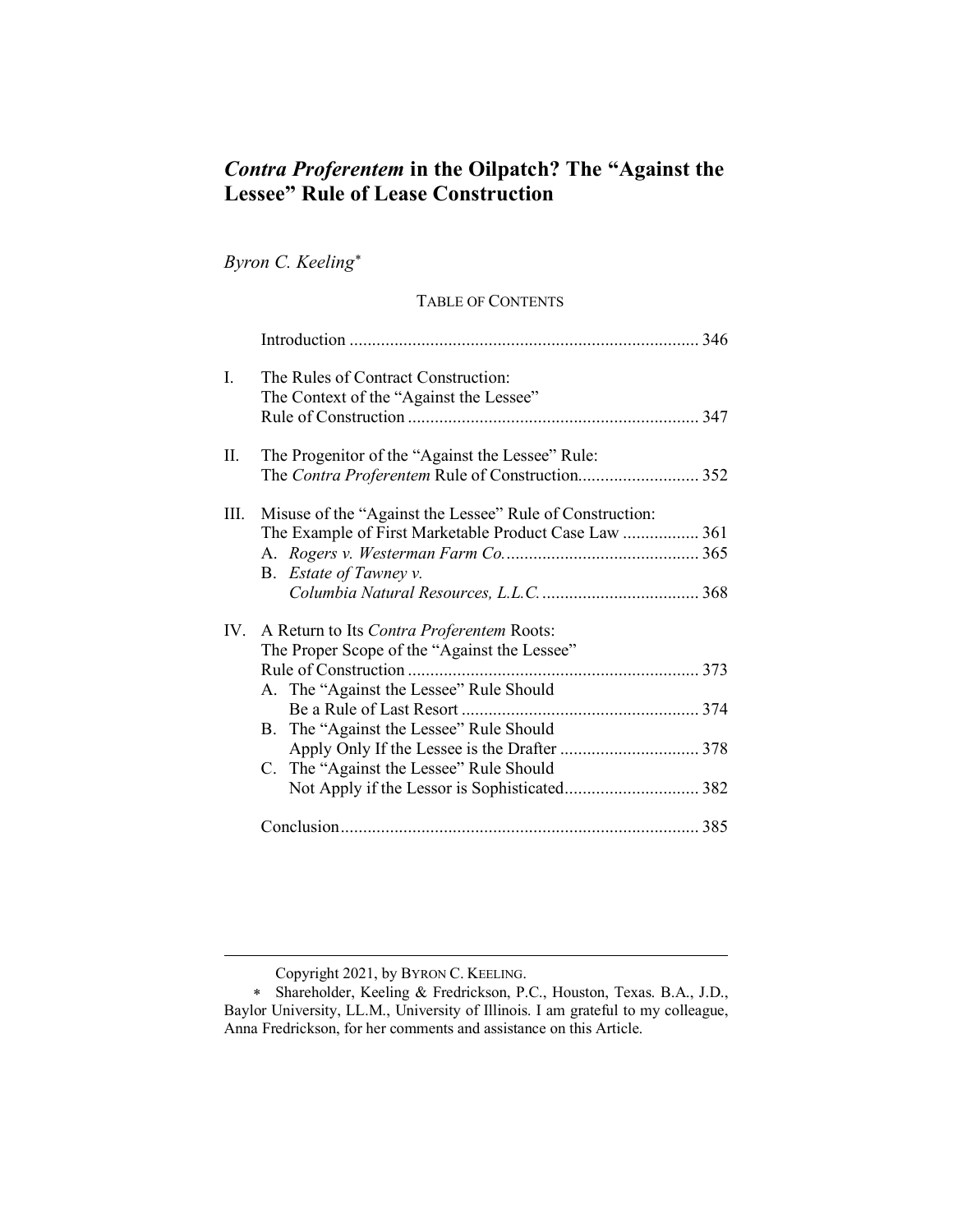#### **INTRODUCTION**

After Elizabeth Swann invoked the Pirate's Code in the first *Pirates of the Caribbean* movie, Captain Hector Barbossa responded: "[T]he code is more what you'd call 'guidelines' than actual rules."<sup>[1](#page-2-0)</sup> As a general rule, most rules are not hard-and-fast rules. Grade school students learn that they should place "*i* before *e* except after *c*," but with enough caffeine and the weight of experience, they soon discover the weird and ancient truth that the "*i* before *e* except after *c*" rule is subject to many exceptions. Some rules are indeed only guidelines. Some rules are indeed subject to many exceptions. Some rules are subject to so many exceptions that they effectively apply only in very limited situations.

Law students become familiar with the *contra proferentem* doctrine the rule that courts will construe a contract against the party who drafted it—in their first year of law school. The *contra proferentem* doctrine does not literally mean that *all* contracts will *always* be construed in favor of the non-drafting party. If that were true, then the actual terms of contracts would be largely meaningless. As law students discover with enough caffeine and the weight of experience, the *contra proferentem* doctrine applies only in very limited circumstances. It applies only to ambiguous contracts; and even then, it applies only as a last resort—where a court has no other rule of contract construction available to construe the ambiguous contract language.<sup>[2](#page-2-1)</sup>

Over the years, courts in oil and gas cases have developed a variation of the *contra proferentem* doctrine—the rule that courts will construe an oil and gas lease against the lessee and in favor of the lessor. Yet, while the "against the lessee" rule of construction evolved from the *contra proferentem* doctrine, courts seemingly have treated the "against the lessee" rule as more of a hard-and-fast rule than it really should be.<sup>[3](#page-2-2)</sup> The "against the lessee" rule of construction is no justification for courts to rewrite an oil and gas lease to achieve a result that they may believe to be more fair or equitable to the lessor. Like the *contra proferentem* doctrine, the "against the lessee" rule of lease construction should apply only to ambiguous contracts, and even then, it should apply only as a last resort.<sup>[4](#page-2-3)</sup>

<span id="page-2-3"></span><span id="page-2-2"></span><span id="page-2-1"></span><span id="page-2-0"></span><sup>1.</sup> PIRATES OF THE CARIBBEAN: THE CURSE OF THE BLACK PEARL (Walt Disney Pictures 2003).

<sup>2.</sup> *See* discussion *infra* Part II.

<sup>3.</sup> *See* discussion *infra* Part III.

<sup>4.</sup> *See* discussion *infra* Part IV.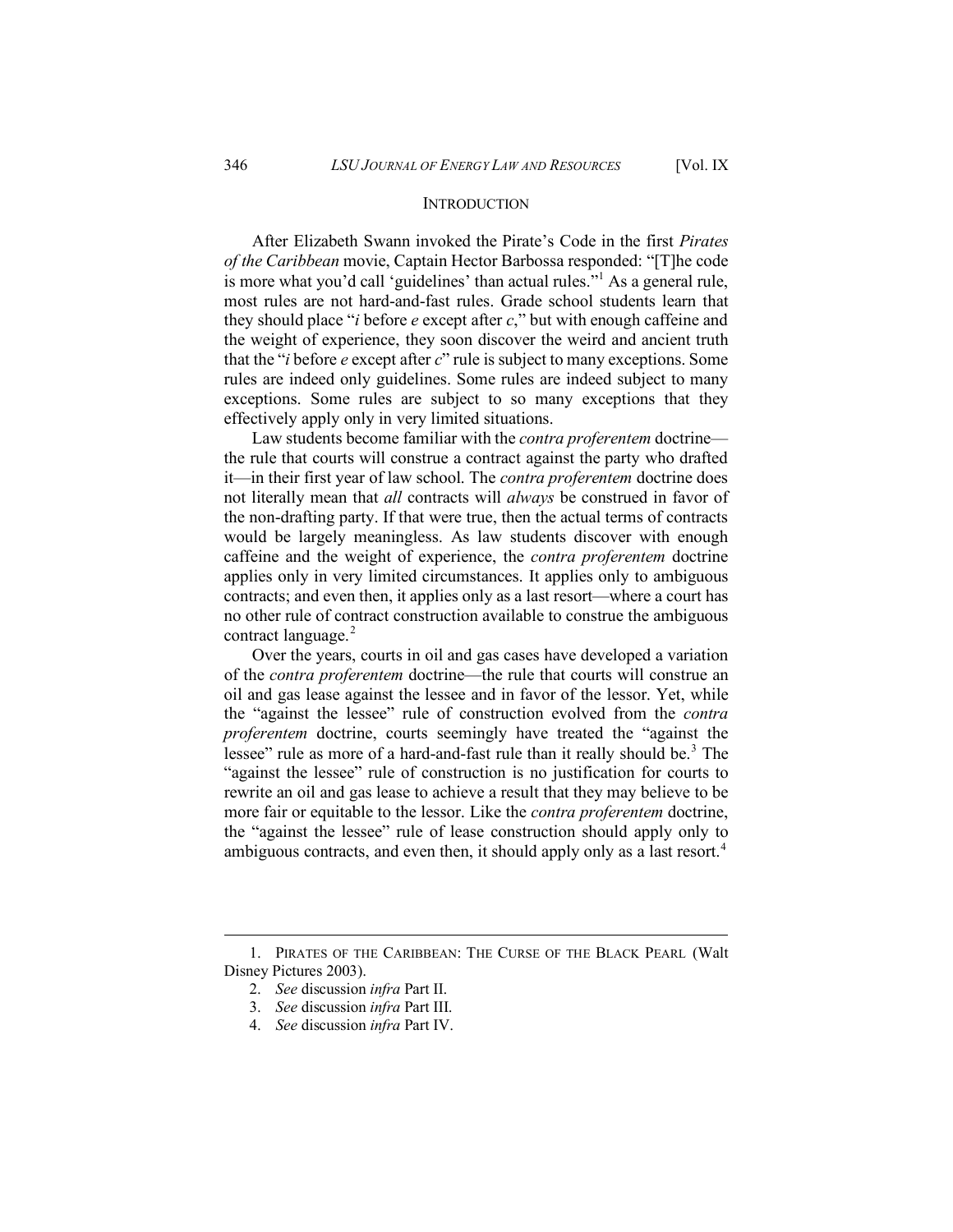#### I. THE RULES OF CONTRACT CONSTRUCTION: THE CONTEXT OF THE "AGAINST THE LESSEE" RULE OF CONSTRUCTION

An oil and gas lease is a contract between a lessor and lessee.<sup>[5](#page-3-0)</sup> The "lessor" in an oil and gas lease is the mineral owner—i.e.*,* the party who owns the rights to the oil or gas under a tract of property.<sup>[6](#page-3-1)</sup> The "lessee," commonly an oil and gas producer or developer, is the party who hopes to recover and produce the oil or gas from the ground.<sup>[7](#page-3-2)</sup> Under a typical oil and gas lease, the lessor gives the lessee not only the contractual right to explore for and produce oil, gas, or other minerals, but also a property interest in the minerals themselves.<sup>[8](#page-3-3)</sup> The lessee, in turn, agrees to pay the lessor royalties on any oil, gas, or other minerals that the lessee may produce from the lease.<sup>[9](#page-3-4)</sup>

Generally, an oil and gas lease is subject to the same rules of construction as any other kind of contract.[10](#page-3-5) The first and foremost rule of

<span id="page-3-1"></span>6. *See* 3 HOWARD R. WILLIAMS & CHARLES J. MEYERS, MANUAL OF OIL AND GAS TERMS 580 (9th ed. 1994).

7. *Id.* at 579.

<span id="page-3-3"></span><span id="page-3-2"></span>8. David E. Pierce, *Incorporating a Century of Oil and Gas Jurisprudence Into the "Modern" Oil and Gas Lease*, 33 WASHBURN L.J. 786, 788–89 (1994); *see* Dayna Ferebee, Comment, *Handshakes and Heartaches: Who Owns the Oil After* Rogers v. Ricane*?*, 2 TEX.WESLEYAN L. REV. 129, 130-31 (1995) ("The oil and gas lease, like a conveyance, transfers an interest in property, but like a contract, contains conditions and covenants.").

<span id="page-3-4"></span>9. Jefferson D. Stewart & David F. Maron, *Post-Production Charges to Royalty Interests: What Does the Contract Say and When Is It Ignored?*, 70 MISS. L.J. 625, 628 (2000).

<span id="page-3-5"></span>10. Byron C. Keeling & Karolyn King Gillespie, *A New Era of Royalty Accounting: Practical Advice for the Payor*, 44 ROCKY MTN. MIN. L. FOUND. J. 15, 16 (2007); *see* D.R. Lauck Oil Co. v. Breitenbach, 893 P.2d 286, 288 (Kan. Ct. App. 1995); Moerman v. Prairie Res., Inc., 308 P.3d 75, 79 (Mont. 2013); Tittizer v. Union Gas Corp., 171 S.W.3d 857, 860 (Tex. 2005); Moncrief v. Harvey, 816 P.2d 97, 103 (Wyo. 1991); *see also* Valentina Williston, LLC v. Gadeco, LLC, 878 N.W.2d 397, 401 (N.D. 2016) ("The same general rules that govern interpretation of contractual agreements apply to oil and gas leases."); Lutz v. Chesapeake Appalachia, L.L.C., 71 N.E.3d 1010, 1013 (Ohio 2016)

<span id="page-3-0"></span><sup>5.</sup> *See* Jack O'Neill & Byron C. Keeling, *Valuation of Oil Royalties: From the Perspective of the Payor*, 47 PROC. ANN. INST. ON OIL AND GAS L. & TAX'N § 6.05[1], at 6-41 (1996) ("An oil and gas lease is a contract, and as such, it is subject to the general principles of contract law."); *see also* Bi-County Props. v. Wampler, 378 N.E.2d 311, 314 (Ill. App. Ct. 1978); Baker v. Mangum Hunter Prod., Inc., 473 S.W.3d 588, 592 (Ky. 2015); Shedden v. Anadarko E. & P. Co., 136 A.3d 485, 490 (Pa. 2016); Exxon Corp. v. Emerald Oil & Gas Co., 348 S.W.3d 194, 210 (Tex. 2011).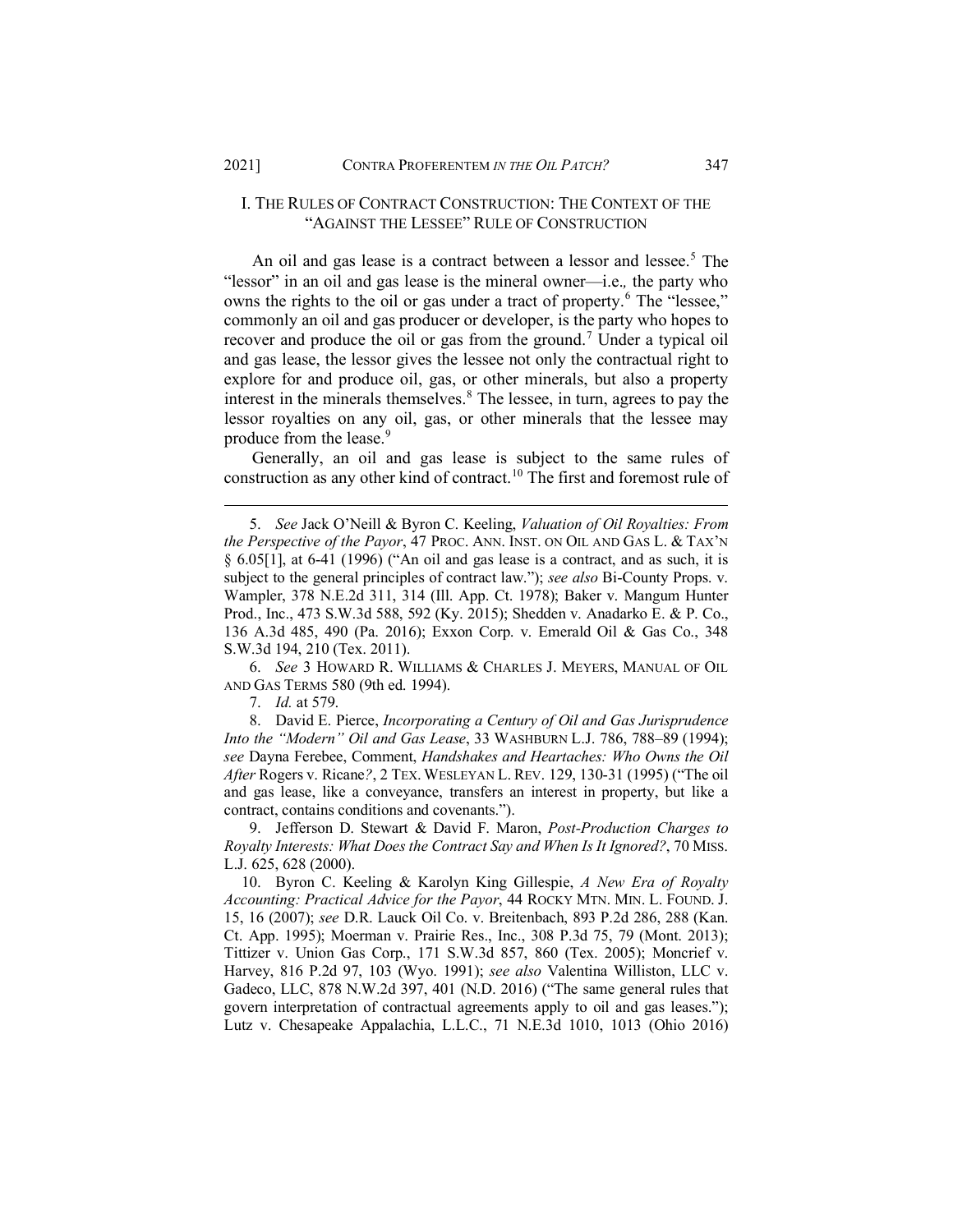contract construction is that a court must seek to give effect to the intent of the parties.<sup>[11](#page-4-0)</sup> As Professor Bruce Kramer has observed, "[i]ntent is the polestar of any judicial interpretation of a written instrument."[12](#page-4-1) If the parties' intent is obvious on the face of a contract, then a court has no need to resort to any other rule of contract construction.<sup>[13](#page-4-2)</sup> Thus, if a contract, such as an oil and gas lease, is unambiguous, a court must enforce it as it is written.<sup>[14](#page-4-3)</sup> A court may enforce an unambiguous oil and gas lease as a matter of law.<sup>[15](#page-4-4)</sup>

As with any other kind of contract, a court should give the terms of an oil and gas lease their plain, ordinary, and generally accepted meaning.<sup>[16](#page-4-5)</sup>

<span id="page-4-1"></span>12. Bruce M. Kramer, *The Sisyphean Task of Interpreting Mineral Deeds and Leases: An Encyclopedia of Canons of Construction*, 24 TEX. TECH L. REV. 1, 55 (1993).

<span id="page-4-2"></span>13. *Id.*; *see* Fast v. Kahan, 481 P.2d 958, 961 (1971) ("The provision in question is common in oil and gas leases. It is plain, unambiguous, and means just what it says. Hence, there is no room for application of rules of construction.").

<span id="page-4-3"></span>14. Keeling & Gillespie, *supra* note 10, at 16; *see* Meisler v. Gull Oil, Inc., 848 N.E.2d 1112, 1114 (Ind. Ct. App. 2006); Davis v. Key Gas Corp., 124 P.3d 96, 102 (2005); Sun Oil Co. v. Madeley, 626 S.W.2d 726, 728 (Tex. 1981); Flanagan v. Stalnaker, 607 S.E.2d 765, 770 (W. Va. 2004).

<span id="page-4-4"></span>15. *See, e.g.*, ConocoPhillips Co. v. Lyons, 299 P.3d 844, 849 (N.M. 2012); TSB Exco, Inc. v. E.N. Smith, III Energy Corp., 818 S.W.2d 417, 421 (Tex. App. 1991); Energy Dev. Corp. v. Moss, 591 S.E.2d 135, 143 (W. Va. 2003); *see also*  Kramer, *supra* note 12, at 13 ("The issue of whether or not there is an ambiguity is a question of law for the court.").

<span id="page-4-5"></span>16. *See, e.g.*, Jacobs v. CNG Transmission Corp., 332 F. Supp. 2d 759, 772 (W.D. Pa. 2004); Hanners v. Giant Oil Co., 284 S.W.3d 468, 472 (Ark. 2008); Sabre Oil & Gas Corp. v. Gibson, 72 S.W.3d 812, 817 (Tex. App. 2002).

<sup>(&</sup>quot;[A]n oil and gas lease is a contract that is subject to the traditional rules of contract construction."); Matthew J. Salzman & Aaron K. Friess, *Royalty Clauses: What is Everyone Fighting About (and How Do I Avoid It)?*, *in*  DRAFTING AND NEGOTIATING THE MODERN OIL AND GAS LEASE 7-3, 7-10 (Rocky Mtn. Min. L. Found. 2018) ("An oil and gas lease is, first and foremost, a contractual agreement. It is subject to the general rules governing contract interpretation.").

<span id="page-4-0"></span><sup>11.</sup> *See, e.g.*, Owens v. Superior Oil Co., 730 P.2d 458, 459 (N.M. 1986); State *ex rel.* Comm'rs of Land Office v. Couch, 298 P.2d 452, 453 (Okla. 1956); Anadarko Petroleum Corp. v. Thompson, 94 S.W.3d 550, 554 (Tex. 2002); *see also* Daniel B. Kostrub & Roger S. Christenson II, *Canons of Construction for the Interpretation of Mineral Conveyances, Severances, Exceptions, and Reservations in Producing States*, 88 N.D. L.REV. 645, 652 (2012) ("Courts today uniformly follow a golden rule of contract interpretation: a court will construe a written instrument to give effect to the clear intent expressed by the parties when they entered the contract.").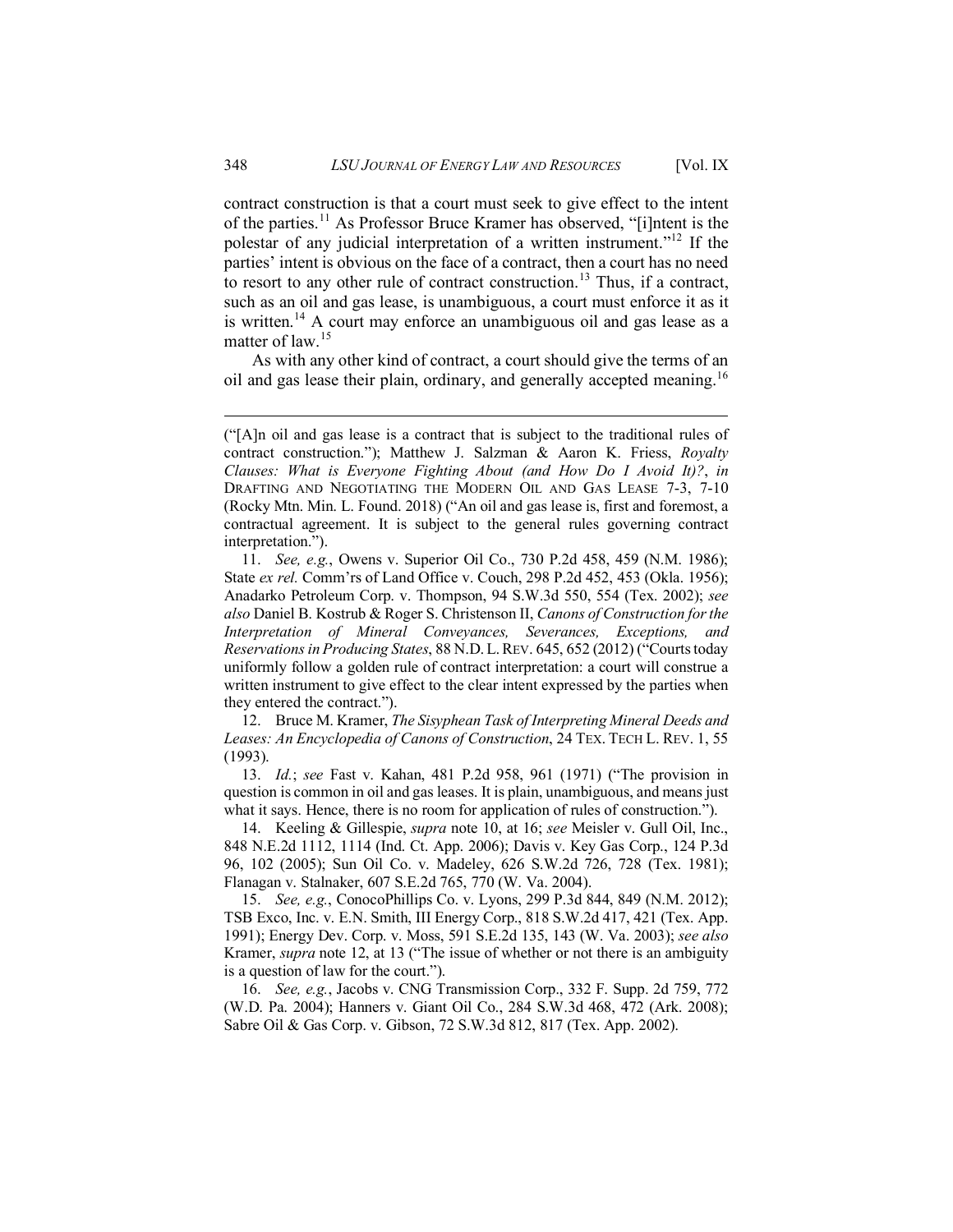And when a lease uses technical terms that are common in the oil and gas business, a court should give those terms their common technical meaning.[17](#page-5-0) An oil and gas lease is not ambiguous simply because the parties disagree about the meaning of its terms.<sup>[18](#page-5-1)</sup> To the contrary, a lease is ambiguous only if—after giving its terms their plain, ordinary, and generally accepted meaning—the lease is *reasonably* susceptible to two or more different interpretations.<sup>[19](#page-5-2)</sup>

If a lease is truly ambiguous, then the parties may offer extrinsic evidence to prove their intent at the time that they entered into the lease.<sup>[20](#page-5-3)</sup> Such extrinsic evidence may include not only subjective testimony about the parties' understanding of the disputed terms, but also any other evidence relevant to the parties' intent—such as, for example, correspondence between the parties memorializing their negotiations over the terms of the lease.<sup>[21](#page-5-4)</sup> It may also include (i) evidence of a prior course

<span id="page-5-1"></span>18. *See, e.g.*, Dynegy Midstream Servs., L.P. v. Apache Corp., 294 S.W.3d 164, 168 (Tex. 2009); Flanagan v. Stalnaker, 607 S.E.2d 765, 769 (W. Va. 2004).

<span id="page-5-2"></span>19. *See, e.g.*, *Jacobs,* 332 F. Supp. 2d at 772; *Heritage Res., Inc.*, 939 S.W.2d at 121; *see also* Souders v. Montana Power Co., 662 P.2d 289, 290 (Mont. 1983).

<span id="page-5-0"></span><sup>17.</sup> RESTATEMENT (SECOND) OF CONTRACTS § 202(3)(b) (AM. LAW INST. 1981); *see* David E. Pierce, *Defining the Role of Industry Custom and Usage in Oil & Gas Litigation,* 57 SMU L. REV. 387, 402 (2004); Schroeder v. Terra Energy, Ltd., 565 N.W.2d 887, 891 (Mich. Ct. App. 1997); PNP Petroleum I, LP v. Taylor, 438 S.W.3d 723, 736 (Tex. App. 2014); *see also* Heritage Res., Inc. v. NationsBank, 939 S.W.2d 118, 121 (Tex. 1996) ("If a lease term has a generally accepted meaning in the oil and gas industry, we use its generally accepted meaning."); 2 NANCY SAINT-PAUL, SUMMERS ON OIL AND GAS § 16:2 (3d ed. 2016) ("The technical words in an oil and gas lease are to be interpreted as they are usually understood by persons in the profession or business to which they relate, unless there is evidence that the words were used in a different sense."); Salzman & Friess, *supra* note 10, at 7-11 ("It is a widely-recognized practice for courts to acknowledge 'terms of art' for particular industries when interpreting [an] industry contract containing such terms in order to accurately deduce the parties' intent. A corollary to that practice is taking into consideration the established industry custom and practice and the prevailing law at the time the contract was executed.").

<span id="page-5-3"></span><sup>20.</sup> *See, e.g.*, Maverick Oil & Gas, Inc. v. Barberton City Sch. Dist. Bd. of Educ., 872 N.E.2d 322, 328 (Ohio Ct. App. 2007); Panhandle Co-op. Royalty Co. v. Cunningham, 495 P.2d 108, 115 (Okla. 1971); *Souders*, 662 P.2d at 290; Double Eagle Petroleum & Mining Corp. v. Questar Expl. & Prod. Co., 78 P.3d 679, 682 (Wyo. 2003); *see also* SAINT-PAUL, *supra* note 17, at § 16:5 ("[I]f the terms of the lease are ambiguous, a court may consider parole evidence to determine the parties' intent."); Kostrub & Christenson, *supra* note 11, at 654.

<span id="page-5-4"></span><sup>21.</sup> *See, e.g.*, Roxana Petroleum Corp. v. Corn, 28 F.2d 168, 170 (8th Cir. 1928).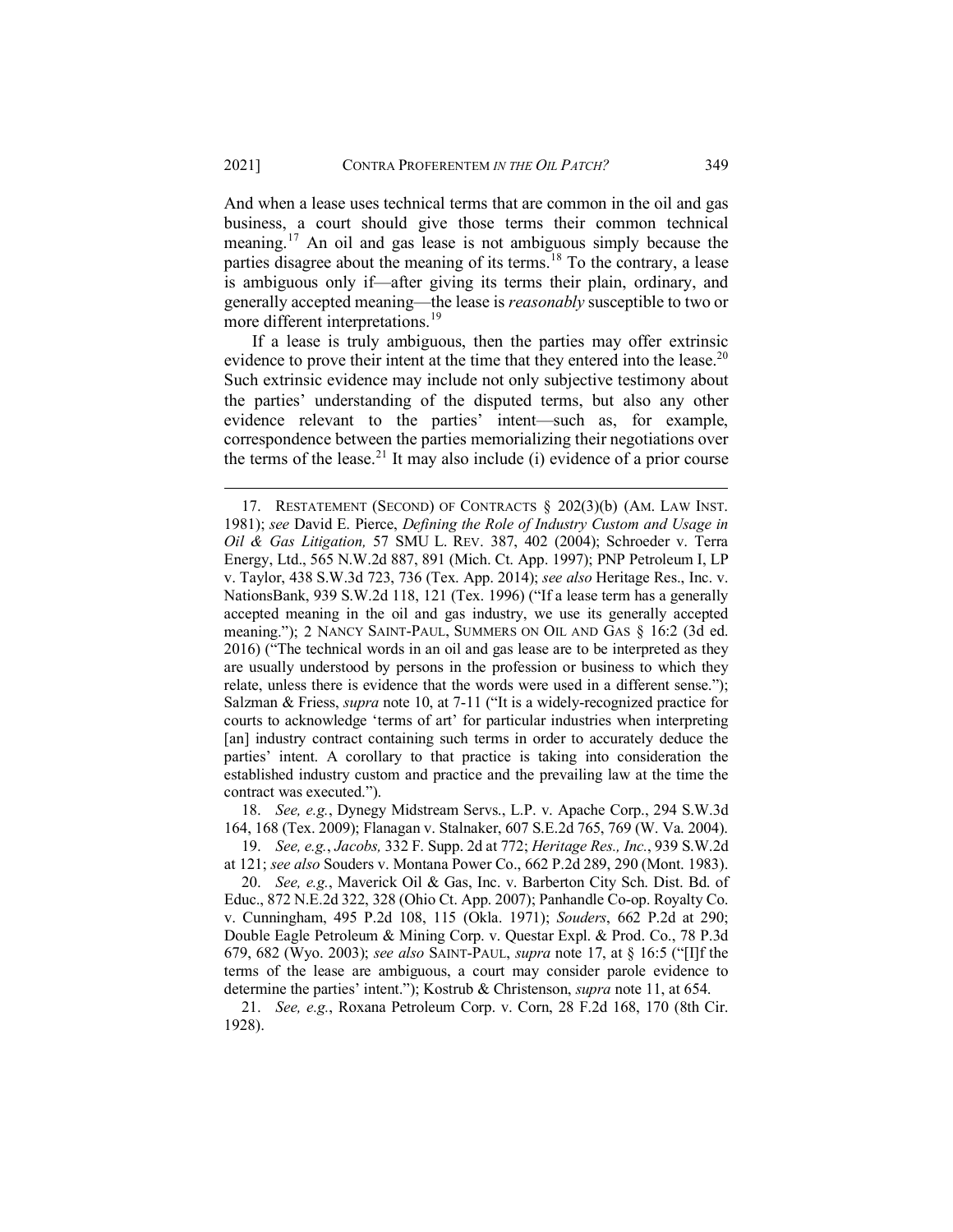of dealing between the parties or (ii) evidence of a common industry custom or practice or a usage of trade.<sup>[22](#page-6-0)</sup> When the parties to an oil and gas lease offer conflicting evidence of their contractual intent, the meaning of the disputed terms in their lease is generally a question of fact for a jury or other finder of fact to answer.<sup>[23](#page-6-1)</sup>

If the parties offer no extrinsic evidence of their contractual intent, then a court may have to apply other rules of contract construction to divine the meaning of any ambiguous terms in an oil and gas lease.<sup>[24](#page-6-2)</sup> Most of these rules of construction apply equally to all types of contracts, not just oil and gas leases.<sup>[25](#page-6-3)</sup> These rules of construction are familiar to practitioners. For example, a court may reconcile inconsistent terms in a lease or contract by holding that a specific term controls over a more general term,  $^{26}$  $^{26}$  $^{26}$  or that a handwritten or "non-printed" term prevails over a printed form term.<sup>[27](#page-6-5)</sup> A court may hold that it must construe a lease or contract in a way that avoids creating irreconcilable conflicts or rendering terms meaningless.[28](#page-6-6)

One rule of construction that is unique to oil and gas practice is the "against the lessee" rule, which holds that a court should construe an oil

<span id="page-6-0"></span><sup>22.</sup> *See* Pierce, *supra* note 17, at 401; *see also* Salzman & Friess, *supra* note 10, at 7-11 ("It is a widely-recognized practice for courts to acknowledge 'terms of art' for particular industries when interpreting industry contract[s] containing such terms in order to accurately deduce the parties' intent. A corollary to that practice is taking into consideration the established industry custom and practice . . . .").

<span id="page-6-1"></span><sup>23.</sup> Johnson v. Mineral Estate, Inc., 343 N.W.2d 778, 780–81 (N.D. 1984); *see Jacobs*, 332 F. Supp. 2d at 772 ("[T]he finder of fact resolves conflicts in parole or extrinsic evidence submitted to resolve a dispute.").

<span id="page-6-2"></span><sup>24.</sup> *E.g.*, West v. Russell, 90 Cal. Rptr. 772, 774 n.1 (Cal. Ct. App. 1970); *see* Kostrub & Christenson, *supra* note 11, at 651 ("[W]hen properly applied by the courts, canons arise at a distinct stage in the decision making process to resolve irreconcilable ambiguities in the words of a contract, once the actual intent of the parties thereto proves indecipherable."). Professor Arthur Corbin distinguished between "interpretation" and "construction." To interpret a contract, according to Professor Corbin, was to determine the parties' intent and understanding. To construe a contract was to give a legally binding meaning to disputed contract terms when it was otherwise impossible to interpret them. 3 ARTHUR LINTON CORBIN, CORBIN ON CONTRACTS § 534 (1960); *see* Michelle E. Boardman, *Contra Proferentem: The Allure of Ambiguous Boilerplate*, 104 MICH. L. REV. 1105, 1109–10 (2006).

<span id="page-6-4"></span><span id="page-6-3"></span><sup>25.</sup> SAINT-PAUL, *supra* note 17, at § 16.3.

<sup>26.</sup> *E.g.*, Kramer, *supra* note 12, at 85–90.

<span id="page-6-6"></span><span id="page-6-5"></span><sup>27.</sup> *Id.* at 96–100.

<sup>28.</sup> *Id.* at 73–80.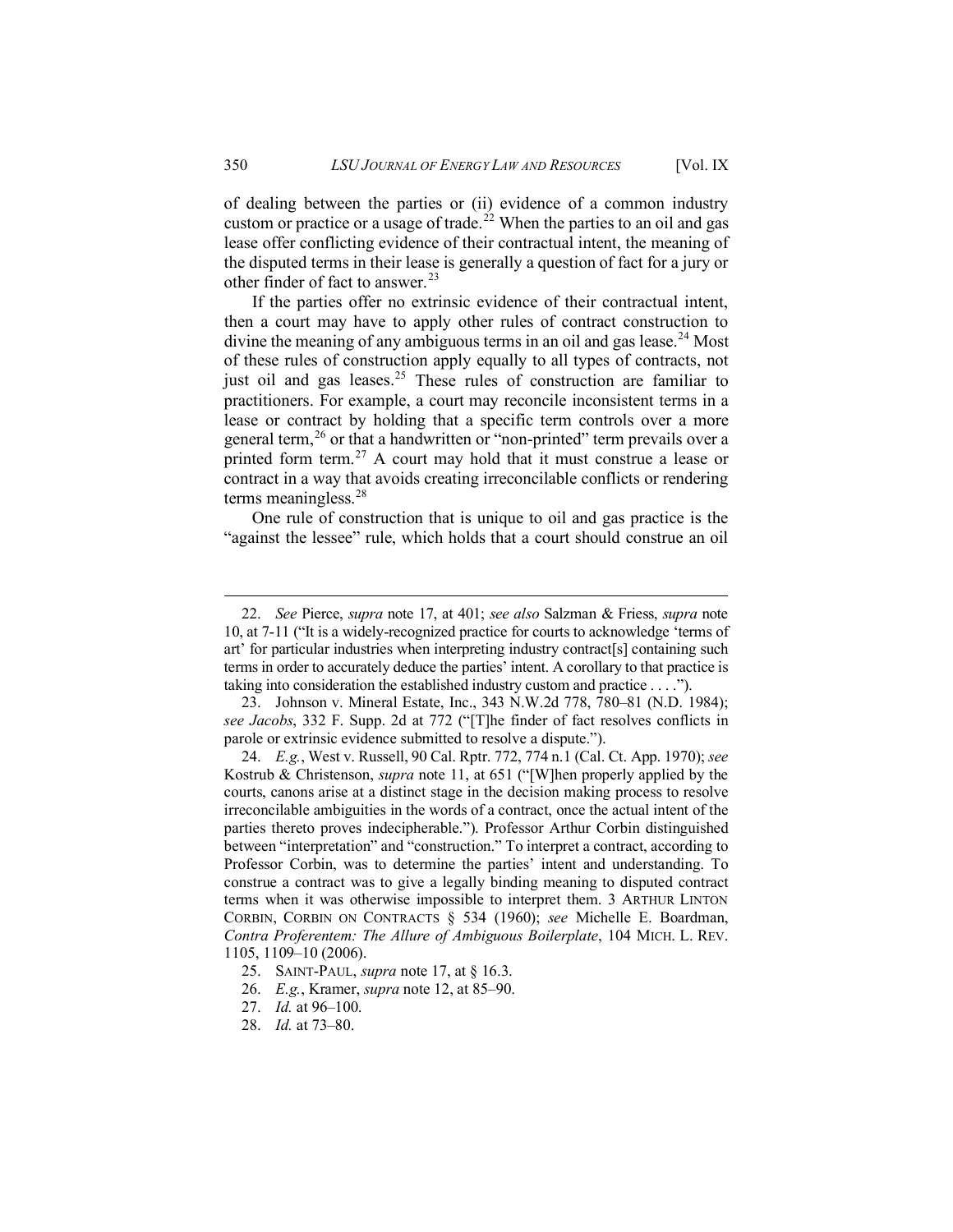and gas lease in favor of the lessor and against the lessee.<sup>[29](#page-7-0)</sup> While unique to oil and gas practice, the "against the lessee" rule of construction has its roots in basic contract law.[30](#page-7-1) The "against the lessee" rule derives from the *contra proferentem* doctrine, a common law rule holding that a court should construe a contract against the party who drafted it.<sup>[31](#page-7-2)</sup> Consistent with the *contra proferentem* doctrine, the "against the lessee" rule rests on the premise that the lessee is usually the party who drafts an oil and gas lease. $32$ 

Presumably, the "against the lessee" rule of construction should be nothing more than a straightforward application of the *contra proferentem* doctrine to oil and gas leases. Courts in some states, however, have applied

<span id="page-7-0"></span><sup>29.</sup> *See* SAINT-PAUL, *supra* note 17, at § 16.3 ("The only rule of construction for oil and gas leases different from the rules employed in the construction and interpretation of other written instruments is that oil and gas leases are to be construed in favor of the lessor and against the lessee.").

<sup>30.</sup> Kramer, *supra* note 12, at 103.

<span id="page-7-2"></span><span id="page-7-1"></span><sup>31.</sup> *See* SAINT-PAUL, *supra* note 17, at § 16.4 (noting that one of the common law rules "that led to the traditional construction of oil and gas leases in favor of the lessor is that where there is uncertainty or ambiguity as to the intent or meaning of a writing it will be construed against the party preparing the instrument in question"); David L. Hancock, Note, *The Gas Producer's Dilemma: Royalty Clauses and Long-Term Purchase Contracts*, 46 U. PITT. L. REV. 517, 530–31 (1985) ("The general rule has been that oil and gas leases are construed in favor of the lessor and against the lessee. Not only is this merely the general rule, it is also embodied in the historical contract maxim of *contra proferentem*. This maxim states that a contract is to be interpreted against its profferer or author.").

<span id="page-7-3"></span><sup>32.</sup> *See, e.g.*, Rook v. James E. Petroleum, Inc., 879 P.2d 158, 164 (Kan. 1984) ("Oil and gas leases containing ambiguities are to be strictly construed against the lessee-producer and in favor of the lessor-royalty owner because the lessee usually provides the lease form or dictates the terms thereof, and where the lessee desires it may protect itself by the manner in which the lease is drawn."); Freeman v. Samedan Oil Corp., 78 S.W.3d 1, 7 (Tex. App. 2001) (noting that the language in a lease "is generally regarded as that of the lessee"); *see also* 17 RICHARD A. LORD, WILLISTON ON CONTRACTS § 50:57 (4th ed. 2017) ("[A]n oil and gas lease is often construed most favorably to the lessor because the lessee usually drafts the lease and has more experience drafting the lease to give itself an advantage."); David E. Pierce, *Rethinking the Oil and Gas Lease*, 22 TULSA L.J. 445, 452–53 (1987) ("Courts generally view the oil and gas lease as a contract drafted by the lessee for the lessee."); Francis M. Dougherty et al., *Preference in Favor of Lessor or of Lessee*, 55 TEX. JUR. 3D *Oil and Gas* § 177 (Supp. 2017) ("The preference for the lessor in construing oil and gas leases rests on the fact that such leases are usually prepared, or standard forms completed, by the lessee rather than the lessor.").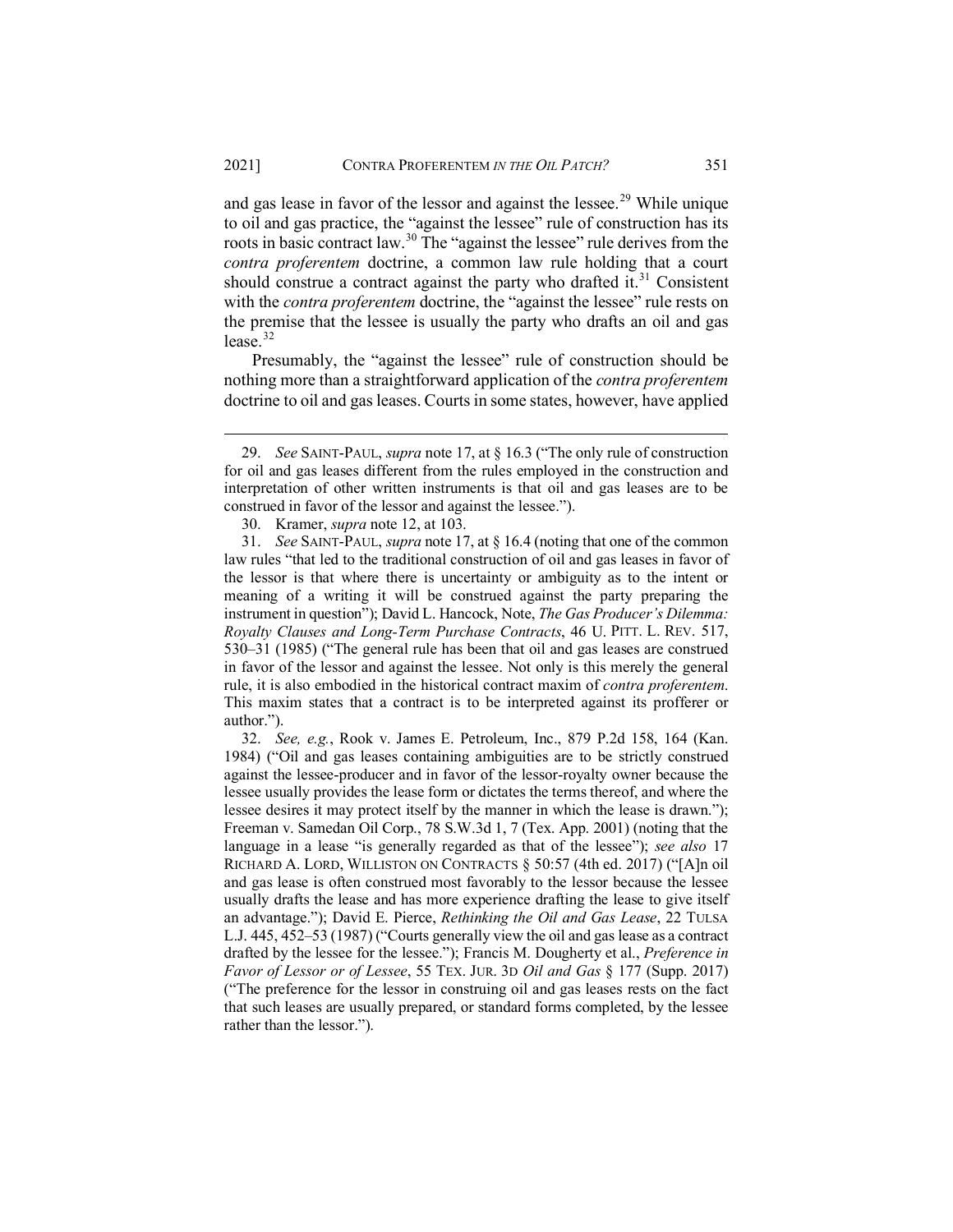the "against the lessee" rule in a way that goes beyond the historical limitations of the *contra proferentem* doctrine.<sup>[33](#page-8-0)</sup> Instead of using the "against the lessee" rule as a tool of last resort to divine the meaning of an ambiguous lease term, these courts have applied the rule as a means to create an ambiguity that did not otherwise exist and then construe a lease against the lessee contrary to its plain and express terms.<sup>[34](#page-8-1)</sup>

The question is, "Why?" Courts have articulated no justification for applying the "against the lessee" rule more broadly than the *contra proferentem* doctrine. And there is none. The historical limitations on the *contra proferentem* doctrine should apply as equally to oil and gas leases as they do to insurance policies and other forms of contract.<sup>[35](#page-8-2)</sup>

#### II. THE PROGENITOR OF THE "AGAINST THE LESSEE" RULE: THE *CONTRA PROFERENTEM* RULE OF CONSTRUCTION

The *contra proferentem* doctrine has a long history. In the seventeenth century, Sir Francis Bacon, in hisseminal treatise on English common law, observed that the *contra proferentem* doctrine was "one of the most common grounds of the law."[36](#page-8-3) By the early nineteenth century, the doctrine had found its way into American jurisprudence.<sup>[37](#page-8-4)</sup> In 1932, the American Law Institute incorporated the *contra proferentem* doctrine into its Restatement of Contracts, stating that "[w]here words or other manifestations of intention bear more than one reasonable meaning an interpretation is preferred which operates more strongly against the party from whom they proceed, unless their use by him is prescribed by law."<sup>[38](#page-8-5)</sup>

<span id="page-8-3"></span>36. 3 FRANCIS BACON*, The Elements of the Common Laws of England*, *in* THE WORKS OF FRANCIS BACON 225 (London, Longman & Co. ed. 1857); *see*  Bradley D. Liggett, Comment, *Contra Applicatem or Contra Proferentem Applicatio: The Need for Clarification of the Doctrine of Contra Proferentem in the Context of Insured-Created Ambiguities in Insurance Applications*, 2008 B.Y.U. L. REV. 211, 213–14 (2008).

<span id="page-8-4"></span>37. *See* Liggett, *supra* note 36, at 214 & n.14 (citing United States v. Heth, 7 U.S. (3 Cranch) 399, 409 (1806); Duncan v. Cavallos' Ex'rs, 4 Mart. (o.s.) 571 (La. 1817); Segur v. Syndics of St. Maxent, 1 Mart. (o.s.) 231, 231 (Orleans 1811)).

<span id="page-8-5"></span>38. RESTATEMENT OF CONTRACTS § 236(d) (AM. LAW INST. 1932). Even today, the Restatement continues to reflect the *contra proferentem* rule. *See* RESTATEMENT (SECOND) OF CONTRACTS § 206 (AM. LAW INST. 1981) ("In choosing among the reasonable meanings of a promise or agreement or a term

<sup>33.</sup> *See* discussion *infra* Part III.

<sup>34.</sup> *See* discussion *infra* Parts III.A, III.B.

<span id="page-8-2"></span><span id="page-8-1"></span><span id="page-8-0"></span><sup>35.</sup> David E. Pierce, *The Renaissance of Law in the Law of Oil and Gas: The Contract Dimension,* 42 WASHBURN L.J. 909, 938 (2004) ("An 'oil and gas' contract should be treated no differently from any other type of contract.").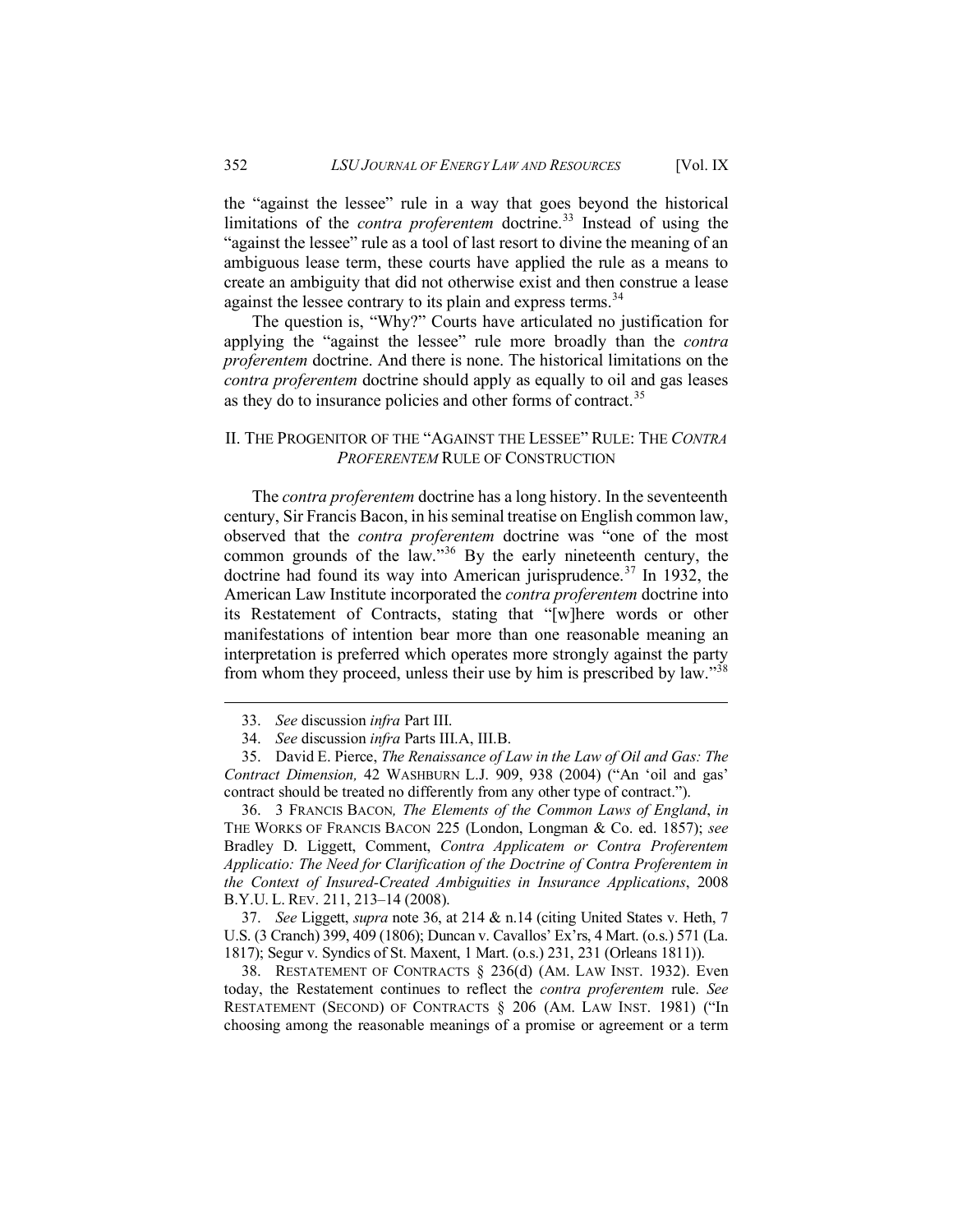The *contra proferentem* doctrine rests on the notion that the party who drafted a contract should bear the responsibility for any ambiguous language in the contract.<sup>[39](#page-9-0)</sup> Rightly or wrongly, the doctrine assumes that the party who drafted a contract controlled the contract's terms and was in a better position to clarify or remove any ambiguous language from the contract.[40](#page-9-1) Thus, courts invoking the *contra proferentem* doctrine have often justified it on the theory that it discourages poor or careless draftsmanship, arguing that a drafting party is more likely to prepare a clearer contract when it knows that a court may construe any ambiguous language in favor of the other party. $41$ 

<span id="page-9-2"></span>41. *E.g.*, Dardovitch v. Haltzman, 190 F.3d 125, 141 (3d Cir. 1999); MCI Diagnostic Cen., LLC v. United States, 147 Fed. Cl. 246, 278 (2020); Twin City Fire Ins. Co. v. Delaware Racing Ass'n, 840 A.2d 624, 630 (Del. 2003); Snow v. City of Columbia, 409 S.E.2d 797, 800 (S.C. Ct. App. 1991); *see* Kenneth E. Dzien & Keith Jonathan Turner, *Not All Insurance Policies Are Adhesion Contracts: A Case Study of the ALTA Loan Title Policy*, 33 TORT & INS. L.J. 1123, 1130 (1998) ("Historically, the *contra proferentem* rule was created to encourage careful contract drafting."); David Horton, *Flipping the Script: Contra Proferentem and Standard Form Contracts*, 80 U. COLO. L. REV. 431, 437 (2009) ("The traditional rationale for *contra proferentem* hinges on control: to deter ambiguities, courts interpret them against the party responsible for the faulty language."); Ethan J. Leib & Steve Thel, *Contra Proferentem and the Role of the Jury in Contract Interpretation*, 87 TEMP. L. REV. 773, 776 (2015) ("Courts and commentators have offered a variety of rationales for *contra proferentem*. Perhaps the dominant explanation is that the rule discourages ambiguity: Drafters will draft clearer contracts if they know that ambiguous language will be construed against them."); Jeffrey W. Stempel, *Reassessing the "Sophisticated" Policyholder Defense in Insurance Coverage Litigation*, 42 DRAKE L. REV. 807,

thereof, that meaning is generally preferred which operates against the party who supplies the words or from whom a writing otherwise proceeds.").

<sup>39.</sup> *E.g.*, Vargas v. Insurance Co. of N. Am., 651 F.2d 838, 841 (2d Cir. 1981); Balandran v. Safeco Ins. Co., 972 S.W.2d 738, 741 n.1 (Tex. 1998).

<span id="page-9-1"></span><span id="page-9-0"></span><sup>40.</sup> *See, e.g.*, Nw. Adm'rs, Inc. v. B.V. & B.R., Inc., 813 F.2d 223, 226 (9th Cir. 1987) ("The doctrine of *contra proferentem* is based on the common sense notion that ambiguous language should be interpreted against the drafter because that party was in the best position to prevent the ambiguity . . . ."); *see also* E. ALLEN FARNSWORTH, CONTRACTS 473–74 (3d ed. 1999) (noting that the *contra proferentem* rule "is often rationalized on the ground that the party against whom it operates had the possibility of drafting the language so as to avoid the dispute."); Richard A. Posner, *The Law and Economics of Contract Interpretation*, 83 TEX. L. REV. 1581, 1608 (2005) ("The doctrine of *contra proferentem* may still be a sensible tiebreaker, on the ground that the party who drafted the contract was probably in the better position to avoid ambiguities. But this is not always the case.").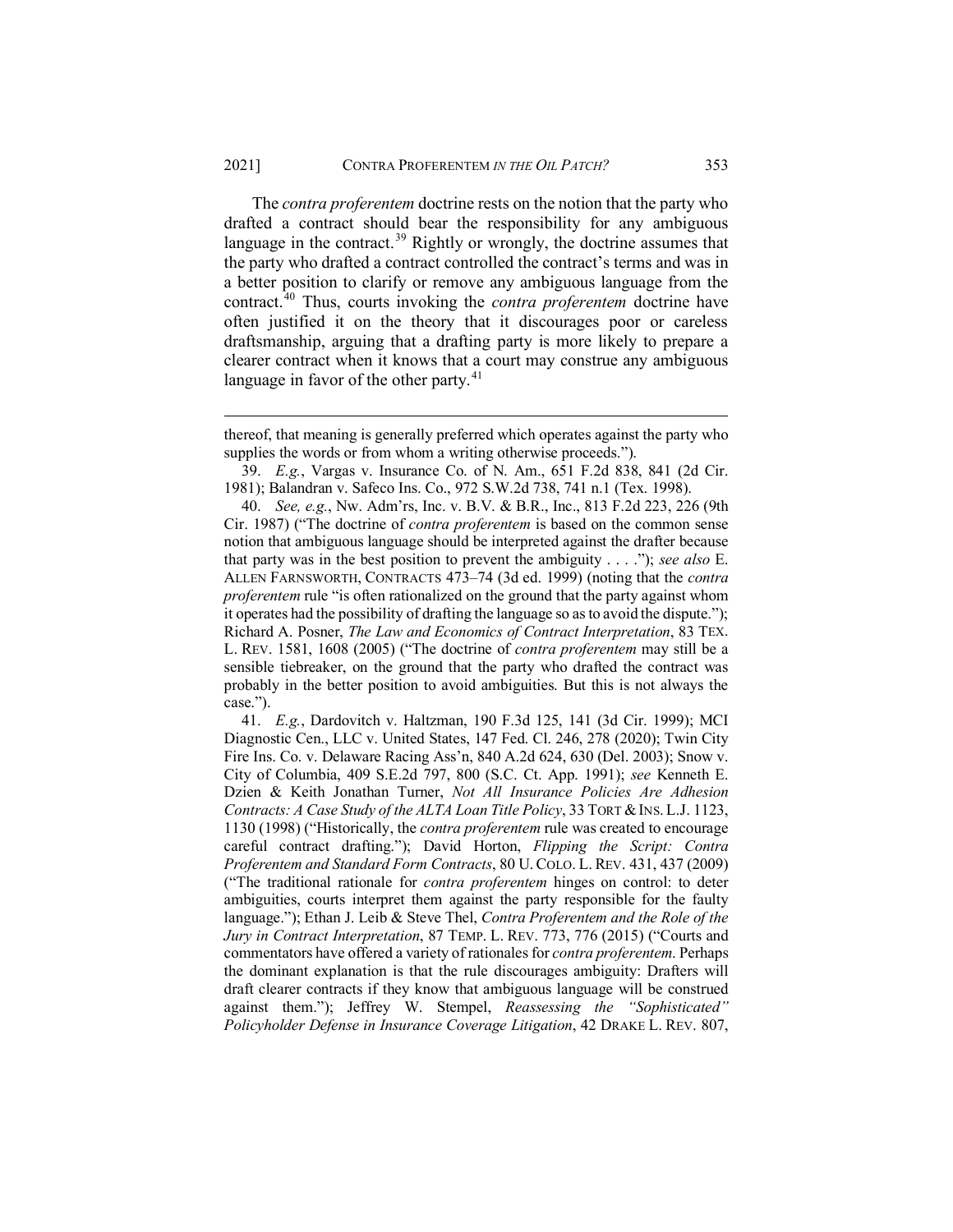Because the *contra proferentem* doctrine assumes that the drafting party controlled the contract's terms, the rule finds its greatest application in cases where the non-drafting party had little or no ability to negotiate any of the contract's terms—particularly insurance cases, where the *contra proferentem* doctrine is commonly known as the "ambiguity doctrine."<sup>[42](#page-10-0)</sup> Courts invoking the *contra proferentem* doctrine in such cases have offered a further justification for the rule: They argue that it protects consumers (and other parties who have little or no bargaining power) against overreaching form contracts and contracts of adhesion.<sup>[43](#page-10-1)</sup>

The arguments that courts have cited to justify the *contra proferentem* doctrine necessarily limit the scope of the rule. Even in insurance cases, the *contra proferentem* doctrine does not mean—or, at least, should not

<span id="page-10-0"></span>42. *See* Liggett*, supra* note 36, at 214; *see also* David S. Miller, *Insurance as Contract: The Argument for Abandoning the Ambiguity Doctrine*, 88 COLUM. L. REV. 1849, 1849 (1988); Ed E. Duncan, *The Demise of Contra Proferentem as the Primary Rule of Insurance Contract Interpretation in Ohio and Elsewhere*, 41 TORT TRIAL & INS. PRAC. L.J. 1121, 1121 (2006).

<span id="page-10-1"></span>43. *E.g.*, New Castle Cty. v. Nat'l Union Fire Ins. Co., 243 F.3d 744, 755–56 (3d Cir. 2001); Kunin v. Benefit Tr. Life Ins. Co., 910 F.2d 534, 540 (9th Cir. 1990); Buchanan v. Mass. Protective Ass'n, 223 F.2d 609, 612–13 (D.C. Cir. 1948); Thompson-Harbach v. USAA Fed. Sav. Bank, 359 F. Supp. 3d 606, 632 (N.D. Iowa 2019); Wismer Distrib. Co. v. Brink's Inc., No. Civ. A.H-03-5897, 2005 WL 1840149, at \*8 (S.D. Tex. Aug. 2, 2005); Parrot v. Guardian Life Ins. Co. of Am., 866 A.2d 1273, 1280 n.11 (Conn. 2005); Economy Premier Assurance Co. v. W. Nat'l Mut. Ins. Co., 839 N.W.2d 749, 754–55 (Minn. Ct. App. 2013); *see* 1A PHILIP L. BRUNER & PATRICK J. O'CONNOR, JR., BRUNER & O'CONNOR ON CONSTRUCTION LAW § 3:59 (2017) ("To a great degree, the *contra proferentem* rule was developed as a means of avoiding the consequences of contracts that courts felt were either unfair or created on a 'take it or leave it' basis with little real negotiation."); Leib & Thel*, supra* note 41, at 776 (noting that courts have often tried to justify the *contra proferentem* rule on the basis that it "serves to protect the public against institutions that are inclined to draft obscure contracts to entrap consumers").

<sup>819 (1993) (&</sup>quot;[C]ourts construe ambiguous language against the drafter to encourage clearer, more careful, and precise contract language and place the costs of uncertainty—that is, litigation losses—on the party better able to bear and spread the loss."); Uri Weiss, *The Regressive Effect of Legal Uncertainty*, 2019 J. DISP. RESOL. 149, 178 ("This [*contra proferentem*] rule incentivizes the drafter to make the clearest contract possible.").

The *contra proferentem* doctrine not only assumes that it serves the present purpose of deterring careless draftsmanship, but also "that judges will use their power to induce a rewrite of unsatisfactory contract terms *in future contracts*." Michelle E. Boardman, *The Unpredictability of Insurance Interpretation*, 82 L. & CONTEMP. PROBS. 27, 27 (2019) (emphasis in original).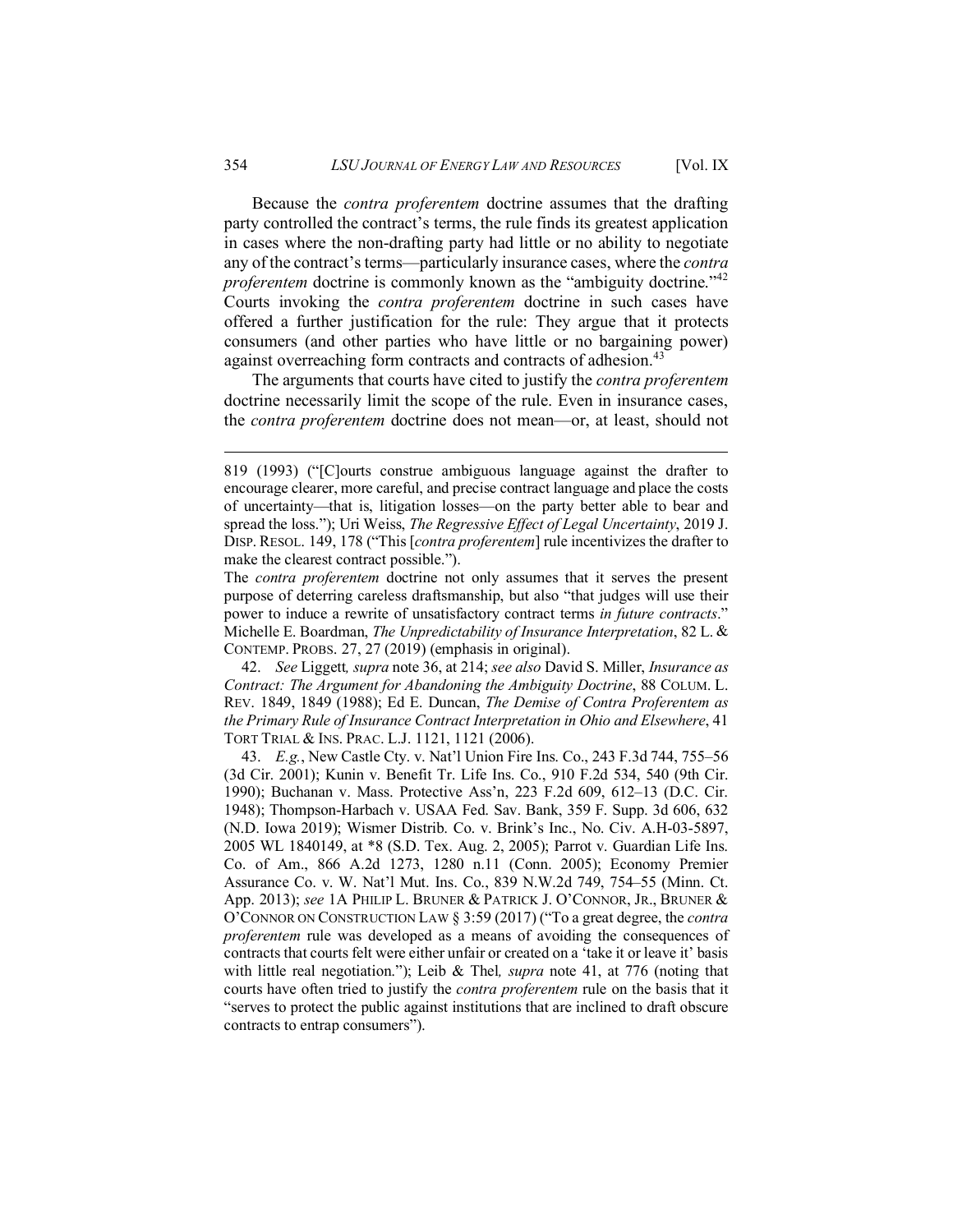mean—that the insured's interpretation will *always* prevail over the insurer's interpretation.[44](#page-11-0) Where the policies underlying the *contra proferentem* doctrine do not apply, the doctrine itself should not apply. *Contra proferentem* serves no useful purpose where there is no culpable party to blame for the ambiguous language in a contract or no innocent party to protect from the contract. Consequently, courts over the years have recognized several limitations on the applicability of the *contra proferentem* doctrine.<sup>[45](#page-11-1)</sup>

Most of the historical limitations on the *contra proferentem* doctrine are intuitive. First, the *contra proferentem* doctrine is a rule of last resort.<sup>[46](#page-11-2)</sup>

<span id="page-11-1"></span>45. *See* DIRECTV, Inc. v. Imburgia, 577 U.S. 47, 58 (2015) ("[T]he reach of the canon construing contract language against the drafter must have limits, no matter who the drafter was."); *see also* John R. Riddlefe, *"If It's a Tie, You Lose" — The Limits of the Contra Proferentem Doctrine in Construing Insurance Policies*, 27th Annual N.E. Surety & Fidelity Claims Conf., Sept. 22, 2016, at 4–7.

<span id="page-11-2"></span>46. *E.g.*, Lamps Plus, Inc. v. Varela, 139 S. Ct. 1409, 1417 (2019); Record Club of Am., Inc. v. United Artists Records, Inc., 890 F.2d 1264, 1271 (2d Cir. 1989); Quad Constr., Inc. v. Wm. A. Smith Contracting Co., 534 F.2d 1391, 1394 (10th Cir. 1976); Hurd v. Ill. Bell Tel. Co., 136 F. Supp. 125, 134 (N.D. Ill. 1955), *aff'd,* 234 F.2d 942 (7th Cir. 1956); Prestige Oilfield Servs., LLC v. Devon Energy Prod. Co., No. 18-1173, 2019 WL 764669, at \*6 (D.N.M. Feb. 21, 2019); Wilmington Firefighters Ass'n, Local 1590 v. City of Wilmington, No. 19035, 2002 WL 418032, at \*9 (Del. Ch. Mar. 12, 2002); Petersen v. Magna Corp., 773 N.W.2d 564, 570 (Mich. 2009); Fernandez v. Price, 880 N.Y.S.2d 169, 173 (N.Y. App. Div. 2009); GTE Mobilnet of S. Tex. Ltd. P'ship v. Telecell Cellular, Inc.*,*  955 S.W.2d 286, 291 (Tex. App. 1997); *see* Michelle Boardman, *Penalty Default Rules in Insurance Law*, 40 FLA. ST. U. L. REV. 305, 326–27 (2013) ("Although some courts seem unclear on the concept, contra proferentem is meant to be a rule of last resort . . . ."); Michele L. Fenice & Adam P. Friedman, *The Rule of Contra Proferentem and Why It Should Not Apply to the Interpretation of Fidelity Bonds*,

<span id="page-11-0"></span><sup>44.</sup> *E.g.*, Schering Corp. v. Home Ins. Co., 712 F.2d 4, 10 n.2 (2d Cir. 1983); *see* Hall v. Life Ins. Co. of N. Am., 317 F.3d 773, 776 (7th Cir. 2003) (noting that the *contra proferentem* rule does not require a "pro-insured decision in every case"); *see also* Paul Sullivan & Jeffrey Gordon, *Contra Proferentem Doesn't Always Mean "Against the Insurer"*, JDSUPRA (July 21, 2016), https://www.jd supra.com/legalnews/contra-proferentem-doesn-t-always-mean-89102/ [https:// perma.cc/YQP7-ZUGT] ("Contrary to what sometimes appears to be common understanding, the English translation of the Latin phrase *contra proferentem* is not 'the insurance company loses.'"). Many commentators have complained that courts, particularly in insurance cases, have improperly applied the *contra proferentem* rule beyond its historical limitations. *See, e.g.*, Duncan, *supra* note 42, at 1124 ("Although the ambiguity rule is a secondary rule of construction and should therefore be a last resort, for decades, Ohio courts have invariably applied the doctrine as the primary rule of construction.").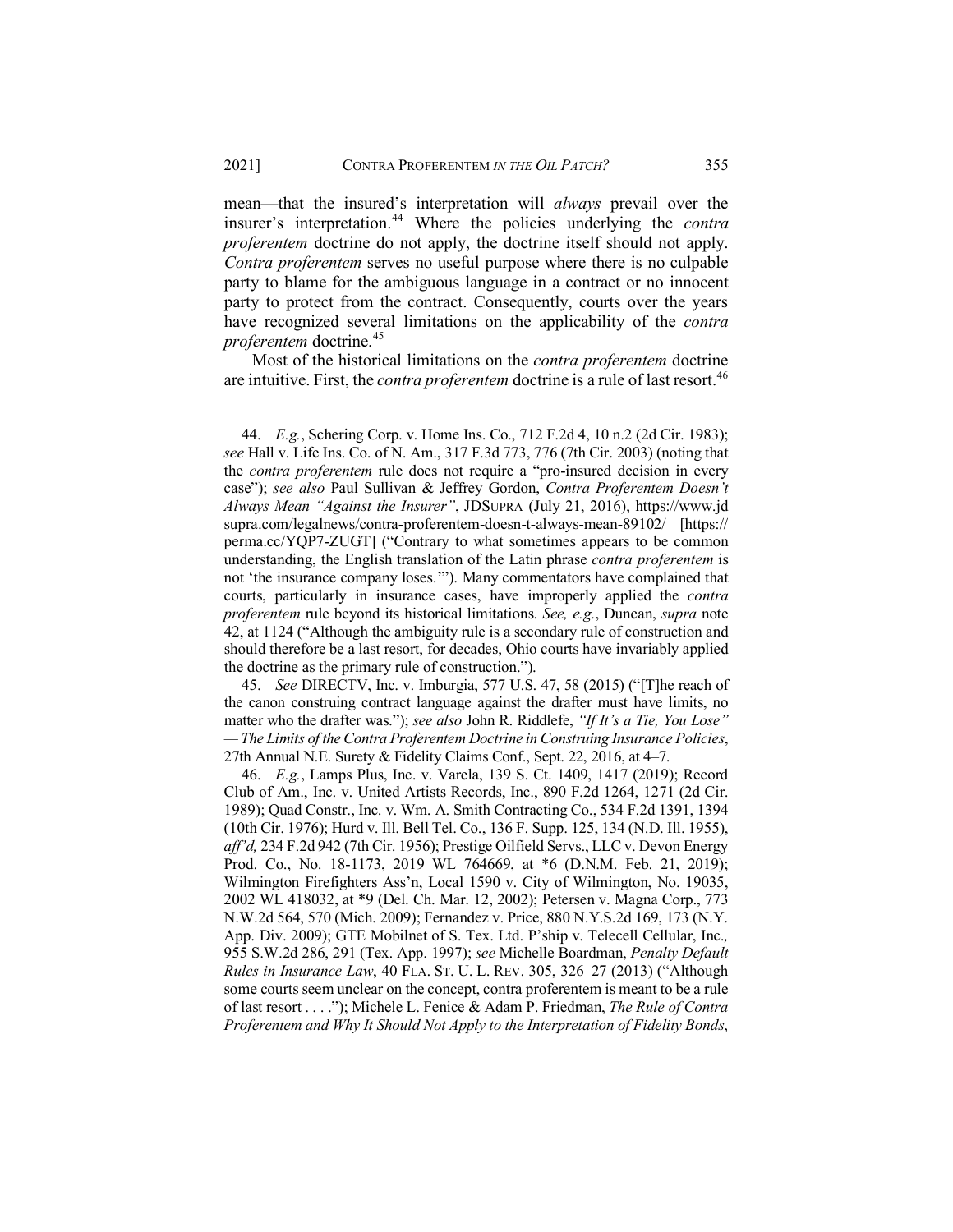It applies only where a contract is ambiguous and a court has no other means available to construe the ambiguous language.<sup>[47](#page-12-0)</sup> Effectively, the *contra proferentem* doctrine is contract law's equivalent of baseball's rule that a tie goes to the runner. As a rule of last resort, the *contra proferentem* doctrine is relevant only in the event of a *tie*—i.e.*,* the parties have respectively advanced two or more equally reasonable, but mutually inconsistent, interpretations of their contract.<sup>[48](#page-12-1)</sup> Therefore:

21 FIDELITY L.J. 233, 242 (2015) (noting that the modern trend is that "automatic application of the rule of *contra proferentem* is discouraged, and courts resort to the rule only as a last resort"); Miller, *supra* note 42, at 1851 ("Under contract law, *contra proferentem* was strictly a device of last resort.").

<span id="page-12-0"></span>47. *E.g.*, Hugo Boss Fashions, Inc. v. Fed. Ins. Co., 252 F.3d 608, 616 (2d Cir. 2001); Ranger Ins. Co. v. Bowie, 574 S.W.2d 540, 542 (Tex. 1978); *see*  Gardiner, Kamya & Assocs., P.C. v. Jackson, 467 F.3d 1348, 1352 (Fed. Cir. 2006) (noting that the *contra proferentem* rule is "applied only when other approaches to contract interpretation have failed"); *see also* BRUNER & O'CONNOR, *supra* note 43, at § 3:59 ("The *contra proferentem* rule . . . [is] a rule of last resort, when all other means of resolving a latent ambiguity prove unsuccessful. The rule means that, with no other way to resolve the latent ambiguity, the interpretations of the parties each remain reasonable, the courts as a last resort will construe the ambiguity against the drafter of the [contract] specifications and permit the interpretation of the non-drafter to prevail."); Boardman, *supra* note 46, at 327 ("Only after all other interpretive methods have been exhausted—and the court is still left with language that either has no clear meaning or two plausible meanings—is contra proferentem to apply."); Duncan, *supra* note 42, at 1123 (noting that the *contra proferentem* rule "has been classified as a secondary rule to be utilized only if the meaning of the contract remains unclear after the primary rules have been applied and all other secondary rules have failed").

<span id="page-12-1"></span>48. *E.g.*, Residential Mktg. Grp. v. Granite Inv. Grp., 933 F.2d 546, 549 (7th Cir. 1991); Pitcher v. Principal Mut. Life Ins. Co., 870 F. Supp. 903, 915 (S.D. Ind. 1994), *aff'd,* 93 F.3d 407 (7th Cir. 1996); Cruz v. Visual Perceptions, LLC, 84 A.3d 828, 837 (Conn. 2014); *see* Durrett v. Nationwide Prop. & Cas. Ins. Co., No. A-14-CA-167-SS, 2015 WL 1564783, at \*8 (W.D. Tex. Apr. 7, 2015) (noting that the *contra proferentem* rule "is essentially a tie-breaking device used to prevent arbitrary decisions when all other methods of interpretation and construction prove unsatisfactory"); *see also* Leib & Thel, *supra* note 41, at 786 (noting that "courts tend to treat the rule as 'tiebreaker' or a 'rule of last resort,' as it has often been characterized").

Because the *contra proferentem* doctrine is a rule of last resort that applies only as a tiebreaker, Professor Corbin argued that *contra proferentem* was not a rule of construction at all, but rather a "rule of policy, generally favoring the underdog." 5 ARTHUR LINTON CORBIN, CORBIN ON CONTRACTS § 24.27 (Joseph M. Perillo ed., 1998); *see* Klapp v. United Ins. Grp. Agency, Inc., 663 N.W.2d 447, 456 (Mich. 2003) ("In our judgment, the rule of contra proferentem is not a rule of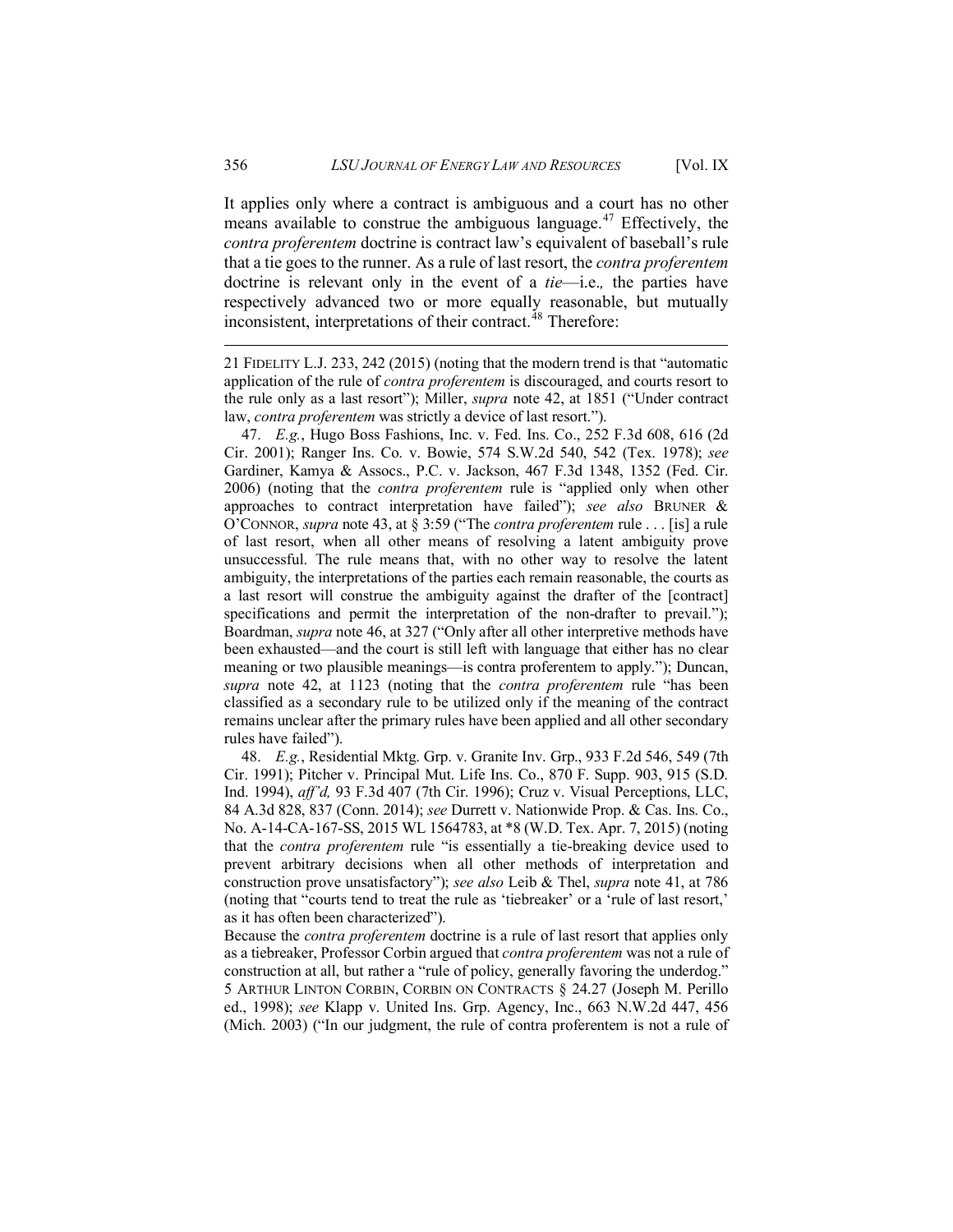• The doctrine does not apply where "the intent of the parties is clear and a resort to the rule will defeat that intent."[49](#page-13-0)

• The doctrine does not apply where the parties' contract is unambiguous and only one interpretation of the disputed contract language is reasonable. $50$ 

• The doctrine does not apply where a court or fact finder may determine the intent of the parties through other means, such as extrinsic evidence or other applicable rules of contract  $construction<sup>51</sup>$  $construction<sup>51</sup>$  $construction<sup>51</sup>$ 

Second, the *contra proferentem* doctrine applies only against a party who is properly responsible for the ambiguous language. At its essence, the *contra proferentem* doctrine holds that if a clause in a contract is

<span id="page-13-0"></span>49. Clardy Mfg. Co. v. Marine Midland Bus. Loans Inc., 88 F.3d 347, 355 (5th Cir. 1996) (quoting Modular Tech. Corp. v. City of Lubbock, 529 S.W.2d 273, 276 (Tex. Civ. App. 1975)).

<span id="page-13-1"></span>50. *See* Savedoff v. Access Grp., Inc., 524 F.3d 754, 767 (6th Cir. 2008) (noting that while the parties to a contract may interpret it differently, "an ambiguity may only be found (and, thus, the *contra proferentem* rule may only be applied) if those different interpretations are both *reasonable* ones").

<span id="page-13-2"></span>51. *E.g.*, Penford Corp. v. Nat'l Union Fire Ins. Co., 662 F.3d 497, 505 (8th Cir. 2011); Andy Warhol Found. for Visual Arts, Inc. v. Fed. Ins. Co., 189 F.3d 208, 215 (2d Cir. 1999); Klapp v. United Ins. Grp. Agency, Inc., 663 N.W.2d 447, 456 (Mich. 2003); State Farm Mut. Auto. Ins. v. Esswein, 43 S.W.3d 833, 842 (Mo. Ct. App. 2000); *see* Micro Focus (U.S.), Inc. v. Express Scripts, Inc.*,* No. PX-16-0971, 2019 WL 557080, at \*7 (D. Md. Feb. 12, 2019) ("To allow otherwise would mean that claims of contractual ambiguity must be taken away from the jury once the Court ascertains *a* reasonable meaning in favor of the nondrafter, competing facts be damned. The law does not support reading the [*contra proferentem*] doctrine to supplant the function of the jury."); *see also* Miller, *supra* note 42, at 1851 (noting that historically the *contra proferentem* rule "was not to be employed until the court had first examined all the contemporaneous circumstances and communications, any past agreements between the two parties, the local, general, technical, and trade usages of the disputed terms, and finally the customs of the relevant community").

construction; rather . . . it is a rule of legal effect. While rules of construction are designed to help determine the parties' intent, the rule of contra proferentem is designed to resolve a dispute where the parties' intent cannot be determined."); *see also* Boardman, *supra* note 46, at 325 ("If the goal of modern interpretation is to determine the meaning the parties attached to the words at the time of contracting, counting the words themselves as primary but not exclusive evidence, contra proferentem is *not* a rule of interpretation.").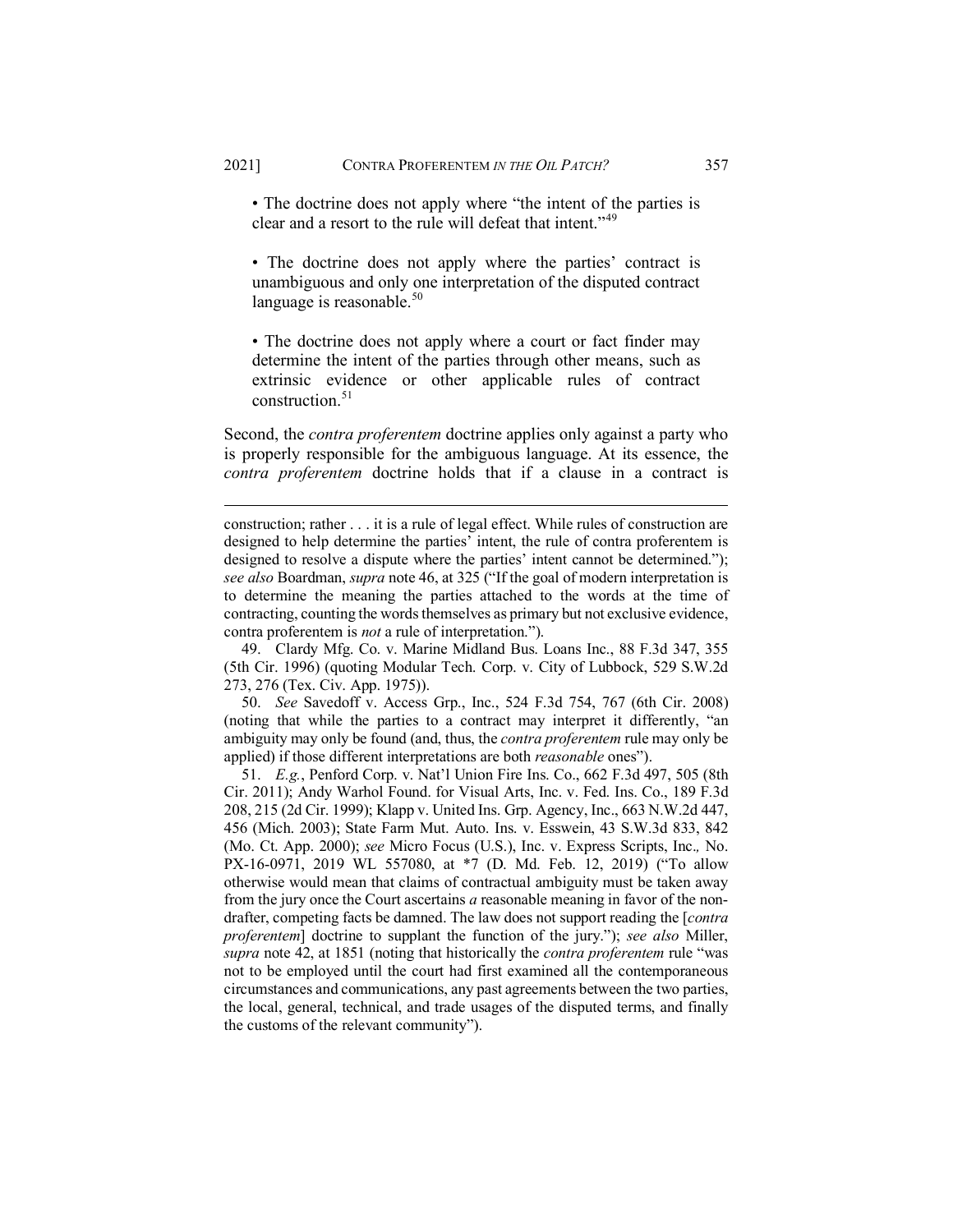ambiguous, a court may construe the clause against the party who caused the ambiguity in the first place—i.e., the party who drafted the ambiguous clause.<sup>[52](#page-14-0)</sup> In that sense, the doctrine presumes that one of the parties is more responsible or culpable than the other for the ambiguous language.<sup>[53](#page-14-1)</sup> Historically, a court may not construe ambiguous language against a party who was not solely, or at least predominantly, responsible for drafting the ambiguous language.<sup>[54](#page-14-2)</sup> Therefore:

• The doctrine does not apply against one party where the other party drafted the ambiguous language; and specifically, the rule does not apply against an insurer where the insured drafted the ambiguous language.<sup>[55](#page-14-3)</sup>

• The doctrine does not apply where both parties participated equally in drafting the ambiguous contract language.<sup>5</sup>

<span id="page-14-3"></span>55. *E.g.*, BB Syndication Servs., Inc. v. First Am. Title Ins. Co., 780 F.3d 825, 830 n.4 (7th Cir. 2015); Harrah's Entm't, Inc. v. Ace Am. Ins. Co., 100 F. App'x 387, 391 (6th Cir. 2004); E. Associated Coal Corp. v. Aetna Cas. & Sur. Co., 632 F.2d 1068, 1071 (3d Cir. 1980); Standard & Poor's Corp. v. Cont'l Cas. Co., 718 F. Supp. 1219, 1221 (S.D.N.Y. 1989); Buckeye Cellulose Corp. v. Atlantic Mut. Ins. Co., 643 F. Supp. 1030, 1037–38 (S.D.N.Y. 1986); Metpath, Inc. v. Birmingham Fire Ins. Co., 449 N.Y.S.2d 986, 989 (N.Y. App. Div. 1982); *see* Sullivan & Gordon, *supra* note 44 ("Analytically, it stands to reason that when the insured drafts the policy, the doctrine of *contra proferentem* would apply against the insured, as the drafter of the instrument, for the same reasons it has been often applied against the insurer. The drafting party chooses the language, can take steps to protect its interests and should bear the consequences of any drafting errors."). *But see* James M. Fischer, *Why Are Insurance Contracts Subject to Special Rules of Interpretation? Text Versus Context*, 24 ARIZ. ST. L.J. 995, 1014 (1992) (noting that some courts have applied the *contra proferentem* rule against an insurer "even though the portion of the insurance contract to be construed was drafted by the insured") (citing Eli Lilly & Co. v. Home Ins. Co., 794 F.2d 710, 715 (D.C. Cir. 1986)).

<span id="page-14-4"></span>56. *E.g.*, Tranzact Techs., Ltd. v. Evergreen Partners, Ltd., 366 F.3d 542, 545 n.1 (7th Cir. 2004); Porous Media Corp. v. Midland Brake, Inc., 220 F.3d 954, 960 (8th Cir. 2012); Calcasieu-Marine Nat'l Bank v. Am. Emp'rs Ins. Co., 533 F.2d 290, 296 n.6 (5th Cir.), *cert. denied*, 429 U.S. 922 (1976); Info. Leasing Corp. v. McGladrey & Pullen, L.L.P., No. 03-5111JNEJGL, 2005 WL 1706113,

<sup>52.</sup> *See supra* text accompanying notes 39–40.

<span id="page-14-1"></span><span id="page-14-0"></span><sup>53.</sup> *E.g.*, Aleynikov v. Goldman Sachs Grp., Inc., 765 F.3d 350, 366 (3d Cir. 2014); Northwest Adm'rs, Inc. v. Sacramento Stucco, 86 F. Supp. 2d 974, 986 (N.D. Cal. 2000).

<span id="page-14-2"></span><sup>54.</sup> *E.g.*, Intel Corp. v. VIA Techs., Inc., 319 F.3d 1357, 1363 (Fed. Cir. 2003).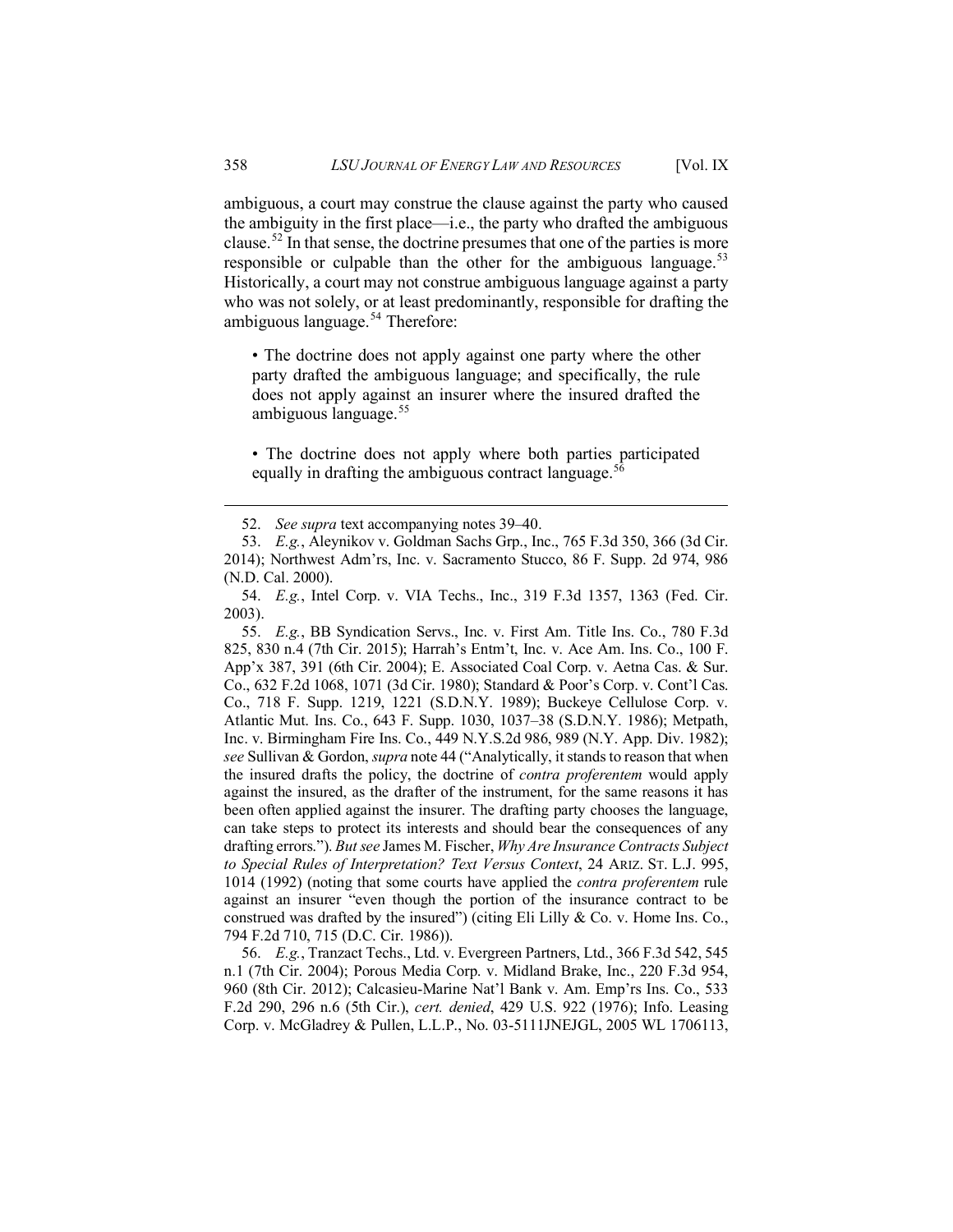• The doctrine does not apply to benefit a stranger to the contract, such as a reinsurer complaining about the scope of allegedly ambiguous coverage in the primary insurance policy.<sup>[57](#page-15-0)</sup>

Third, at least as a general rule, the *contra proferentem* doctrine applies only in favor of an innocent party who had little or no ability to negotiate any of the terms of the contract.<sup>[58](#page-15-1)</sup> Especially in the insurance context, most courts have recognized a sophisticated party exception to the *contra proferentem* doctrine.<sup>[59](#page-15-2)</sup> A sophisticated party does not need the benefit of

<span id="page-15-1"></span>58. *E.g.*, Shaw Hofstra & Assocs. v. Ladco Dev., Inc., 673 F.3d 819, 828 (8th Cir. 2012); *see* Pacifico v. Pacifico, 920 A.2d 73, 78 (N.J. 2007) (noting that the *contra proferentem* doctrine "is only available in situations where the parties have unequal bargaining power"); *see also* Leib & Thel, *supra* note 41, at 780 (noting that the *contra proferentem* doctrine "has especial importance in the take-it-orleave-it context of standard form contracting").

<span id="page-15-2"></span>59. *E.g.*, Penford Corp. v. Nat'l Union Fire Ins. Co., 662 F.2d 497, 505 (8th Cir. 2011); Payless Shoesource, Inc. v. Travelers Cos., 585 F.3d 1366, 1372 (10th Cir. 2009); Beanstalk Grp., Inc. v. AM Gen. Corp., 283 F.3d 856, 858–59 (7th Cir. 2002); Prof'l Consultants Ins. Co. v. Emp'rs Reinsurance Co., No. 1:03-CV-216, 2006 WL 751244, at \*3 n.5 (D. Vt. Mar. 8, 2006); *In re* Enron Corp. Sec. Litig., 391 F. Supp. 2d 541, 578 (S.D. Tex. 2005); Rouse Co. v. Fed. Ins. Co., 991 F. Supp. 460, 466 (D. Md. 1998); Indus. Risk Insurers v. New Orleans Pub. Serv., Inc., 666 F. Supp. 874, 881 (E.D. La. 1987); St. Paul Mercury Ins. Co. v. Grand Chapter of Phi Sigma Kappa, Inc., 651 F. Supp. 1042, 1045 (E.D. Pa. 1987); Baxter Int'l, Inc. v. American Guar. & Liab. Ins. Co., 861 N.E.2d 263, 268–69 (Ill. App. Ct. 2006); Benjamin Moore & Co. v. Aetna Cas. & Sur. Co., 843 A.2d 1094, 1103–04 (N.J. 2004); Cummins, Inc. v. Atlantic Mut. Ins. Co., 867 N.Y.S.2d 81, 83 (N.Y. App. Div. 2008); Union Pac. R.R. Co. v. Certain Underwriters at Lloyd's London, 771 N.W.2d 611, 616–17 (S.D. 2009).

Several courts have applied a sophisticated party exception to the *contra proferentem* doctrine even outside of the insurance context. *See, e.g.*, FabArc Steel Supply, Inc. v. Composite Constr. Sys., Inc., 914 So. 2d 344, 359 (Ala. 2005); Kinney v. Capitol-Strauss, Inc., 207 N.W.2d 574, 577 (Iowa 1973); Norcomo Corp. v. Franchi Constr. Co., 587 S.W.2d 311, 317 (Mo. Ct. App. 1979).

at \*3 (D. Minn. July 21, 2005); Kozura v. Tulpehocken Area Sch. Dist., 791 A.2d 1169, 1175 n.8 (Pa. 2002); Superior Water, Light & Power Co. v. Certain Underwriters at Lloyds, London, No. 2018AP1926, 2019 WL 6121350, at \*6 n.6 (Wis. Ct. App. 2019).

<span id="page-15-0"></span><sup>57.</sup> *E.g.*, U.S. Fid. & Guar. Co. v. Heritage Mut. Ins. Co., 230 F.3d 331, 333 (7th Cir. 2000); U.S. Fid. & Guar. Co. v. W. Cas. & Sur. Co., 408 P.2d 596, 598 (Kan. 1965); Econ. Premier Assur. Co. v. W. Nat'l Mut. Ins. Co., 839 N.W.2d 749, 755 (Minn. Ct. App. 2013); Travelers Ins. Co. v. Am. Cas. Co., 441 P.2d 177, 180 (Mont. 1968).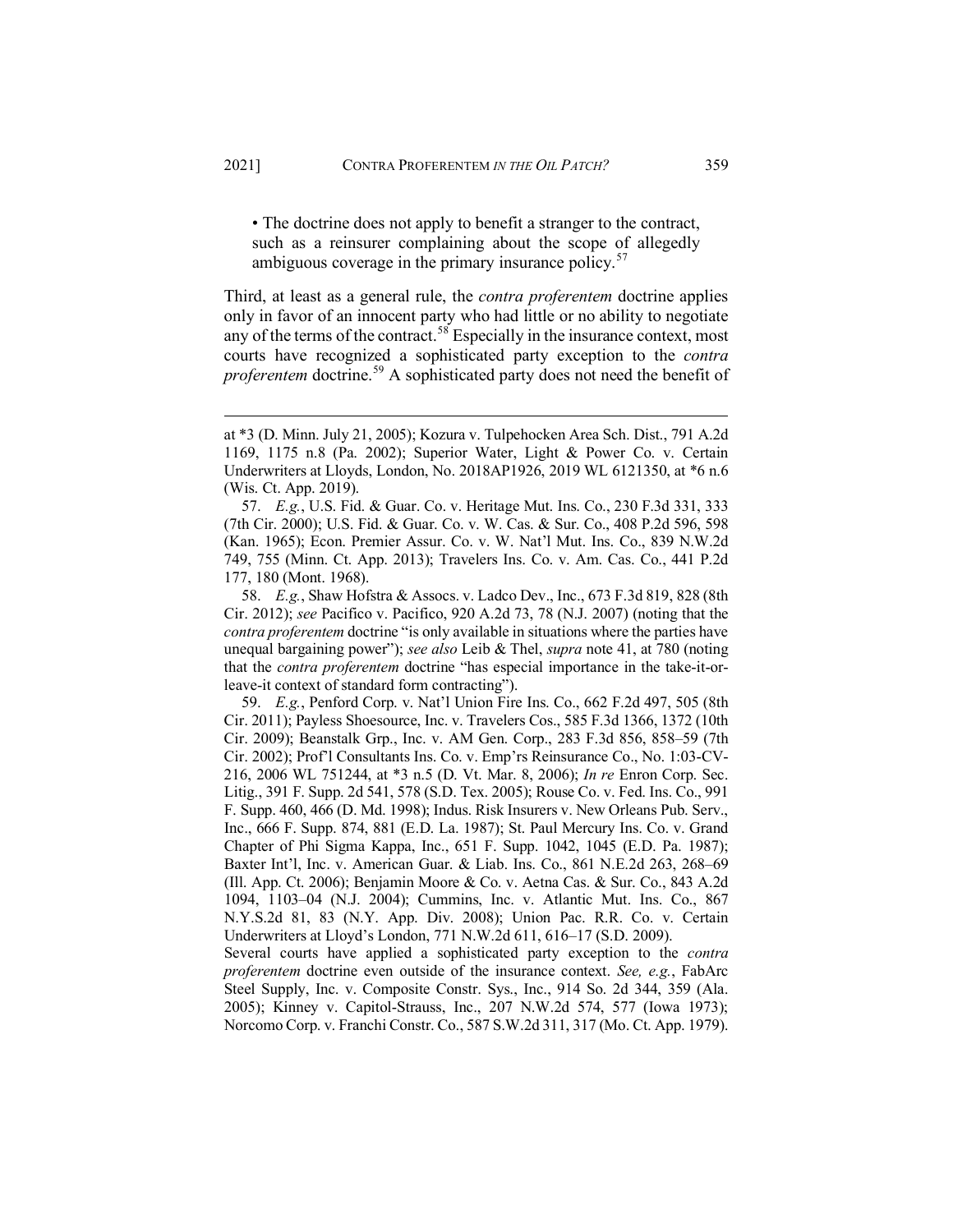an artificial rule of contract construction: It is perfectly capable of protecting itself against ambiguous contract language.<sup>[60](#page-16-0)</sup> This is true even if the sophisticated party did not draft the ambiguous language.<sup>[61](#page-16-1)</sup> And in any event, a court or fact finder usually has sufficient extrinsic evidence to determine the meaning of any ambiguous language in a contract that is

<span id="page-16-0"></span>60. El Paso Field Servs., L.P. v. MasTec N. Am., Inc., 389 S.W.3d 802, 810– 11 (Tex. 2012); *see* Schering Corp. v. Home Ins. Co., 712 F.2d 4, 10 n.2 (2d Cir. 1983) ("[I]n cases involving bargained-for contracts, negotiated by sophisticated parties, the underlying adhesion contract rationale for the doctrine is inapposite."); Eagle Leasing Corp. v. Hartford Fire Ins. Co., 540 F.2d 1257, 1261 (5th Cir. 1976) ("We do not feel compelled to apply, or, indeed, justified in applying the general rule that an insurance policy is construed against the insurer in the commercial insurance field when the insured is not an innocent but a corporation of immense size, carrying insurance with annual premiums in six figures, managed by sophisticated business men, and represented by counsel on the same professional level as the counsel for insurers. . . . There is no purpose in following a legal platitude that has no realistic application to a contract confected by a large corporation and a large insurance company each advised by competent counsel and informed experts."); Farmers Auto. Ins. Ass'n v. St. Paul Mercury Ins. Co., 482 F.3d 976, 977 (7th Cir. 2007) ("The argument for *contra proferentem* is pretty feeble when the policyholder is a sophisticated commercial enterprise rather than an individual consumer."); Vought Aircraft Indus., Inc. v. Falvey Cargo Underwriting, Ltd., 729 F. Supp. 2d 814, 823 (N.D. Tex. 2010) (holding that the *contra proferentem* doctrine does not apply to sophisticated insureds because "they are able to interpret the policy on their own, lessening the likelihood that the insurer will take advantage of them"); *Pacifico,* 920 A.2d at 78 ("If both parties are equally 'worldly-wise' and sophisticated, contra proferentem is inappropriate."); *see also* Barry R. Ostrager & David W. Ichel, *The Role of Bargaining Power Evidence in the Construction of the Business Insurance Policy: An Update*, 18 FORUM 577, 583 (1983) ("[I]n cases involving bargained-for contracts, negotiated by sophisticated parties, the underlying adhesion contract rationale for the doctrine is inapposite.").

<span id="page-16-1"></span>61. *See* Fenice & Friedman, *supra* note 46, at 247 ("If the reason courts interpret insurance policies against the insurer is because most policies are considered to be contracts of adhesion, then where an insured is a large, sophisticated entity, the policy by rule cannot be an adhesion contract and the rule of *contra proferentem* should not apply. . . . The question should not be whether the insured actually participated in the process of drafting or negotiating the terms of the policy; it should be whether the insured had the ability to do so.").

Not all courts, however, have embraced the sophisticated party exception to the *contra proferentem* doctrine. Some courts have rejected the sophisticated party exception. *See, e.g.*, Pittston Co. Ultramar Am. Ltd. v. Allianz Ins. Co., 124 F.3d 508, 521 (3d Cir. 1997); Central Tel. Co. v. Sprint Commc'ns Co., No. 3:09cv720, 2011 WL 6205975, at \*11 n.12 (E.D. Va. Dec. 13, 2011).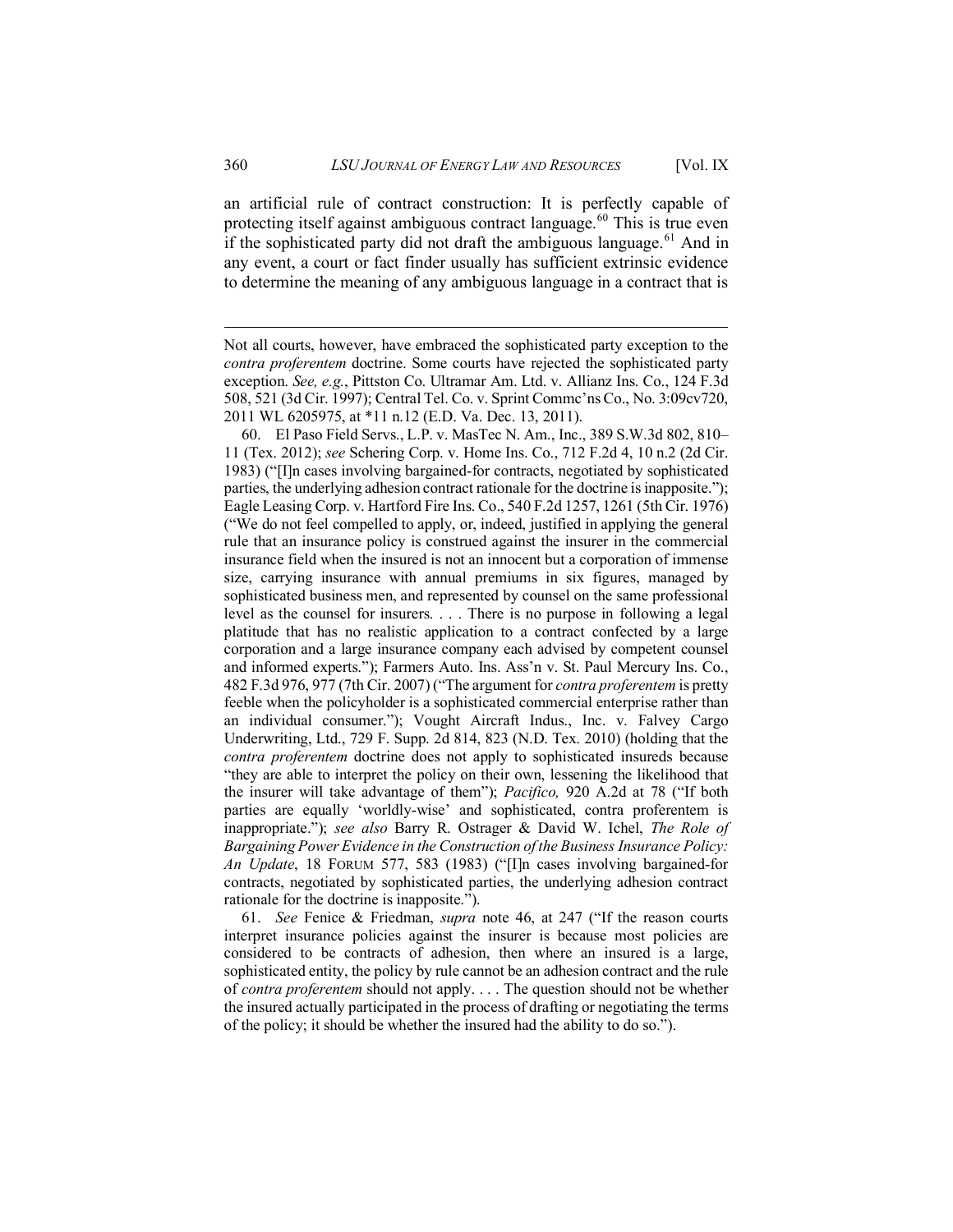the product of negotiations between parties of relatively equivalent bargaining strength.<sup>[62](#page-17-0)</sup>

At the risk of stating a tautology, the necessary consequence of these historical limitations is that the *contra proferentem* doctrine is a rule of limited application: In those rare instances when a court has no extrinsic evidence or other available tools to divine the meaning of ambiguous contract language, the court may construe the language against the party, if any, who actually drafted the language and was responsible for creating the ambiguity in the first place.[63](#page-17-1) The *contra proferentem* doctrine, at least based on its historical limitations, does not permit a court to redraft an otherwise unambiguous contract for the purpose of producing an outcome that the court may deem to be more equitable to one of the parties.  $64$ 

# III. MISUSE OF THE "AGAINST THE LESSEE" RULE OF CONSTRUCTION: THE EXAMPLE OF FIRST MARKETABLE PRODUCT CASE LAW

The "against the lessee" rule of construction masquerades as an oil and gas version of the *contra proferentem* rule.[65](#page-17-3) Just as the *contra proferentem* rule assumes that an insurer is the party responsible for any ambiguous language in an insurance policy, the "against the lessee" rule assumes that a lessee is the party responsible for any ambiguous language in an oil and gas lease.<sup>[66](#page-17-4)</sup> Like the *contra proferentem* rule, the "against the lessee" rule purports to discourage poor draftsmanship.[67](#page-17-5) And like the

<span id="page-17-0"></span><sup>62.</sup> *E.g.*, Emp'rs Reinsurance Corp. v. Mid-Continent Cas. Co., 358 F.3d 757, 767 (10th Cir. 2004); United States Fire Ins. Co. v. General Reinsurance Corp., 949 F.2d 569, 573–74 (2d Cir. 1991); Superior Water, Light & Power Co. v. Certain Underwriters at Lloyds, London, No. 2018AP1926, 2019 WL 6121350, at \*6 n.6 (Wis. Ct. App. 2019); *see* BRUNER & O'CONNOR, *supra* note 43, at § 3:59 ("The 'contra proferentem' rule is used less frequently in private agreements negotiated between parties in roughly equal bargaining positions. This is because there usually is sufficient extrinsic evidence available to reach a resolution as to what the parties intended.").

<sup>63.</sup> *See supra* text accompanying notes 46–63.

<sup>64.</sup> *See* Fenice & Friedman, *supra* note 46, at 235.

<span id="page-17-3"></span><span id="page-17-2"></span><span id="page-17-1"></span><sup>65.</sup> *See, e.g.*, Lomree, Inc. v. Pan Gas Storage, LLC, No. 10-14425, 2011 WL 3498131, at \*9 (E.D. Mich. Aug. 10, 2011) (noting that the "against the lessee" rule essentially re-states the *contra proferentem* rule by declaring that courts should construe oil and gas leases in favor of the lessor), *rev'd on other grounds*, No. 11-2132, 2012 WL 3871882 (6th Cir. Sept. 6, 2012).

<sup>66.</sup> *See supra* text accompanying note 32.

<span id="page-17-5"></span><span id="page-17-4"></span><sup>67.</sup> *See, e.g.*, Rook v. James E. Russell Petroleum, Inc., 679 P.2d 158, 164 (Kan. 1984) ("[W]here the lessee desires it may protect itself by the manner in which the lease is drawn."); *cf. supra* text accompanying note 41.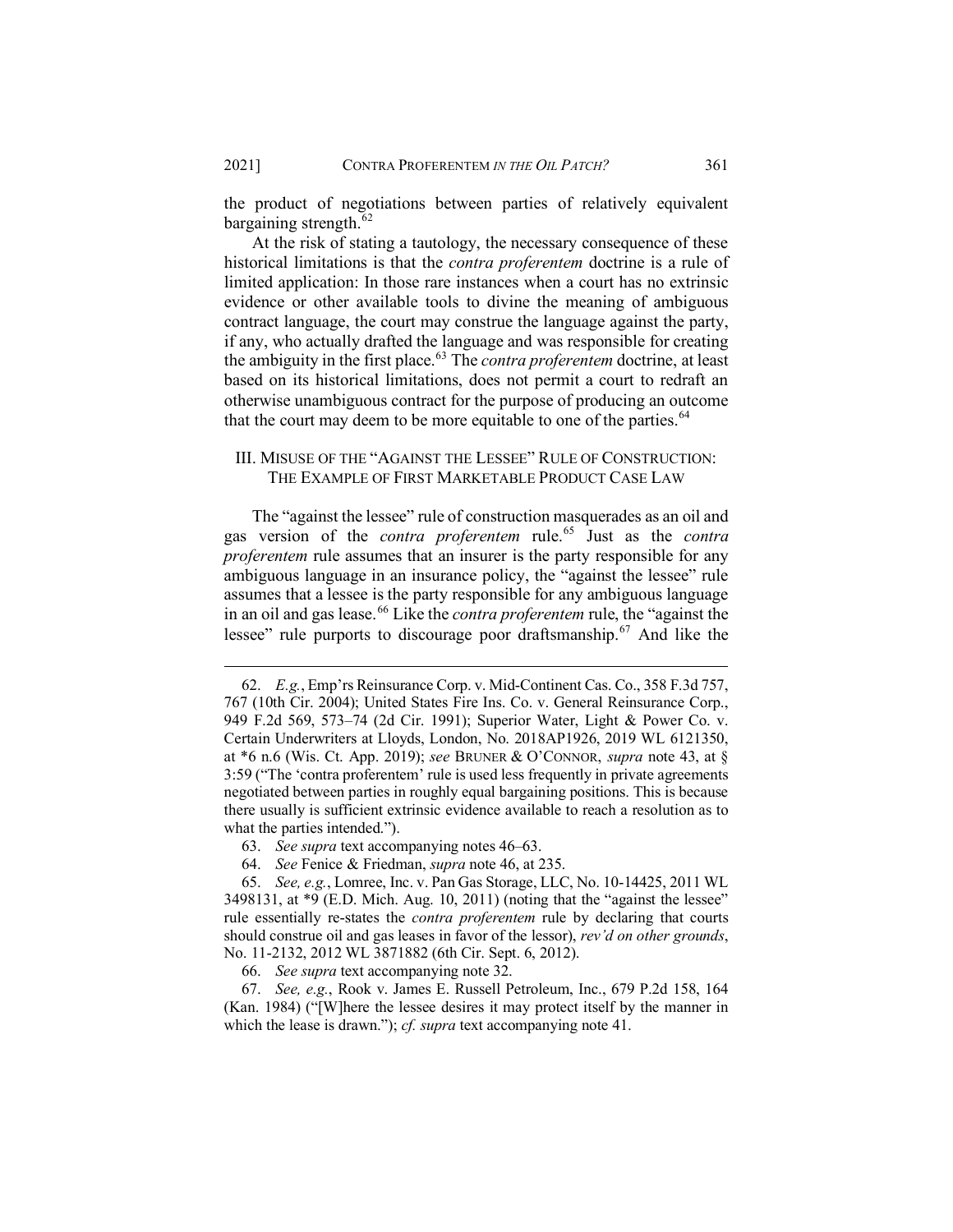*contra proferentem* rule, the "against the lessee" rule purports to protect lessors and other royalty owners against overreaching form leases that may appear to operate as contracts of adhesion.<sup>[68](#page-18-0)</sup>

If, in fact, the "against the lessee" rule of construction is simply an oil and gas version of the *contra proferentem* doctrine, then the same principles that limit the reach of the *contra proferentem* doctrine should apply equally to the "against the lessee" rule. Many courts, however, have seemingly applied the "against the lessee" rule far more broadly than the *contra proferentem* doctrine.<sup>[69](#page-18-1)</sup> Often they have done so innocently and in a way that has not materially changed the outcome of a dispute: For example, courts in many cases have cited the "against the lessee" rule to bolster a pro-lessor interpretation of leases that they have already found to be unambiguous.<sup>[70](#page-18-2)</sup> If the leases in those cases were indeed unambiguous, then those courts likely reached the correct result even though the *contra*

<span id="page-18-0"></span><sup>68.</sup> *See, e.g.*, Stanolind Oil & Gas Co. v. Guertzgen, 100 F.2d 299, 300 (9th Cir. 1938) ("[P]rotection of the interests of the lessor is considered of paramount importance."); *see also* Williston H. Symonds, Note, *The Michaelangelo of the Oklahoma Oil & Gas Industry: The Cessation of Production Clause, Spontaneous Lease Terminations, and Cyclical or Marginal Production Problems,* 17 OKLA. CITY U. L. REV. 413, 413 (1992) (noting that the "against the lessee" rule satisfies "a number of goals, one of which was to improve the balance between the bargaining position of the lessor against the stronger bargaining position of the lessee"); *cf. supra* text accompanying note 43.

In cases where the lessor argues that an oil and gas lease terminated after the lessee failed to develop the lease or secure any production from the lease in paying quantities, some courts have suggested that the "against the lessee" rule serves the purpose of promoting oil and gas development. *E.g.*, Greer v. Salmon, 479 P.2d 294, 299 (N.M. 1970).

<sup>69.</sup> *See infra* notes 70–80 and accompanying text.

<span id="page-18-2"></span><span id="page-18-1"></span><sup>70.</sup> *E.g.*, Hanna Oil & Gas Co. v. Taylor, 759 S.W.2d 563, 565 (Ark. 1988); *Greer*, 479 P.2d at 298; *see* Sundheim v. Reef Oil Corp., 806 P.2d 503, 508–09 (Mont. 1991) ("Further support of this holding is found in the general rule that oil and gas leases are to be construed liberally in favor of the lessor and against the lessee."); *see also* Pierce, *supra* note 35, at 919 (noting that courts often tend to use the "against the lessee" rule when it supports "the desired outcome even though there may be no need to resolve an ambiguity, or even a need to interpret the express terms of the contract").

Some courts have cited the "against the lessee" rule without making any effort to apply it or discuss it at all. *E.g.*, Geysers Dev. P'ship v. Geysers Power Co., 805 F. App'x 489, 490 (9th Cir. 2020); Lough v. Coal Oil, Inc., 266 Cal. Rptr. 611, 614 (Cal. Ct. App. 1990); Davis v. Cramer, 837 P.2d 218, 225 (Colo. App. 1992); State *ex rel.* Comm'rs of the Land Office v. Couch, 298 P.2d 452, 453 (Okla. 1956); Clark v. Perez, 679 S.W.2d 710, 714 (Tex. App. 1984).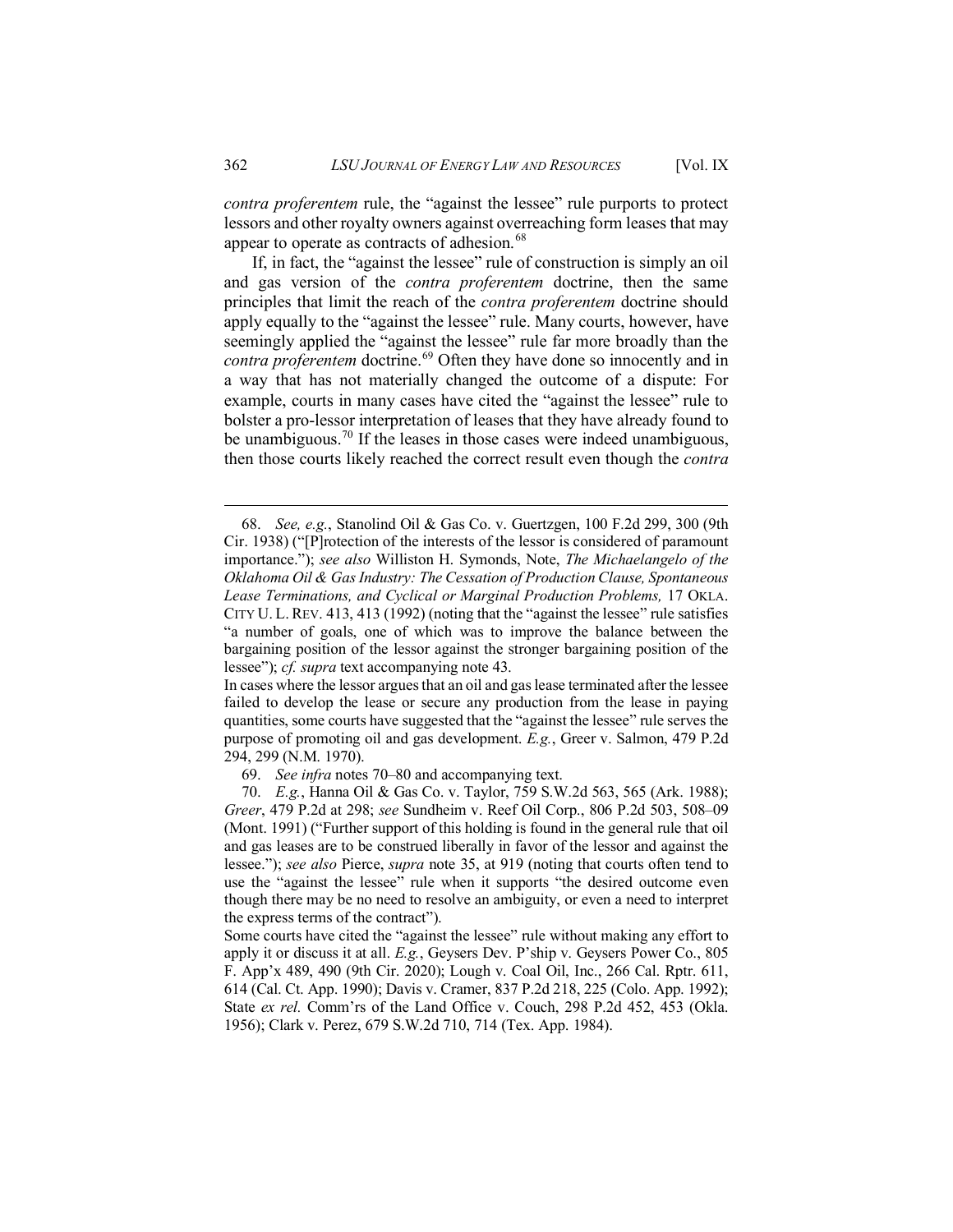*proferentem* doctrine is a rule of last resort and does not normally apply to an unambiguous contract. $71$ 

But in other cases, courts have applied the "against the lessee" rule in a way that not only has materially altered the outcome of oil and gas disputes, but is also potentially harmful rather than innocent. The opinions in those cases follow a familiar pattern: Without applying any other rules of lease or contract construction, those courts have declared that lease language is "ambiguous" and then invoked the "against the lessee" rule of construction to reach a result that favors the lessor.<sup>[72](#page-19-1)</sup> They often have done so even when the lease language either unambiguously favors the lessee or is subject to a reasonable interpretation that a jury or other factfinder could reach in favor of the lessee after considering extrinsic evidence.<sup>[73](#page-19-2)</sup>

A notable example is the case law that developed the first marketable product doctrine. Many oil and gas leases require that lessees pay royalties on the basis of the market value of their oil and gas production "at the well" or "at the wellhead."<sup>[74](#page-19-3)</sup> Until the first marketable product doctrine came into prominence, courts routinely ruled that the term "at the well" was unambiguous and designated the location at which lessees were to calculate the market value of their production for royalty purposes; consequently, those courts concluded that lessees could use a "workback" methodology to calculate their royalty payments.<sup>[75](#page-19-4)</sup> Under a workback methodology, lessees may calculate the market value of their lessors' royalty share of the oil or gas production "at the well" by subtracting the lessors' share of any post-production expenses from the lessors' share of

<sup>71.</sup> *See supra* text accompanying notes 46–62.

<sup>72.</sup> *See infra* text accompanying notes 80–113.

<sup>73.</sup> *See infra* notes 74–79 and accompanying text.

<span id="page-19-3"></span><span id="page-19-2"></span><span id="page-19-1"></span><span id="page-19-0"></span><sup>74.</sup> *See* Byron C. Keeling & Karolyn King Gillespie, *The First Marketable Product Doctrine: Just What is the "Product"?*, 37 ST.MARY'S L.J. 1, 15–16 (2005).

<span id="page-19-4"></span><sup>75.</sup> *See* Potts v. Chesapeake Expl., L.L.C., 760 F.3d 470, 475 (5th Cir. 2014); Piney Woods Country Life Sch. v. Shell Oil Co., 726 F.2d 225, 231 (5th Cir. 1984); Hurinenko v. Chevron, USA, Inc., 69 F.3d 283, 285 (8th Cir. 1995); Hemler v. Union Producing Co., 40 F. Supp. 824, 832 (W.D. La. 1941), *rev'd on other grounds*, 134 F.2d 436 (5th Cir. 1943); Cumberland Pipe Line Co. v. Commonwealth *ex rel.* Ky. St. Tax Comm'n, 15 S.W.2d 280, 284 (Ky. 1929); Atl. Richfield Co. v. State, 262 Cal. Rptr. 683, 688 (Cal. Ct. App. 1989); Wall v. United Gas Pub. Serv. Co., 152 So. 561, 564 (La. 1934); Merritt v. Sw. Elec. Power Co., 499 So. 2d 210, 214 (La. Ct. App. 2d Cir. 1986); Mont. Power Co. v. Kravik, 586 P.2d 298, 303 (Mont. 1978); Heritage Res., Inc. v. NationsBank, 939 S.W.2d 118, 130 (Tex. 1996) (Owen, J., concurring); Tana Oil & Gas Corp. v. Cernosek, 188 S.W.3d 354, 361 (Tex. App. 2006).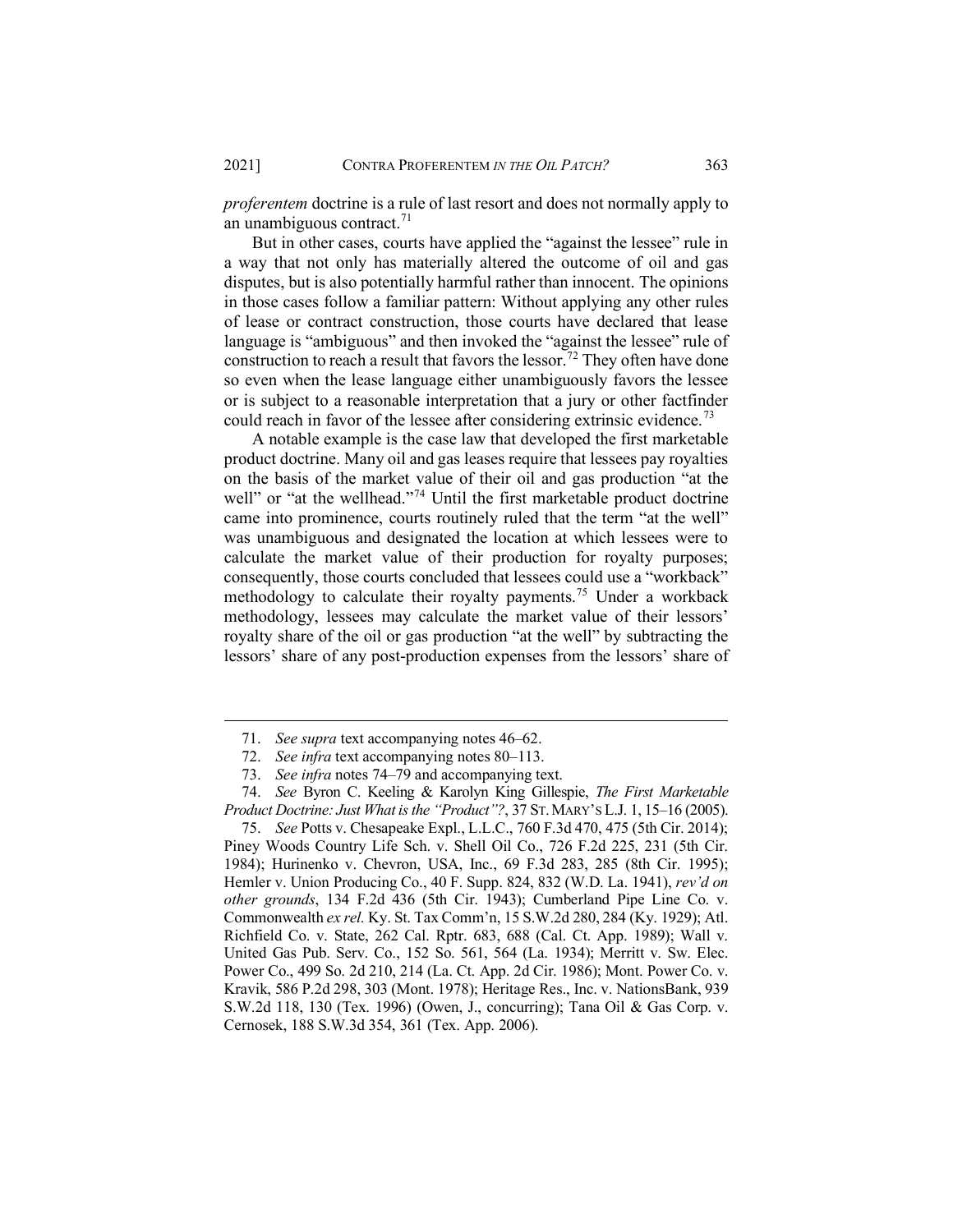the price that the lessees received on selling the oil or gas at a downstream sales location.<sup>[76](#page-20-0)</sup>

By contrast, courts that have adopted the first marketable product doctrine have ruled that lessees generally may *not* use a workback methodology to calculate their royalty payments.<sup>[77](#page-20-1)</sup> According to courts that have adopted the first marketable product doctrine, lessees must bear all of the costs necessary to achieve a marketable product, including almost all post-production costs.<sup>[78](#page-20-2)</sup> Those courts have concluded that even under a royalty clause requiring lessees to pay royalties based on the market value of its production "at the well," lessees must normally calculate their royalty payments on the basis of the price or value of their production at the downstream location where they first acquire a

<span id="page-20-1"></span>77. *See* Byron C. Keeling, *In the New Era of Oil & Gas Royalty Accounting: Drafting a Royalty Clause that Actually Says What the Parties Intend It to Mean*, 69 BAYLOR L. REV. 517, 535–36 (2017).

<span id="page-20-0"></span><sup>76.</sup> *See* Keeling & Gillespie, *supra* note 10, at 21; *see also Potts*, 760 F.3d at 472 (noting that a workback methodology is "nothing more than a method of determining market value at the well in the absence of comparable sales data at or near the wellhead"); Salzman & Friess, *supra* note 10, at 7-9 ("[T]he common practice of lessees for determining the value upon which to pay royalties is to take the value produced by the downstream sale of the production and subtract the postproduction expenses incurred downstream of the well to get the production to the point of sale. This process is often referred to as a netback or workback method of calculating royalties."); *see also Atl. Richfield Co.*, 262 Cal. Rptr. at 688 ("[I]t is commonly understood that 'market price at the well' is often determined by working back from the price at the point of sale, deducting the cost of processing and transportation to the wellhead, to determine 'market value at the wellhead[.]'"); Burlington Res. Oil & Gas Co. v. Tex. Crude Energy, LLC, 573 S.W.3d 198, 207 (Tex. 2019) ("A royalty on production valued at the well does not include the value added by post-production costs. When a royalty payment is based on a downstream sales price, the value added by post-production costs must be subtracted from the sales price or otherwise accounted for in order to approximate the 'at the well' value of the products." (citations omitted)); *Heritage Res., Inc.*, 939 S.W.2d at 130 (Owen, J., concurring) ("Evidence of market value . . . can be proven by the so-called net-back approach, which determines the prevailing market price at a given point and backs out the necessary, reasonable costs between that point and the wellhead.").

<span id="page-20-2"></span><sup>78.</sup> *E.g.*, Rogers v. Westerman Farm Co., 29 P.3d 887, 901 (Colo. 2001); Garman v. Conoco, Inc., 886 P.2d 652, 659 (Colo. 1994); Gilmore v. Superior Oil Co., 388 P.2d 602, 605 (Kan. 1964); Sternberger v. Marathon Oil Co., 894 P.2d 788, 797 (Kan. 1995); Mittelstaedt v. Santa Fe Minerals, Inc., 954 P.2d 1203, 1208 (Okla. 1998); Estate of Tawney v. Columbia Nat. Res., L.L.C., 633 S.E.2d 22, 29 (W. Va. 2006); Wellman v. Energy Res., Inc., 557 S.E.2d 254, 265 (W. Va. 2001).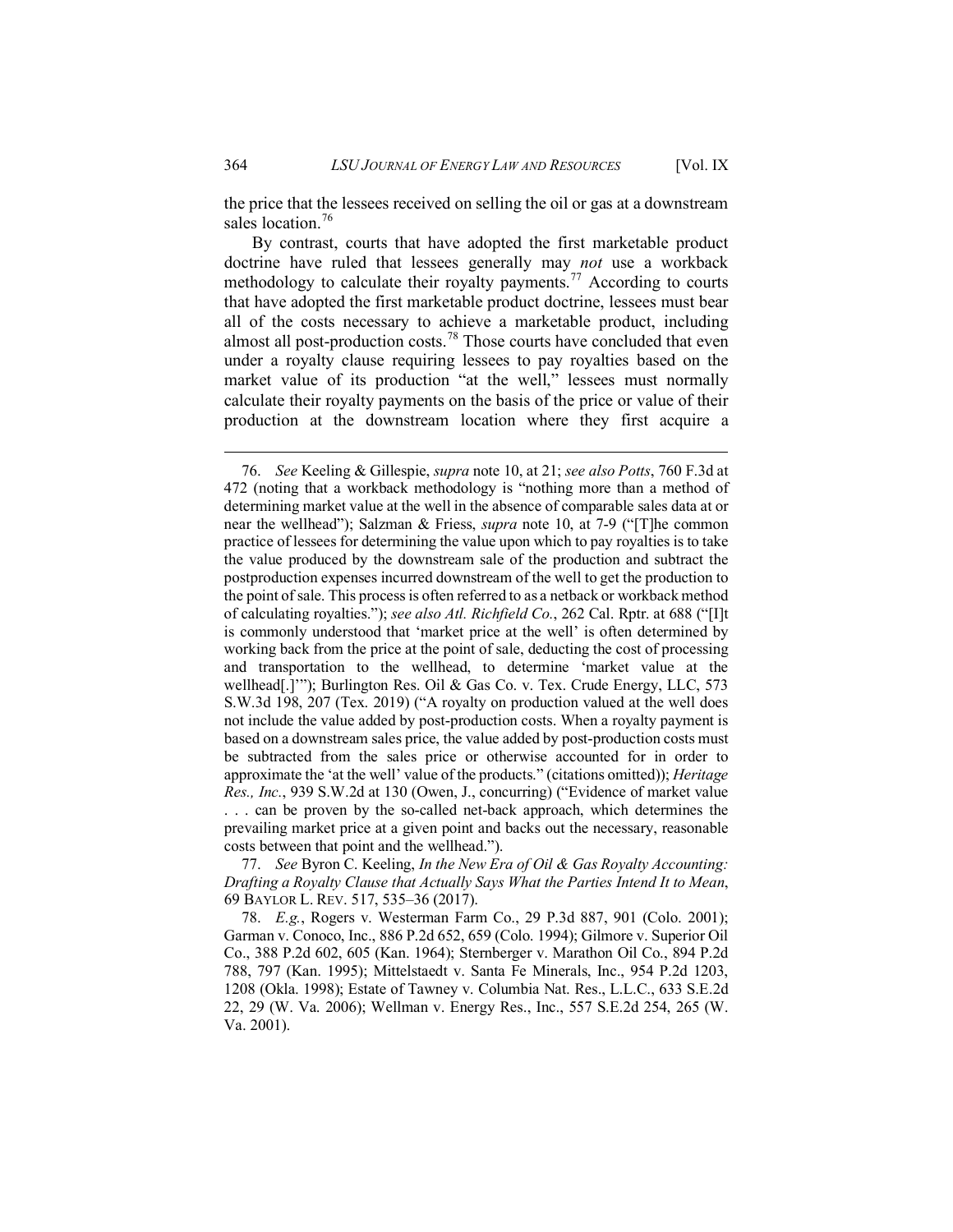marketable product, not on the basis of the price or value that they may calculate for their production at the wellhead under a workback methodology.<sup>[79](#page-21-0)</sup>

Two of the most prominent cases on the first marketable product doctrine are the Colorado Supreme Court opinion in *Rogers v. Westerman Farm Co.*[80](#page-21-1) and the West Virginia Supreme Court opinion in *Estate of Tawney v. Columbia Natural Resources, L.L.C.*[81](#page-21-2)

#### *A.* Rogers v. Westerman Farm Co.

The Colorado Supreme Court in *Rogers* relied heavily on the "against the lessee" rule of construction to support its decision to adopt the first marketable product doctrine. The plaintiffs in *Rogers* were royalty owners under oil and gas leases providing that their lessees would pay royalties on the basis of the market value or market price of their production "at the well."<sup>[82](#page-21-3)</sup> The defendant lessees argued that the term "at the well" permitted them to calculate their royalty payments by using a workback methodology.<sup>[83](#page-21-4)</sup> The supreme court disagreed, holding that the term "at the well" was insufficient in itself to "set forth the proper allocation between the parties of the costs of gathering, compressing, and dehydrating the gas. $\overline{5}$ ,[84](#page-21-5)

In reaching its conclusion that the defendant lessees could not use a workback methodology to calculate their royalty payments, the court in *Rogers* emphasized that it was "mindful of the generally accepted rule that oil and gas leases are strictly construed against the lessee in favor of the lessor."<sup>[85](#page-21-6)</sup> The court cursorily observed that "lessors are not usually familiar with the law related to oil and gas leases, while lessees, through experience drafting and litigating leases, generally are."<sup>[86](#page-21-7)</sup> But tellingly,

<span id="page-21-7"></span>86. *Rogers,* 29 P.3d at 902; *see* David E. Pierce, *Royalty Jurisprudence: A Tale of Two States*, 49 WASHBURN L.J. 347, 363 (2010) (noting that the court in *Rogers* cited a presumed lack of lessor sophistication "as the predicate for unsheathing contract law's bluntest of interpretive instruments — the *contra proferentem* rule of construction").

<span id="page-21-2"></span><span id="page-21-1"></span><span id="page-21-0"></span><sup>79.</sup> *See* Keeling & Gillespie, *supra* note 10, at 21 (discussing the first marketable product case law).

<sup>80.</sup> 29 P.3d 887 (Colo. 2001).

<sup>81.</sup> 633 S.E.2d 22 (W. Va. 2006).

<sup>82.</sup> *Rogers*, 29 P.3d at 891.

<sup>83.</sup> *Id.* at 894.

<sup>84.</sup> *Id.* at 887.

<span id="page-21-6"></span><span id="page-21-5"></span><span id="page-21-4"></span><span id="page-21-3"></span><sup>85.</sup> *Id.* at 901; *see* Savage v. Williams Prod. RMT Co., 140 P.3d 67, 69 (Colo. App. 2005) (citing *Rogers* and noting that the "generally accepted rule is that oil and gas leases are strictly construed against the lessee and in favor of the lessor").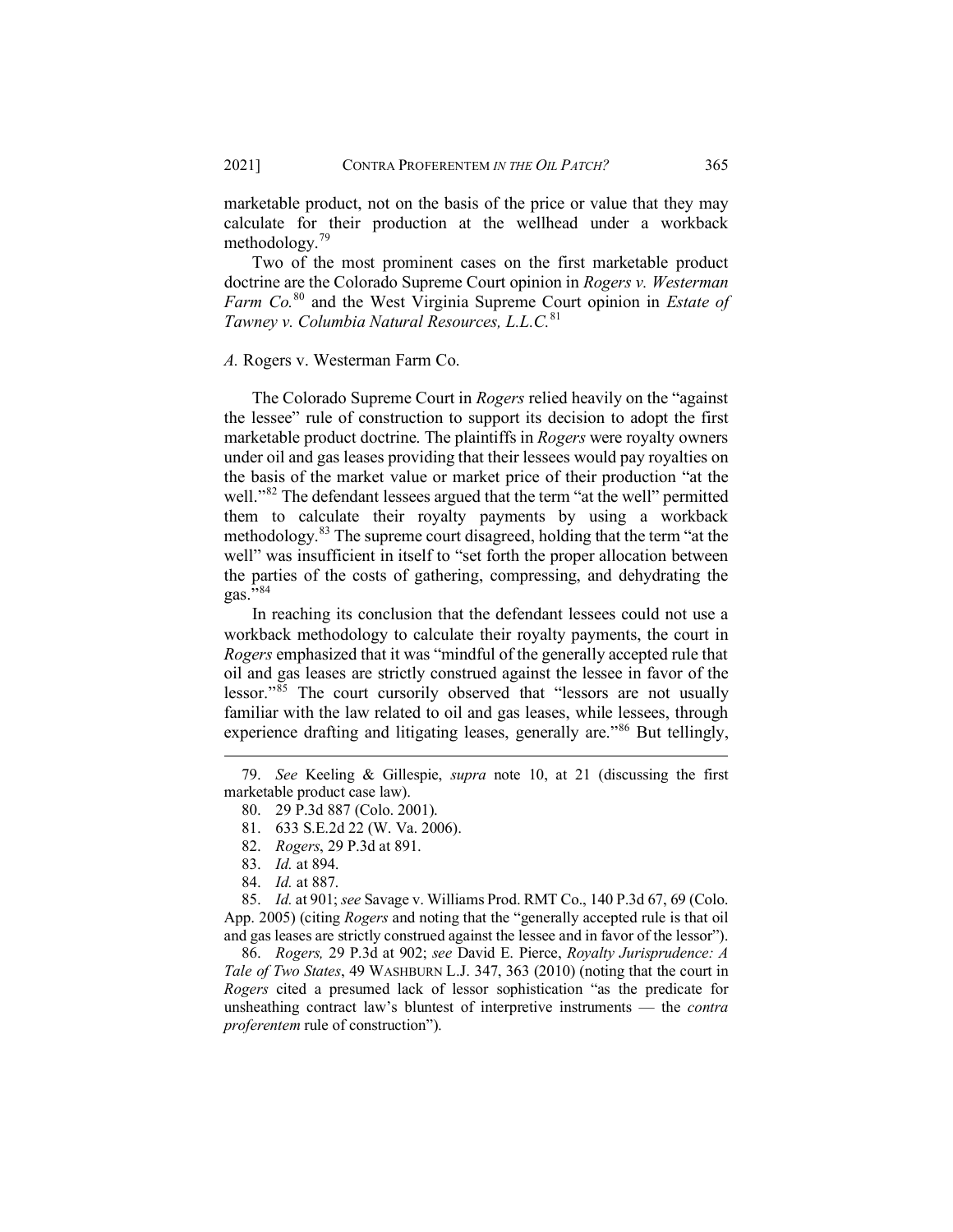the supreme court did not discuss the experience, knowledge, or sophistication of any of the actual plaintiffs in *Rogers*. Nor did it address whether any of those plaintiffs had participated in drafting or negotiating any of the royalty clauses at issue in *Rogers.*

Nor did the court in *Rogers* find that the term "at the well" was ambiguous. Despite acknowledging that a majority of courts had concluded that the term "at the well" unambiguously defined the location at which lessees could calculate the market value of their oil and gas production for royalty purposes, the court in *Rogers* reasoned that the term "at the well" was "silent with respect to allocation of costs."<sup>[87](#page-22-0)</sup> The supreme court did not hold that the term "at the well" was reasonably susceptible to two different interpretations. Instead, the court in *Rogers* held that the term "at the well" had no meaning at all, and it effectively rewrote the parties' leases to delete the term "at the well" from the leases' royalty clauses.<sup>[88](#page-22-1)</sup>

Having determined that the term "at the well" was silent with respect to the allocation of costs, the court in *Rogers* ruled that under a royalty clause requiring that lessees pay royalties on the market value of their production "at the well," lessees must calculate their royalty payments on the basis of the value of their production at the location where they first acquire a marketable product.<sup>[89](#page-22-2)</sup> The court stated:

[W]e have concluded that the "at the well" lease language in this case is silent as to allocation of all costs . . . . Under these circumstances, the logic of the first-marketable product rule requires that the allocation of all costs be determined based on when the gas is marketable.

Once gas is deemed marketable based on a factual determination, the allocation of all costs can properly be determined. Absent express lease provisions addressing allocation of costs, the

. . . .

<span id="page-22-0"></span><sup>87.</sup> *Rogers*, 29 P.3d at 902*.* The supreme court conceded that it was "in the minority" in reaching this conclusion. *Id.* at 901.

<span id="page-22-1"></span><sup>88.</sup> *Id.* at 902; *see* David E. Pierce, *The Royalty Value Theorem and the Legal Calculus of Post-Extraction Costs*, 23 ENERGY & MIN. L. INST. § 6.01, at 152 (2003) ("In *Rogers* the Colorado Supreme Court interpreted the phrase 'at the well' out of existence."); *cf.* Michael B. Rappaport, *The Ambiguity Rule and Insurance Law: Why Insurance Contracts Should Not Be Construed Against the Drafter*, 30 GA. L. REV. 171, 225 (1995) (criticizing an application of the *contra proferentem* doctrine in which judges "hold unambiguous terms to be ambiguous to avoid giving effect to provisions they perceive to be harsh").

<span id="page-22-2"></span><sup>89.</sup> *Rogers*, 29 P.3d at 906.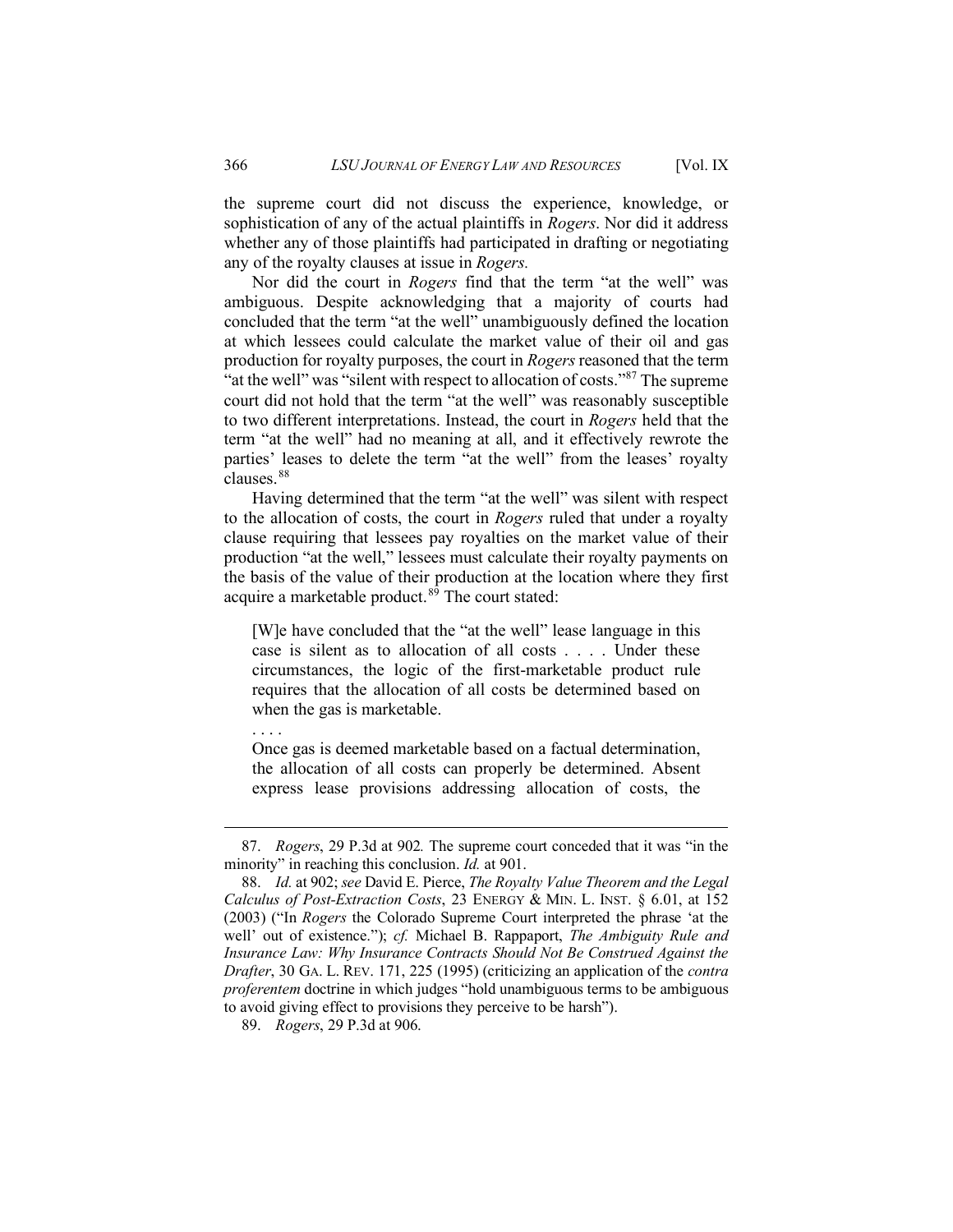lessee's duty to market requires that the lessee bear the expenses incurred in obtaining a marketable product. Thus, the expense of getting the product to a marketable condition and location are borne by the lessee.<sup>[90](#page-23-0)</sup>

In citing the "against the lessee" rule of construction to support its conclusion, the court in *Rogers* emphasized that "the bargaining power between a lessor and lessee is similar to that historically found between an insurance company and its customers."<sup>[91](#page-23-1)</sup> That, however, is at best misleading, if not flatly untrue. There often are no negotiations at all in an insurance transaction: insurance companies typically offer their policies on a "take it or leave it" basis. Oil and gas leases, by comparison, are not adhesion contracts.<sup>[92](#page-23-2)</sup> They commonly are the product of active and extensive negotiations, especially on the terms of the royalty clause.<sup>[93](#page-23-3)</sup>

91. *Rogers*, 29 P.3d at 902.

<span id="page-23-2"></span><span id="page-23-1"></span>92. *See* Pierce, *supra* note 86, at 363 n.76; *see also* Pierce, *supra* note 35, at 916 ("[L]essees rarely present their offers to lease on a take-it-or-leave-it basis.").

<span id="page-23-3"></span>93. *See* O'Neill & Keeling, *supra* note 5, § 6.02[1][a], at 6-4; *see also* Jeff King, *Lessor vs. Lessee and the Implied Covenant to Market*, 63 TEX. BAR J. 854, 854 (2000) ("Oil and gas leases are negotiated contracts. . . . As to the royalty amount, the parties to the lease are free to decide and define the type, basis, or standard for the royalties to be paid."); Pierce, *supra* note 17, at 418 n.182 ("[M]any oil and gas leases are in fact negotiated and [contain] significant concessions made by the lessee to obtain the lessor's assent."); Pierce, *supra* note 35, at 917 (noting that oil and gas leases often are "the product of active negotiation between the lessor (or the lessor's legal counsel or other representative) and the lessee"); Shannon H. Ratliff & S. Jack Balagia, Jr., *Oil* 

<span id="page-23-0"></span><sup>90.</sup> *Id.* The court's argument that the term "at the well" is silent with respect to "allocation of costs" erects a strawman. The term "at the well" does not purport to serve the purpose of "allocating" costs between the lessee and lessor; rather, the term "at the well" defines the location or point at which the lessee should calculate the market value or price of its production for royalty purposes. *See* Scott Lansdown, *The Marketable Condition Rule*, 44 S. TEX. L. REV. 667, 673 (2003) (noting that "the issue may best be framed not as whether post-production costs are deductible, but rather the point at which royalty is to be calculated"); *cf.* Keeling & Gillespie, *supra* note 74, at 36 ("[T]he workback method is simply an appraisal technique. It is not a cost-shifting rule, and it does not apply when the lessee does not need to estimate the value of its production at the wellhead by reference to its value at a downstream location."). On its face, a royalty clause stating that a lessor's royalty is 25% of the market value of the lessee's oil production "at the well" is reasonably susceptible only to one interpretation—that the lessee should calculate its royalty payments on the basis of 25% of the market value of its oil production at the wellhead, not at a downstream sales location. *See* Keeling & Gillespie, *supra* note 74, at 87–88.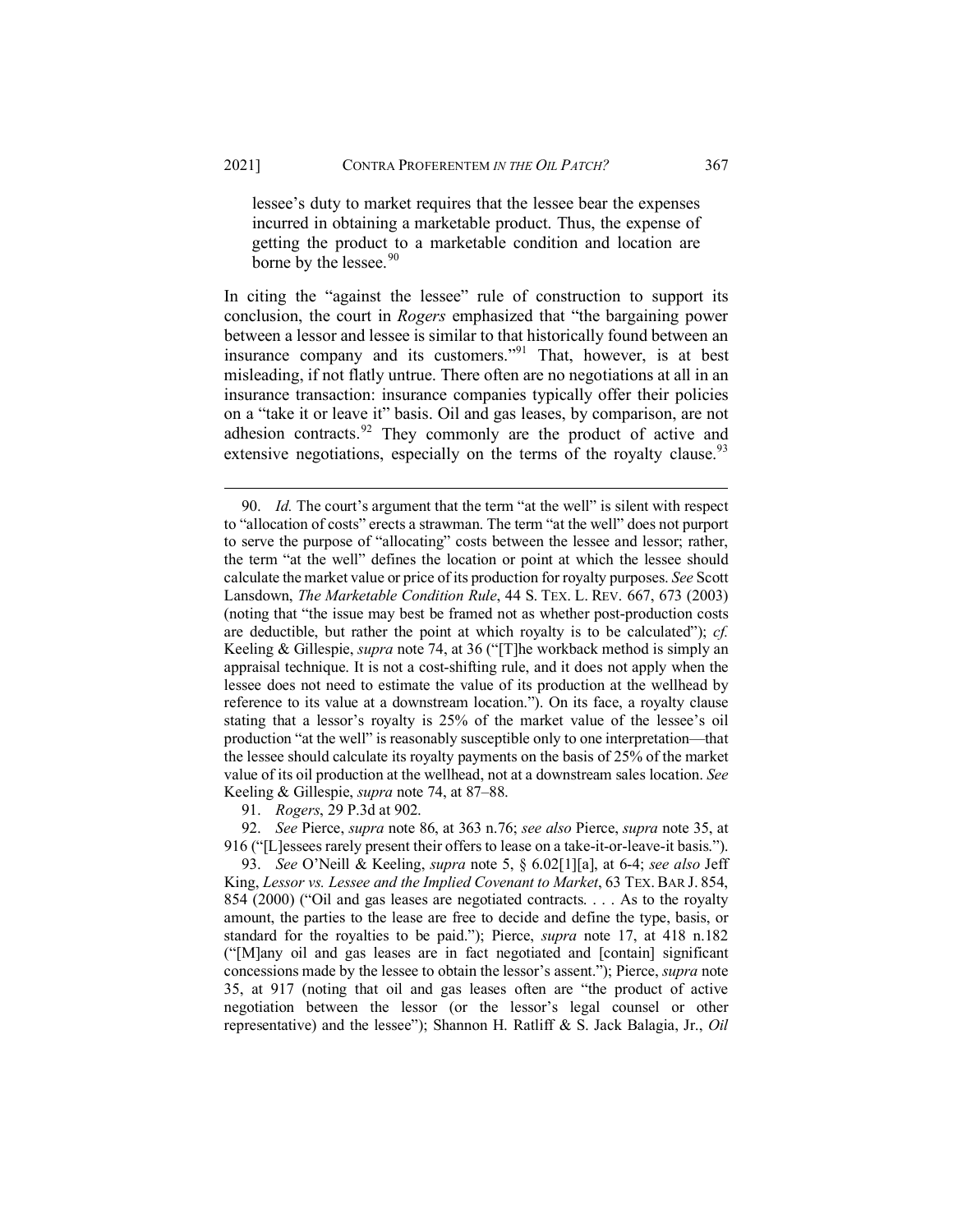While lease negotiations will often begin with a printed form lease that the lessee presents to the lessor, a lessor enjoys much greater bargaining power against a lessee than an insured enjoys against an insurer.<sup>[94](#page-24-0)</sup>

But even if it were true that the bargaining power between a lessor and lessee is akin to the bargaining power between an insured and insurer, the supreme court in *Rogers* should have applied the "against the lessee" rule of construction consistently with the way that courts apply the *contra proferentem* doctrine to an insurance policy. The court in *Rogers* did not do so. It applied the "against the lessee" rule as a rule of first resort, not a rule of last resort. And instead of using the rule to resolve an ambiguity, the court in *Rogers*, by its own admission, invoked the rule to create an ambiguity—by interpreting the term "at the well" to mean something entirely different from what most other courts had previously interpreted it to mean.

#### *B.* Estate of Tawney v. Columbia Natural Resources, L.L.C.

The "against the lessee" rule of construction served an equally prominent role in *Estate of Tawney.* The plaintiffs in *Estate of Tawney* filed a class action alleging that their lessee, Columbia Natural Resources, L.L.C., had not paid adequate royalties to its royalty owners.<sup>[95](#page-24-1)</sup> Many of the class members were lessors under leases containing "language indicating that the royalty payment is to be calculated 'at the well."<sup>[96](#page-24-2)</sup> Columbia filed a motion for summary judgment arguing that the term "at the well" is unambiguous and permitted it to use a workback methodology to calculate its royalty payments.<sup>[97](#page-24-3)</sup> The trial court denied Columbia's

*and Gas Royalty Class Action Litigation: Pushing the Limits of Rule 23 and Comparable State Class Action Rules*, 46 ROCKY MTN. MIN. L. INST. § 21.01[2][b], at 21-9 (2000) (noting that "oil and gas leases are frequently and fiercely negotiated").

<span id="page-24-0"></span>94. *See* Pierce, *supra* note 86, at 363 n.76 ("The situation of the parties to an oil and gas lease is fundamentally different from that of an insured under an insurance policy. In an oil and gas lease, only one party controls whether her property will be leased, and on what terms: the lessor. Once a lessor is aware she does not have to lease her property to anyone, she has the power to hold out for the best deal she can negotiate under the circumstances — or elect not to lease. The oil and gas lease is not an adhesion contract. Although landowners may be presented with a developer's printed form, in most cases the resulting lease will be the product of negotiation between the parties.").

<span id="page-24-3"></span><span id="page-24-2"></span><span id="page-24-1"></span>95. Estate of Tawney v. Columbia Nat. Res., L.L.C., 633 S.E.2d 22, 25 (W. Va. 2006).

<sup>96.</sup> *Id.*

<sup>97.</sup> *Id.*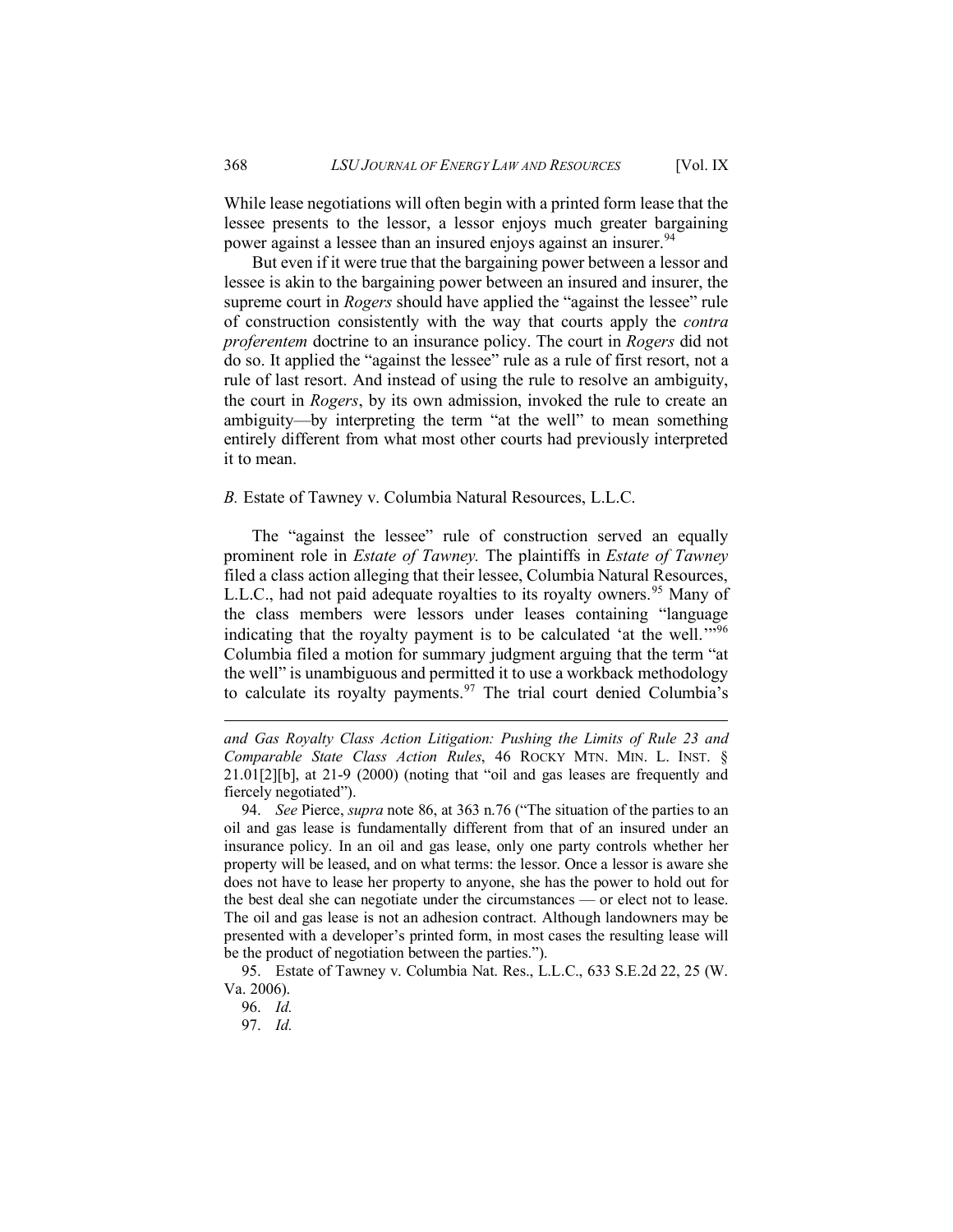motion and certified the summary judgment issues to the West Virginia Supreme Court.<sup>[98](#page-25-0)</sup> The supreme court stated: "[T]he present dispute boils down to whether the "at the wellhead"-type language at issue is sufficient to alter our generally recognized rule that the lessee must bear all costs of marketing and transporting the product to the point of sale. We conclude that it is not." $99$ 

Unlike the court in *Rogers*, the court in *Estate of Tawney* explicitly ruled that the term "at the well" is ambiguous.<sup>[100](#page-25-2)</sup> Without citing or mentioning any extrinsic evidence on the meaning of the term, the supreme court in *Estate of Tawney* asserted:

[T]he language lacks definiteness. In other words, it is imprecise. While the language arguably indicates that the royalty is to be calculated at the well or the gas is to be valued at the well, the language does not indicate *how* or *by what method* the royalty is to be calculated or the gas is to be valued. For example, notably absent are any specific provisions pertaining to the marketing, transportation, or processing of the gas. In addition, in light of our traditional rule that lessors are to receive a royalty of the sale price of gas, the general language at issue simply is inadequate to indicate an intent by the parties to agree to a contrary rule—that the lessors are not to receive 1/8 of the sale price but rather 1/8 of the sale price less a proportionate share of deductions for transporting and processing the gas. $101$ 

Thus, the West Virginia Supreme Court noted that it was unable to conclude that the term "at the well" was "originally intended by the parties, at the time of execution, to allocate post-production costs between the lessor and the lessee."<sup>[102](#page-25-4)</sup>

Having found that the "at the well" language in the parties' leases was ambiguous, the court in *Estate of Tawney* emphasized that the "against the lessee" rule required that it "construe the language against the lessee."<sup>[103](#page-25-5)</sup>

<sup>98.</sup> *Id.*

<span id="page-25-1"></span><span id="page-25-0"></span><sup>99.</sup> *Id.* at 28. The supreme court in *Estate of Tawney* did not write in a total vacuum. In a 2001 opinion, the West Virginia Supreme Court held that as a general rule, a lessee "must bear all costs incurred in exploring for, producing, marketing and transporting [its production] to the point of sale." Wellman v. Energy Res., Inc., 557 S.E.2d 254, 265 (W. Va. 2001).

<span id="page-25-2"></span><sup>100.</sup> *Estate of Tawney*, 633 S.E.2d at 28.

<span id="page-25-3"></span><sup>101.</sup> *Id.*

<span id="page-25-4"></span><sup>102.</sup> *Id.*

<span id="page-25-5"></span><sup>103.</sup> *Id.* at 29.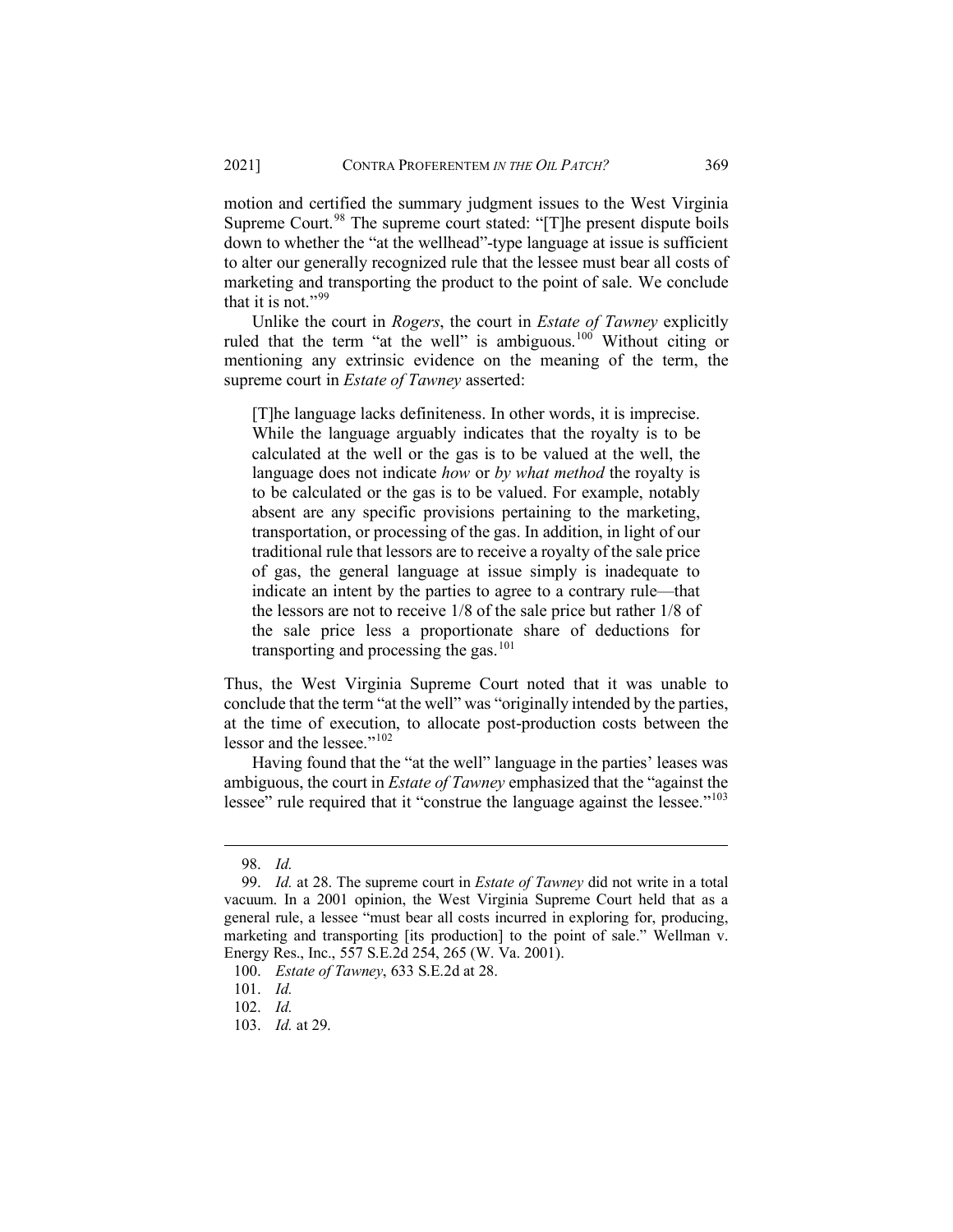The lessee, Columbia, raised two objections to the "against the lessee" rule:

• First, Columbia argued that the "against the lessee" rule was inapplicable because many of the class members were either sophisticated royalty owners or had consulted with oil and gas counsel before signing their leases.<sup>[104](#page-26-0)</sup> The supreme court declined to recognize any sophisticated lessor exception to the "against the lessee" rule,<sup>[105](#page-26-1)</sup> asserting that the lessee bears the responsibility of drafting "specific language" which informs its lessors—whether sophisticated or not—"exactly how their royalties were to be calculated and what deductions were to be taken from the royalty amounts for post-production expenses."<sup>[106](#page-26-2)</sup>

• Second, Columbia argued that the "against the lessee" rule was inapplicable because a jury or other fact finder, and not a court as a matter of law, should determine the meaning of any ambiguous language in an oil and gas lease.[107](#page-26-3) But even though the *Estate of Tawney* case came to the supreme court as an interlocutory appeal from a class action in which the parties presumably had not yet completed all of their discovery efforts, the supreme court ruled that the record contained no conflicting extrinsic evidence that would require a jury to determine the meaning of the "at the well" language in the parties' leases.<sup>[108](#page-26-4)</sup>

Despite suggesting that conflicting extrinsic evidence might in some cases raise a jury issue about the meaning of the term "at the well," the court in *Estate of Tawney* reasoned—seemingly as a matter of law—that the term "at the well" is insufficient in itself to permit a lessee to use a workback methodology to calculate its royalty payments:

[T]his Court now holds that language in an oil and gas lease that is intended to allocate between the lessor and lessee the costs of marketing the product and transporting it to the point of sale must

<span id="page-26-4"></span><span id="page-26-3"></span><span id="page-26-2"></span><span id="page-26-1"></span>108*. Id.* at 30 & n.5; *see* Pierce, *supra* note 86, at 369 n.113 (noting that the court in *Estate of Tawney* apparently "concluded, based upon a certified question submitted out of a summary judgment proceeding involving 8,000 plaintiffs, that whatever extrinsic evidence that might have existed regarding the intent of these thousands of parties, the evidence would not have, in any event, been in conflict").

<span id="page-26-0"></span><sup>104.</sup> *Id.*

<sup>105.</sup> *Id.*

<sup>106.</sup> *Id.* at 29–30.

<sup>107.</sup> *Id.* at 30.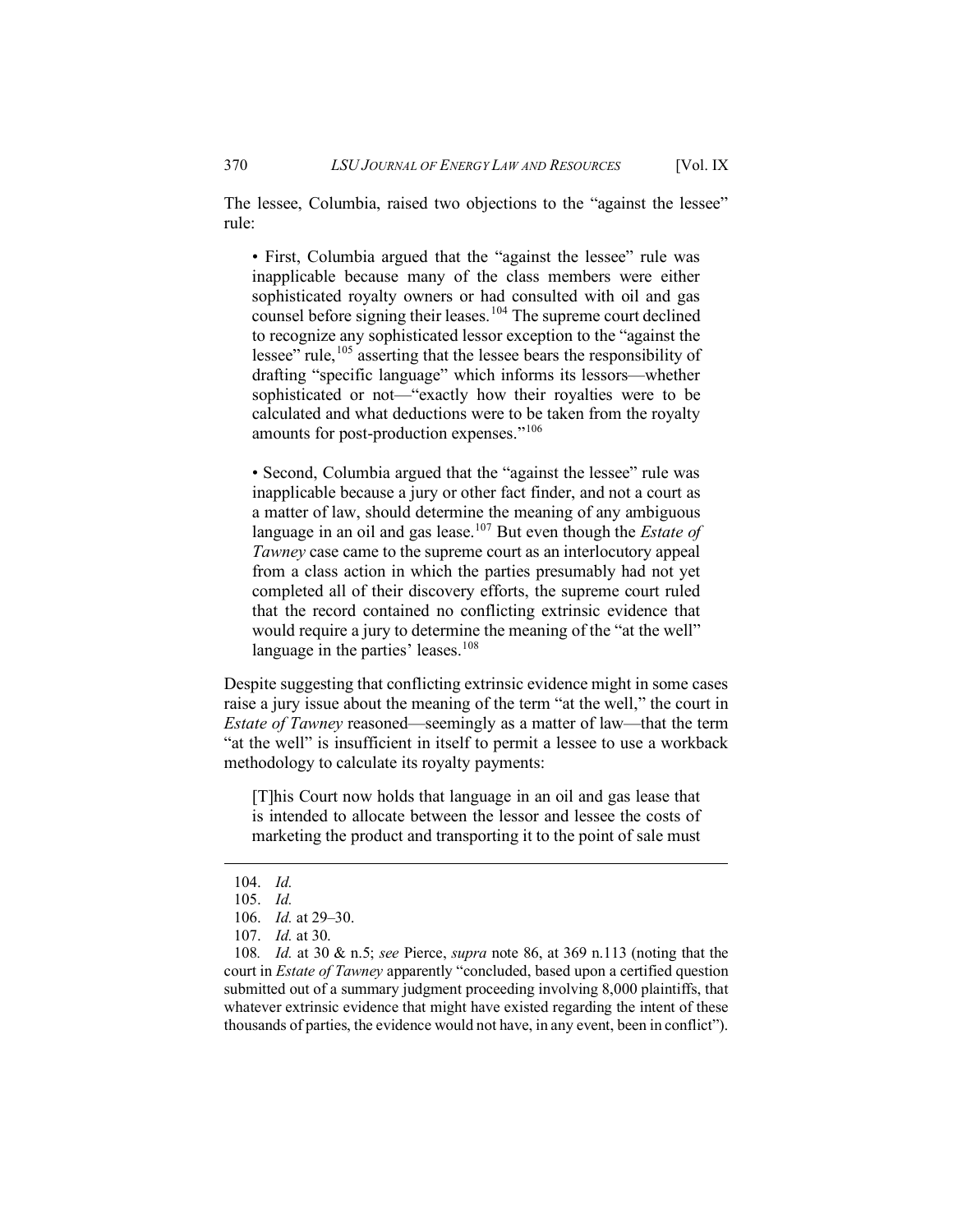expressly provide that the lessor must bear some part of the costs incurred between the wellhead and the point of sale, identify with particularity the specific deductions the lessee intends to take from the lessor's royalty (usually 1/8), and indicate the method of calculating the amount to be deducted from the royalty for such post-production costs.[109](#page-27-0)

Absent any such specific language, the court concluded that even under a lease requiring that a lessee pay royalties based on the market value of its oil or gas production "at the well," the lessee must calculate its royalty payments on the basis of the price that it receives for its production at the downstream "point of sale." $1^{10}$ 

Unlike *Rogers*, the supreme court in *Estate of Tawney* did not apply the "against the lessee" rule as a doctrine of first resort: it at least found that the language which it construed against the lessee was ambiguous. But neither did the court in *Estate of Tawney* apply the "against the lessee" rule as a doctrine of last resort. Even putting aside whether the parties, with complete discovery, could have developed extrinsic evidence on the meaning of the term "at the well,"[111](#page-27-2) the West Virginia Supreme Court rejected case law from other states holding that the term "at the well" is unambiguous and means exactly what it says.<sup>[112](#page-27-3)</sup> Instead, the court in *Estate of Tawney* found an ambiguity where historically there was no ambiguity at all—presumably in the guise of protecting lessors, at least

<span id="page-27-0"></span><sup>109.</sup> *Estate of Tawney*, 633 S.E.2d at 30. The court in *Estate of Tawney* imprecisely argued that a workback methodology permits a lessee to "deduct" post-production expenses from its royalties. In a later opinion, the supreme court acknowledged that the workback methodology "does not 'charge' the lessor with any expenses at all, but instead is simply a method of determining what the wellhead value of the gas would have been if there had been a market for the gas at the wellhead." Leggett v. EQT Prod. Co., 800 S.E.2d 850, 856 n.8 (W. Va. 2017) (quoting Brian S. Wheeler, *Deducting Post-Production Costs When Calculating Royalty: What Does the Lease Provide?*, 8 APPALACHIAN J.L. 1, 29 (2008)); *see* Potts v. Chesapeake Expl., L.L.C., 760 F.3d 470, 475 (5th Cir. 2014); Heritage Res., Inc. v. NationsBank, 939 S.W.2d 118, 130 (Tex. 1996) (Owen, J., concurring); *see also* Lansdown, *supra* note 90, at 671 ("[T]he issue may best be framed not as whether post-production costs are deductible, but rather the point at which royalty is to be calculated.").

<sup>110.</sup> *Estate of Tawney*, 633 S.E.2d at 30.

<sup>111.</sup> *See supra* text accompanying note 51.

<span id="page-27-3"></span><span id="page-27-2"></span><span id="page-27-1"></span><sup>112.</sup> *Estate of Tawney*, 633 S.E.2d at 27. The court acknowledged that the Colorado Supreme Court in *Rogers* "recognized that it may be in the minority of states on this issue." *Id.* (citing Rogers v. Westerman Farm Co., 29 P.3d 887, 897 (Colo. 2001)).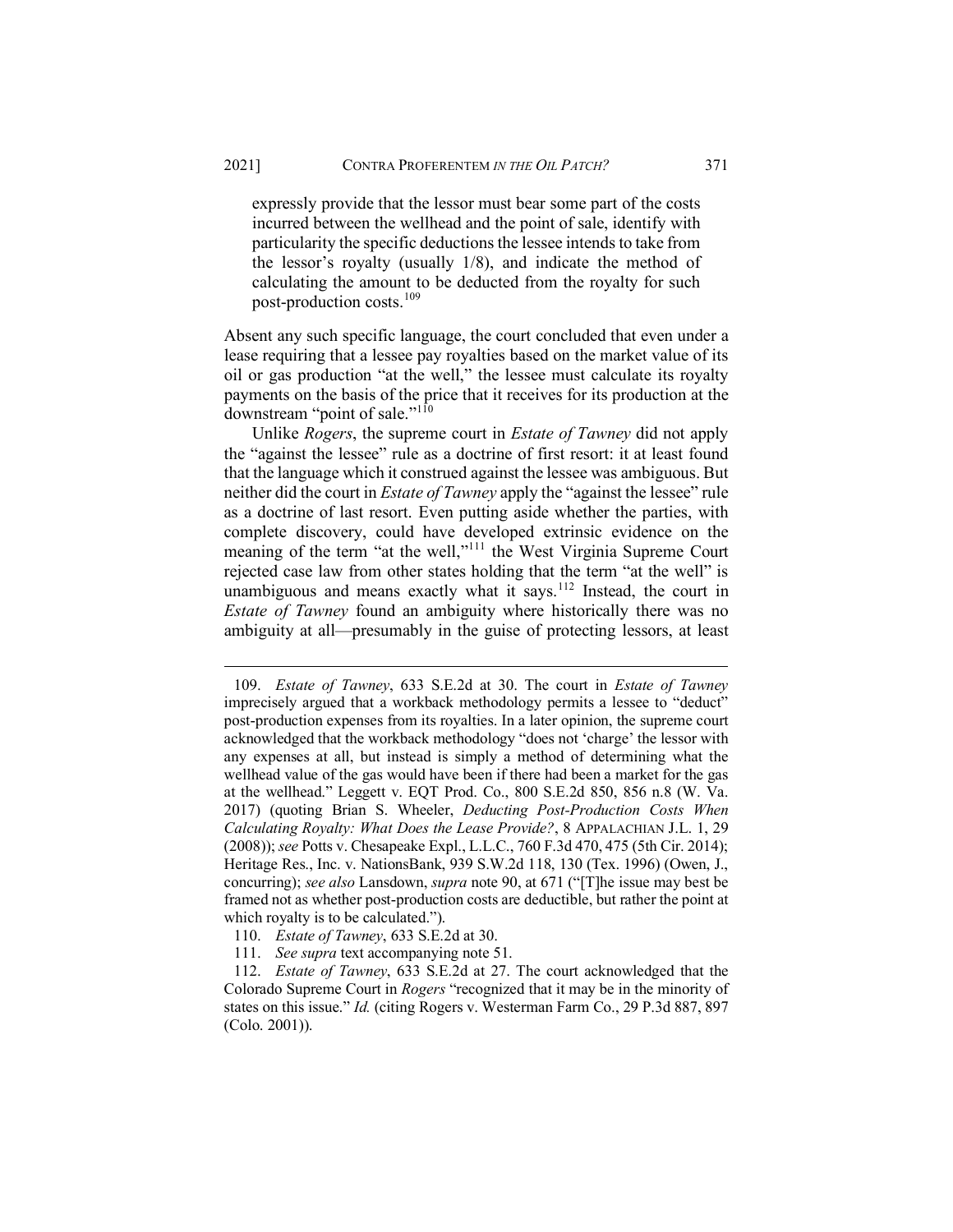some of whom were sophisticated royalty owners perfectly capable of protecting themselves.<sup>[113](#page-28-0)</sup>

Significantly, the current status of the first marketable product doctrine in West Virginia is unclear. In *Leggett v. EQT Production Co.*, [114](#page-28-1) the West Virginia Supreme Court pointedly criticized its prior opinion in *Estate of Tawney*, suggesting that its reasoning in that case stood on "faulty" legs."[115](#page-28-2) The supreme court in *Leggett*, however, declined to overrule *Estate of Tawney*, instead stating: "[H]owever under-developed or inadequately reasoned this Court observes *Wellman* and *Tawney* to be, the issue presently before the Court simply does not permit intrusion into these issues. We therefore leave for another day the continued vitality and scope of *Wellman* and *Tawney*."[116](#page-28-3)

<span id="page-28-0"></span><sup>113.</sup> *Id.* at 28; *see* Pierce, *supra* note 86, at 369 ("The court apparently believed West Virginia lessors needed protection against lessee adjustments to the proceeds received when calculating royalty. To provide that protection and to provide the lessor with a larger piece of the gas-production pie, it resorted to the powerful one-two punch of an ambiguity finding followed by the construeagainst-the-lessee rule of construction to negate the troublesome 'at the well' language."); *see also* W.W. McDonald Land Co. v. EQT Prod. Co., 983 F. Supp. 2d 790, 807–08 (S.D.W. Va. 2013) (noting that while the court would "normally admit parol evidence to resolve [an] ambiguity," it would rule in favor of the lessor's interpretation as a matter of law because under *Estate of Tawney*, "ambiguities in oil and gas leases are construed against the lessee").

<sup>114.</sup> 800 S.E.2d 850 (W. Va. 2017).

<sup>115.</sup> *Id.* at 862.

<span id="page-28-3"></span><span id="page-28-2"></span><span id="page-28-1"></span><sup>116.</sup> *Id.* at 864; *see* Cather v. EQT Prod. Co., No. 1:17-CV-208, 2019 WL 3806629, at \*5 (N.D.W. Va. Aug. 13, 2019) (noting that while the court in *Leggett* criticized its earlier opinions in *Wellman* and *Estate of Tawney*, "*Wellman* and *Tawney* continue to have the same vitality and scope they have had since being decided"); Kay Co. v. EQT Prod. Co., No. 1:13-CV-151, 2017 WL 6403031, at \*1 (N.D.W. Va. July 11, 2017) ("[A]ny criticism of *Tawney* and *Wellman* contained within *Leggett* is mere dicta and does not alter the current controlling nature of those precedents."). The leases at issue in *Leggett* were old flat-rate leases. Previously, the West Virginia Legislature had statutorily declared that on any flat-rate leases, the lessees must pay royalties on the basis of 1/8 of the amount that they realized for their production at the wellhead. W. VA. CODE  $\S$  22-6-8(e) (1994). After the supreme court in *Leggett* ruled that lessees could use a workback methodology to calculate their amount realized at the wellhead, the West Virginia Legislature amended the statute to require that on any flat-rate leases, lessees must calculate their royalty payments on the basis of "one eighth of the gross proceeds, free from any deductions for post-production expenses, received at the first point of sale to an unaffiliated third-party purchaser in an arm's length transaction." W. VA. CODE § 22-6-8 (e) (2018).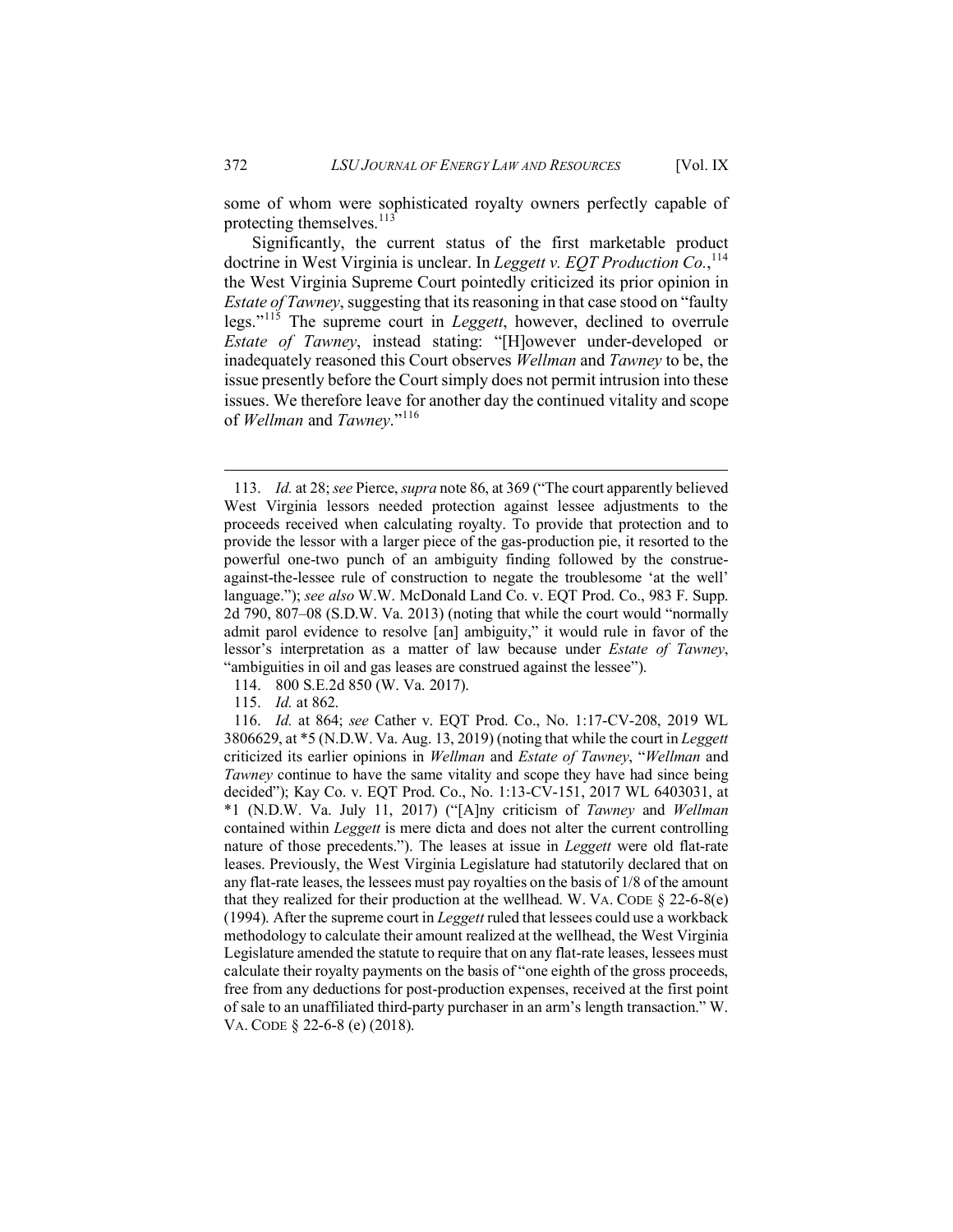Whatever West Virginia may ultimately decide to do with its version of the first marketable product doctrine, *Estate of Tawney* remains a glaring example of an opinion that misapplies the "against the lessee" rule of lease construction in a way that is inconsistent with the historical limitations on the *contra proferentem* doctrine.

# IV. A RETURN TO ITS *CONTRA PROFERENTEM* ROOTS: THE PROPER SCOPE OF THE "AGAINST THE LESSEE" RULE OF CONSTRUCTION

Even in states that have not adopted the first marketable product doctrine, courts have cited the "against the lessee" rule of construction so frequently that a casual observer might conclude that it is the first and foremost rule of construction in oil and gas lease disputes. As in all other types of contract disputes, however, the first and foremost rule of construction in lease disputes is to give effect to the parties' intent, which—more often than not—is reflected in the plain terms of the parties' oil and gas lease.<sup>[117](#page-29-0)</sup> Courts should have no need to resort to, or even cite to, a rule of construction or other interpretive aid when the parties' oil and gas lease unambiguously reflects the parties' intent.<sup>[118](#page-29-1)</sup>

If courts were to apply the "against the lessee" rule of construction consistently with the *contra proferentem* doctrine, then they would properly invoke the "against the lessee" rule only in rare cases specifically, only in those oil and gas lease disputes where (a) the relevant lease language is truly ambiguous, and there is no extrinsic evidence available to enable a fact finder to resolve the ambiguity as a matter of fact and no other rule of construction available to enable a judge to resolve the ambiguity as a matter of law; (b) the lessee actually drafted or is otherwise responsible for the relevant lease language; and (c) there is a true disparity in the bargaining power between the lessee and the lessor.<sup>[119](#page-29-2)</sup>

The "against the lessee" rule of construction is no justification for a court automatically to conclude, "Lessor wins, and Lessee loses."<sup>[120](#page-29-3)</sup> Even in insurance cases, the *contra proferentem* doctrine does not automatically mean, "Insured wins, and Insurer loses."[121](#page-29-4) There is no sound reason for

<sup>117.</sup> *See supra* text accompanying note 11.

<sup>118.</sup> *See supra* text accompanying note 13.

<sup>119.</sup> *See infra* text accompanying notes 122–93.

<span id="page-29-3"></span><span id="page-29-2"></span><span id="page-29-1"></span><span id="page-29-0"></span><sup>120.</sup> *In re* Aurora Oil & Gas Corp., 460 B.R. 470, 481 (Bankr. W.D. Mich. 2011); *see* Keeling, *supra* note 77, at 561 n.224.

<span id="page-29-4"></span><sup>121.</sup> *See* Kenneth Abraham, *A Theory of Insurance Policy Interpretation*, 95 MICH. L. REV. 531, 532 (1996) (noting that the *contra proferentem* rule is "not merely a label for pro-coverage results reached for other reasons").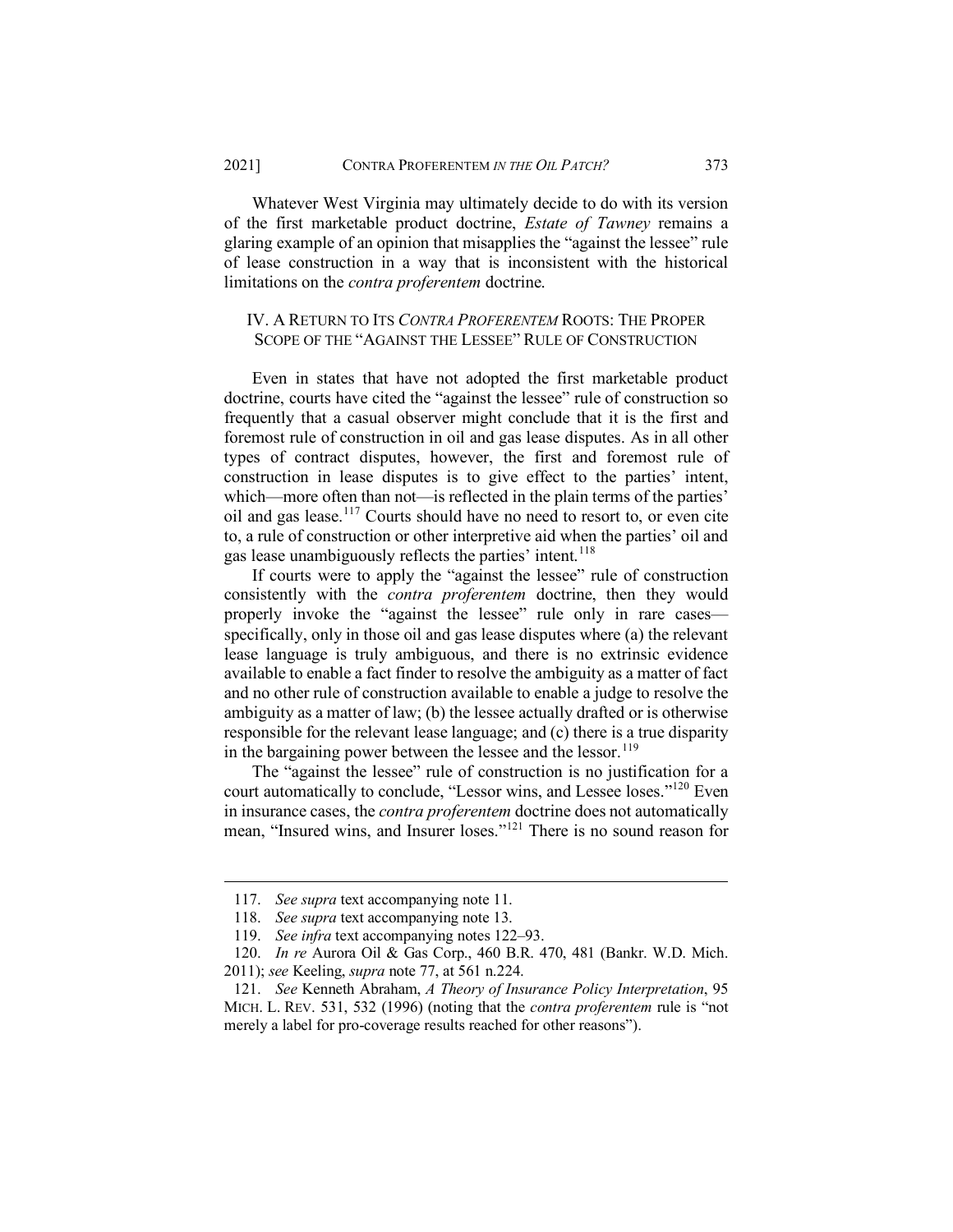the "against the lessee" rule to apply differently in oil and gas cases than the *contra proferentem* doctrine does in insurance cases.

#### *A. The "Against the Lessee" Rule Should Be a Rule of Last Resort*

Generally, a court's role in resolving a dispute over oil and gas lease terms should be to construe the parties' lease, not to rewrite it for the parties.[122](#page-30-0) The *contra proferentem* doctrine does not permit a court to override the parties' contractual intent if the court may divine the parties' intent from the contract itself or from other available sources.<sup>[123](#page-30-1)</sup> The same should be true of the "against the lessee" rule. A court has no need to resort to the "against the lessee" rule of construction where (a) the parties' lease is unambiguous, (b) a fact finder may construe the lease through extrinsic evidence, or (c) the court may construe the lease through other relevant rules of construction.<sup>[124](#page-30-2)</sup> Many courts have correctly recognized that the "against the lessee" rule of construction is a rule of last resort.<sup>[125](#page-30-3)</sup>

<span id="page-30-0"></span><sup>122.</sup> *See* David E. Pierce, *Exploring the Jurisprudential Underpinnings of the Implied Covenant to Market*, 48 ROCKY MTN. MIN. L. INST. § 10.01, at 10-2 (2002) ("Fundamental freedom of contract concepts require that courts enforce the parties' contract — not a contract of the court's making.").

<span id="page-30-1"></span><sup>123.</sup> *See, e.g.*, Arnold v. Ashbel Smith Land Co., 307 S.W.2d 818, 824 (Tex. Civ. App. 1957) (noting that the rule "is not applicable in the absence of ambiguity, and even in its presence is never used a hypercritical and overly literal tool to override the manifest object and purpose of the language of [the] writings"); *see also* Kramer, *supra* note 12, at 55 ("When intent is obvious on the face of the instrument, no resort to canons is justified.").

<sup>124.</sup> *See supra* text accompanying notes 49–51.

<span id="page-30-3"></span><span id="page-30-2"></span><sup>125.</sup> *See, e.g.*, Frontier Energy, LLC v. Aurora Energy, Ltd., No. 1:12-CV-424, 2013 WL 1289362, at \*3 (W.D. Mich. Mar. 27, 2013) ("Like the rule of *contra proferentem*, [the 'against the lessee' rule] is not designed to discern the parties' intent, and should only be applied as a tie-breaking rule."); Pollock v. Energy Corp. of Am., No. 10-1553, 2013 WL 275327, at \*3 (W.D. Pa. Jan. 24, 2013) (noting that the "against the lessee" rule is inapplicable where "there is no ambiguity to resolve"); Jacobs v. CNG Transmission Corp., 332 F. Supp. 2d 759, 774 (W.D. Pa. 2004) (noting that the "against the lessee" rule is "not to be applied in a manner that creates a contract beyond the parties' intent"); Roye Realty & Dev., Inc. v. Watson, 2 P.3d 320, 329 (Okla. 1996) ("Although oil and gas leases are to be construed against the lessee and in favor of the lessor, . . . the intention of the parties is to be ascertained from the writing alone if possible. . . . A fundamental precept of contract law in Oklahoma is that the law will not make a better contract than the parties themselves entered."); TSB Exco, Inc. v. E.N. Smith, III Energy Corp.*,* 818 S.W.2d 417, 422 (Tex. App. 1991) ("The rule requiring a construction against the lessee does not apply here. It applies only when the contract is ambiguous.").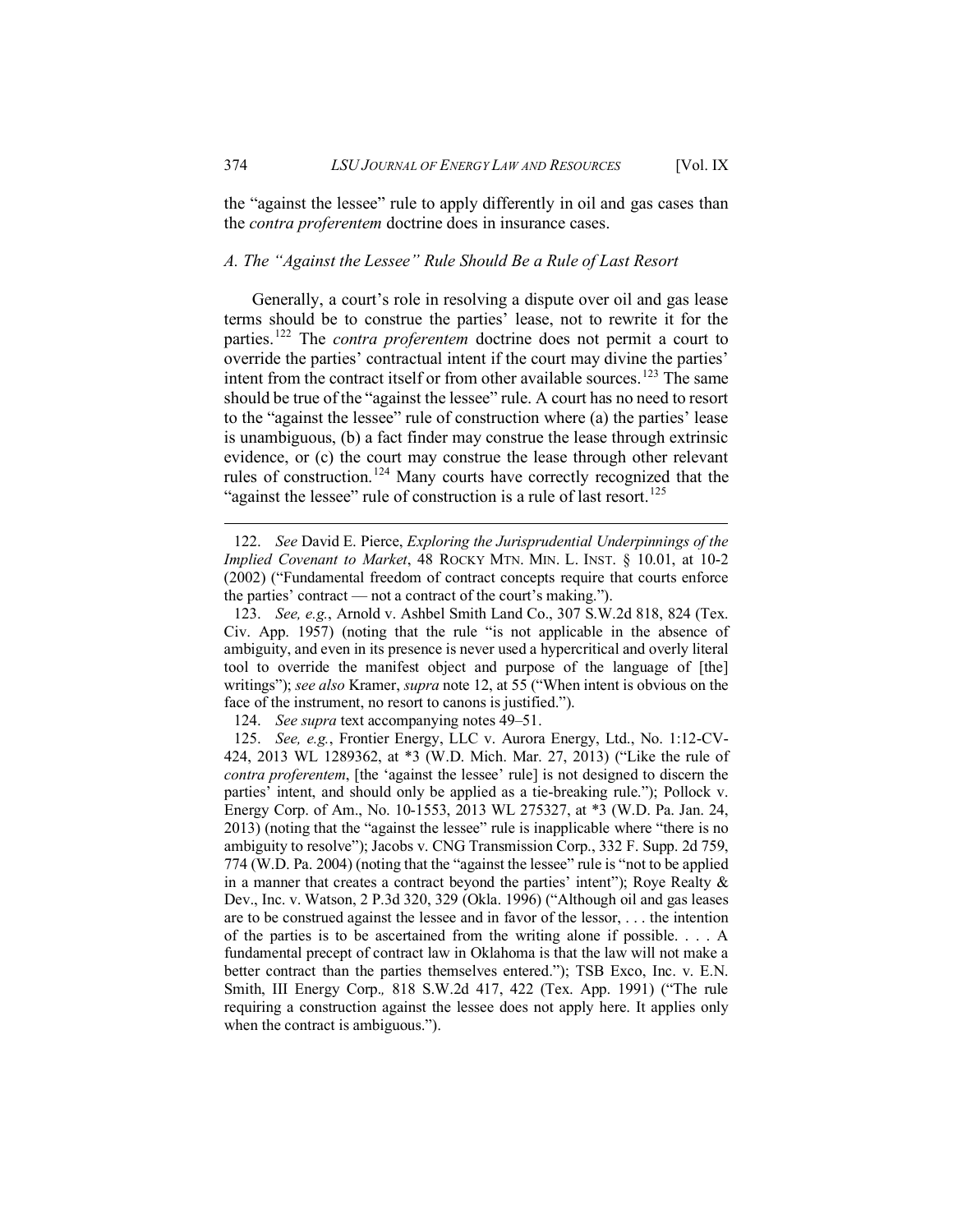But as *Rogers* and *Estate of Tawney* illustrate, other courts have *not* applied the "against the lessee" rule as a rule of last resort.<sup>[126](#page-31-0)</sup> The decisions in *Rogers* and *Estate of Tawney* are perhaps the inevitable extension of case law which over the years has declared, without any apparent exception or limitation, that courts must construe leases against their lessees.<sup>[127](#page-31-1)</sup> Absent any exceptions or limitations, the "against the lessee" rule becomes a tool for abuse.<sup>[128](#page-31-2)</sup> When courts do not recognize that the "against the lessee" rule is a rule of last resort, then as in *Rogers* and *Estate of Tawney*, they may try to use the rule as a means to rewrite an oil and lease and dictate a result that is contrary to its plain terms.<sup>[129](#page-31-3)</sup> The function of the rule should be to resolve ambiguity, not to create ambiguity where it otherwise does not exist.<sup>[130](#page-31-4)</sup>

This is certainly true in interpreting oil and gas royalty clauses.[131](#page-31-5) In *Schroeder v. Terra Energy, Ltd.*, [132](#page-31-6) a Michigan case predating *Rogers* and *Estate of Tawney*, the plaintiff lessors complained that they had received inadequate royalties under a clause requiring that the lessee calculate its royalty payments on the basis of the "gross proceeds at the wellhead."<sup>133</sup> The court in *Schroeder* acknowledged that when a royalty clause is ambiguous, a court may need to construe the clause in favor of the lessor.<sup>[134](#page-31-8)</sup> However, citing case law from other states holding that the term

<sup>126.</sup> *See supra* text accompanying notes 80–113.

<sup>127.</sup> *See supra* note 69 and accompanying text.

<span id="page-31-2"></span><span id="page-31-1"></span><span id="page-31-0"></span><sup>128.</sup> *See* Pierce, *supra* note 35, at 919 (noting that courts often improperly apply the "against the lessee" rule of construction to "support the desired outcome even though there may be no need to resolve an ambiguity, or even a need to interpret the express terms of the contract").

<span id="page-31-3"></span><sup>129.</sup> *See, e.g.*, Miller, *supra* note 42, at 1863 (noting that the *contra proferentem* doctrine*,* if unfettered and not used as a rule of last resort, "provides a cloak under which courts may exercise an inordinate amount of discretion. Since all language is arguably ambiguous, courts are able to use the doctrine to dictate results."); Rappaport, *supra* note 88, at 225 (noting that the *contra proferentem* doctrine, if unfettered and not used as a rule of last resort, may lead "judges to stretch to find that harsh terms are ambiguous"); *see also* Fischer*, supra* note 55, at 1005 ("Indeed, it is difficult to envision a term that cannot be deemed 'ambiguous' if the court so wishes.").

<sup>130.</sup> *See* Fenice & Friedman, *supra* note 46, at 235.

<span id="page-31-7"></span><span id="page-31-6"></span><span id="page-31-5"></span><span id="page-31-4"></span><sup>131.</sup> *See* Rappaport, *supra* note 88, at 254 ("In general, the ambiguity rule is no more attractive outside of insurance than within.").

<sup>132.</sup> 565 N.W.2d 887 (Mich. Ct. App. 1997).

<span id="page-31-8"></span><sup>133.</sup> *Id.* at 890.

<sup>134.</sup> *Id.* at 892.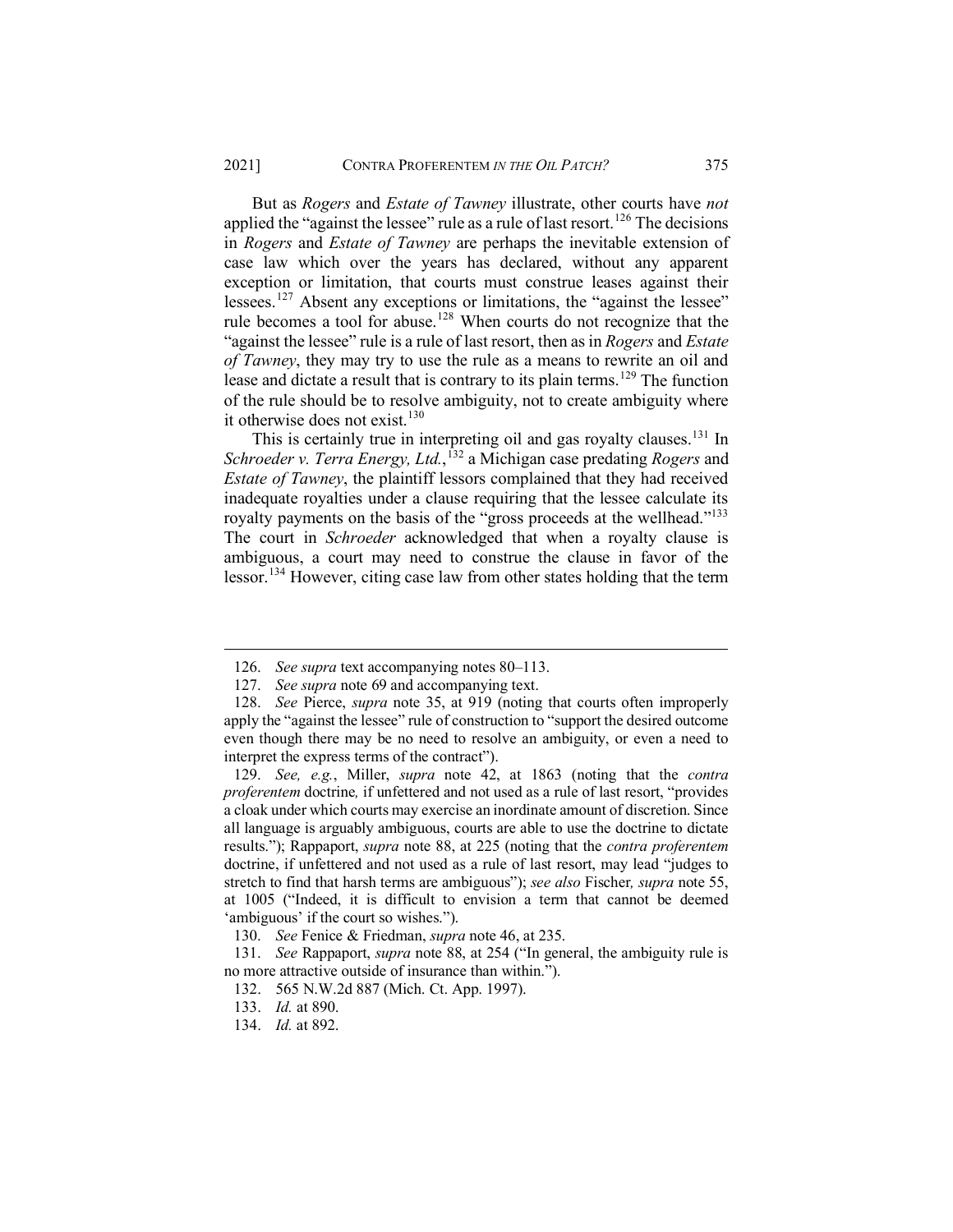"at the wellhead" is unambiguous, $135$  the court concluded that the lessee in *Schroeder* had properly used a workback methodology to calculate its royalty payments on the basis of the value of its production at the wellhead:

[T]o accede to plaintiffs' interpretation of "gross proceeds at the wellhead'' would be to require defendant to pay royalties to plaintiffs, based not only on the value of the gas at the wellhead, but also upon the costs that defendant has incurred to prepare the gas for, and transport the gas to, market. Thus, plaintiffs' royalties would be increased merely as a function of defendant's own efforts to enhance the value of the gas through postproduction investments that it has exclusively underwritten. We simply do not believe that such an interpretation of the disputed term is more compatible with either the plain language of the agreement or with the logical expectations of the parties to the agreement.<sup>[136](#page-32-1)</sup>

The court noted that in the absence of any ambiguity, it had no need to resort to any rules of contract construction.<sup>[137](#page-32-2)</sup>

Especially in the oil and gas context, case law that applies common lease terms should remain consistent and uniform. *Schroeder* was one of a long line of cases holding that the term "at the well" is unambiguous.<sup>[138](#page-32-3)</sup> *Rogers* and *Estate of Tawney* rejected the *Schroeder* line of cases. The Colorado Supreme Court in *Rogers* reasoned that the term "at the well" was "silent with respect to allocation of costs," acknowledging that its opinion reflected a minority view.[139](#page-32-4) The West Virginia Supreme Court in

<span id="page-32-0"></span><sup>135.</sup> *Id.* at 893–94 (citing, *inter alia*, Atl. Richfield Co. v. State, 262 Cal. Rptr. 683, 688 (Cal. Ct. App. 1989); Merritt v. Sw. Elec. Power Co., 499 So. 2d 210, 214 (La. Ct. App. 2d Cir. 1986)); *see supra* note 75 and accompanying text.

<span id="page-32-1"></span><sup>136.</sup> *Schroeder*, 565 N.W.2d at 894. The Michigan Legislature statutorily abrogated *Schroeder* in 2000, when it enacted a statute that effectively codified a version of the first marketable product doctrine. *See* MICH. COMP. LAWS SERV. § 324.61503(b)(1) (LexisNexis 2017).

<sup>137.</sup> *Schroeder*, 565 N.W.2d at 896.

<span id="page-32-3"></span><span id="page-32-2"></span><sup>138.</sup> *See supra* text accompanying notes 74–75; *see also* Salzman & Friess, *supra* note 10, at 7-11 (noting that up until *Rogers* and other first marketable product cases, the phrase "at the well" was a term of art in oil and gas leases meaning that "historically production was typically valued at the wellhead for royalty purposes").

<span id="page-32-4"></span><sup>139.</sup> Rogers v. Westerman Farm Co., 29 P.3d 887, 901–02 (Colo. 2001).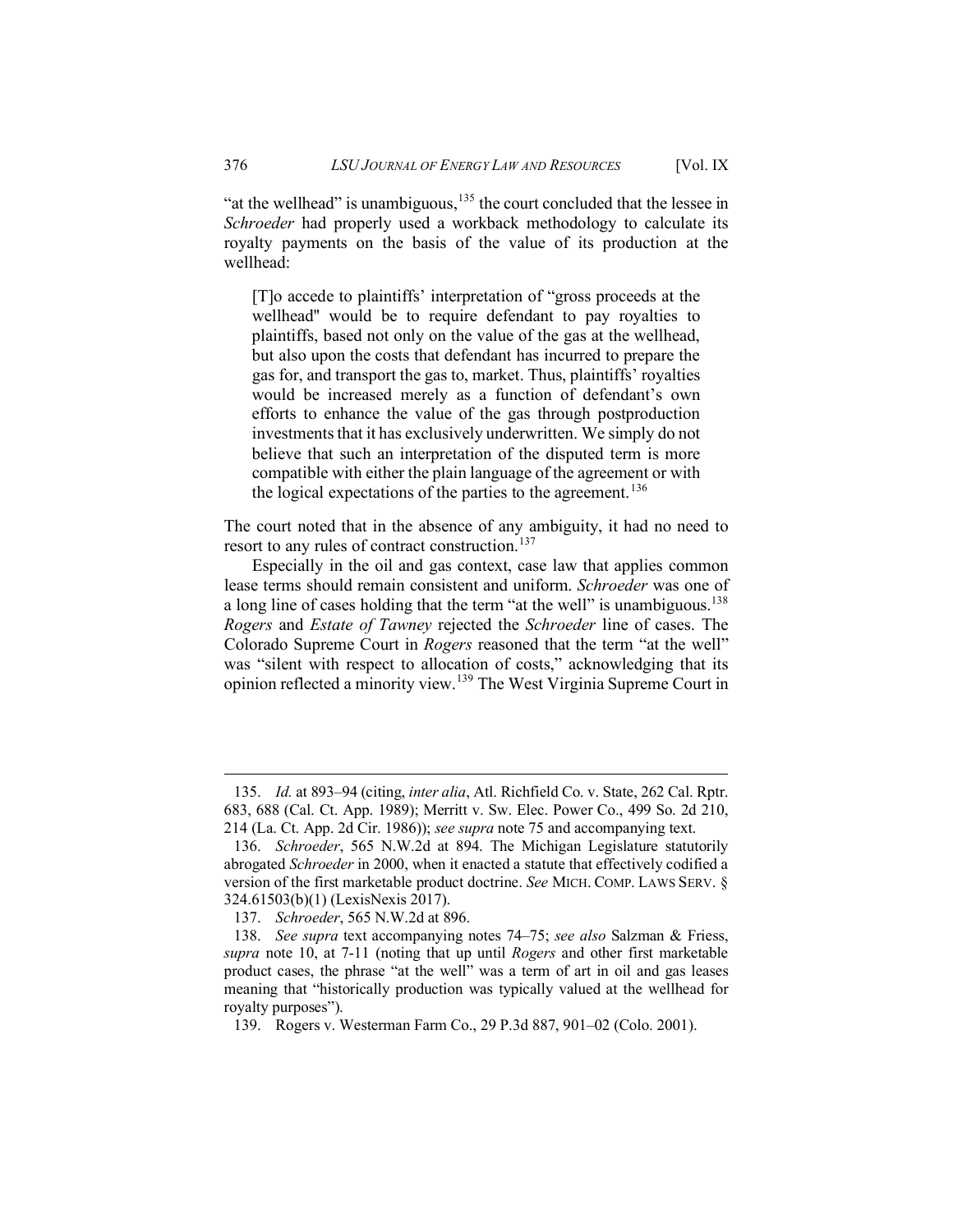*Estate of Tawney* reasoned that the term "at the well" was ambiguous,<sup>[140](#page-33-0)</sup> citing its earlier opinion in *Wellman*, which concluded that *Rogers* and other first marketable product cases were more "persuasive" than the older *Schroeder* line of cases.<sup>[141](#page-33-1)</sup>

The "against the lessee" rule of construction creates particularly confusing results when courts reject earlier case law finding a lease term to be unambiguous.[142](#page-33-2) Once an opinion like *Rogers* or *Wellman* suggests that a lease term does not necessarily mean what prior courts have thought it to mean, then the opinion may become a self-fulfilling prophecy, inducing later courts to cite the split in case law as evidence that the lease term is indeed ambiguous and that they should construe it in the lessor's favor.<sup>[143](#page-33-3)</sup> In such an event, the "against the lessee" rule does exactly the opposite of what it is supposed to do: Instead of resolving an ambiguity, it creates an ambiguity—leaving oil and gas practitioners unclear about the meaning of a lease term that they formerly believed to be clear and unambiguous. $144$ 

The "against the lessee" rule of construction should be a rule of last resort, not a rule of first resort. If a court may construe a lease term as it is written, then it should do so.<sup>[145](#page-33-5)</sup> If a lease term has an accepted industry meaning, then it is not ambiguous; and a court may enforce it consistently

<span id="page-33-0"></span><sup>140.</sup> Estate of Tawney v. Columbia Nat. Res., L.L.C., 633 S.E.2d 22, 28–29 (W. Va. 2006) (citing Wellman v. Energy Res., Inc., 557 S.E.2d 254, 265 (W. Va. 2001)).

<sup>141.</sup> *Wellman*, 557 S.E.2d at 264–65.

<sup>142.</sup> *See, e.g.*, Boardman, *supra* note 24, at 1123.

<span id="page-33-3"></span><span id="page-33-2"></span><span id="page-33-1"></span><sup>143.</sup> *See* Boardman, *supra* note 46, at 333 n.119; *see also* Boardman, *supra* note 24, at 1123 ("[T]his follow-the-leader approach leads to awkward results once a jurisdiction has already ruled that particular language is not ambiguous, only to find a later split among the jurisdictions. . . . The somewhat random result is that whether a term is considered ambiguous or not in a given jurisdiction may turn on the order of decisions.").

<span id="page-33-4"></span><sup>144.</sup> *See* Jake B. Ware, Note, *Contractual Interpretations, Ambiguities, and Litigation Difficulties Presented in the Context of Oil and Gas Leases as a Result of the Texas Supreme Court's Decision in* Murphy Exploration & Prod. Co.-USA v. Adams*, 560 S.W.3d 105 (Tex. 2018)*, 5 ONE J. 795, 809 (2020) (noting that a court may "create costly uncertainty in the interpretation of typical lease agreements when they are not interpreted according to their industry definition"); *cf.* Rappaport, *supra* note 88, at 202 (noting that the *contra proferentem* doctrine creates uncertainty by making it harder for industry parties "to know for certain that a term will be given its intended meaning").

<span id="page-33-5"></span><sup>145.</sup> *See supra* text accompanying notes 11–15.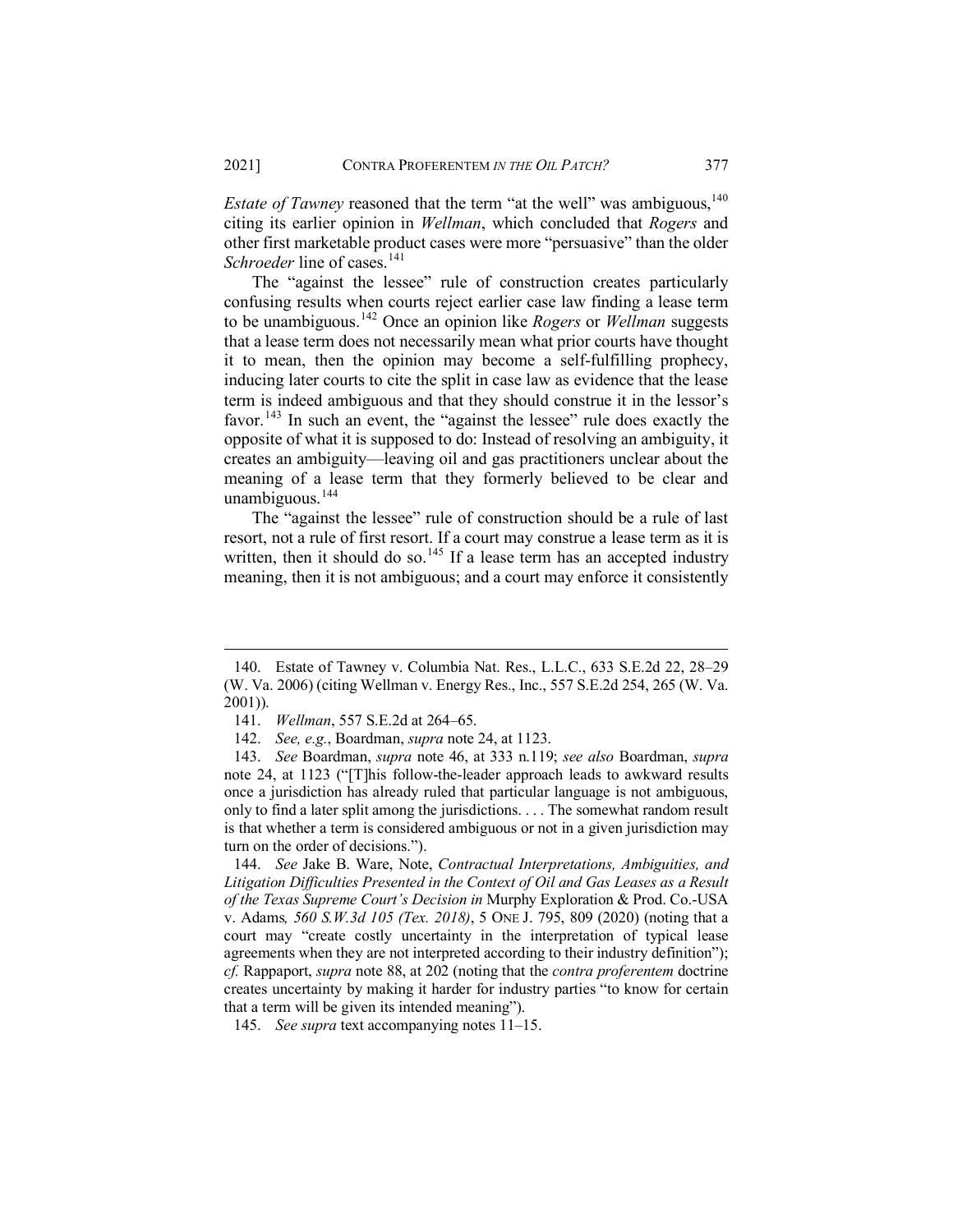with its industry meaning.<sup>[146](#page-34-0)</sup> If a lease term is truly ambiguous, then a court should first seek to determine what the parties actually intended it to mean at the time that they entered into their oil and gas lease—either through extrinsic evidence or other more specific rules of contract construction.<sup>[147](#page-34-1)</sup> Only then, if the court is unable to determine what the parties actually intended the term to mean, should a court apply an artificial rule of construction that favors one party's construction over the other's.[148](#page-34-2)

As Professor Bruce Kramer has observed: "Canons when used as a tool in the interpretive process are useful. Canons when used as a substitute for the interpretational process are counter-productive."<sup>[149](#page-34-3)</sup>

# *B. The "Against the Lessee" Rule Should Apply Only If the Lessee is the Drafter*

By definition, the *contra proferentem* doctrine assumes that the party who drafted a contract is responsible for any ambiguous terms in the contract.<sup>[150](#page-34-4)</sup> Similarly, the "against the lessee" rule of construction rests on the premise that the lessee is *usually* the drafter of an oil and gas lease and in a better position to ensure that its terms are unambiguous.<sup>[151](#page-34-5)</sup> Even today, that premise is still frequently true. A lessee, through a landman, will often

- 148. *See supra* text accompanying notes 46–62.
- 149. Kramer, *supra* note 12, at 129.
- 150. *See supra* text accompanying notes 39–40.

<span id="page-34-5"></span><span id="page-34-4"></span><span id="page-34-3"></span><span id="page-34-2"></span>151. *See* Rook v. James E. Russell Petroleum, Inc., 679 P.2d 158, 164 (Kan. 1984) ("Oil and gas leases containing ambiguities are to be strictly construed against the lessee-producer and in favor of the lessor-royalty owner because the lessee *usually* provides the lease form or dictates the terms thereof, and where the lessee desires it may protect itself by the manner in which the lease is drawn.") (emphasis added); *see also supra* text accompanying note 32. The term "drafter" does not mean that the lessee must literally have drafted or authored the ambiguous language for the "against the lessee" rule to apply. Under the *contra proferentem* doctrine, courts will deem that an insurer is the "drafter" of an insurance policy if the policy is a form policy which the insurer presented to the insured and which the insured signed without any negotiation or discussion. *See*  Rappaport, *supra* note 88, at 174. The same presumably would be true of the "against the lessee" rule of construction. Courts will deem that a lessee is the "drafter" of a lessee-friendly form lease which the lessee presented to the lessor and which the lessor signed without any negotiation or discussion. *E.g.*, *Rook*, 679 P.2d at 164.

<span id="page-34-1"></span><span id="page-34-0"></span><sup>146.</sup> *See* Ware, *supra* note 144, at 809–10; *see also supra* text accompanying note 17.

<sup>147.</sup> *See supra* text accompanying notes 20, 51.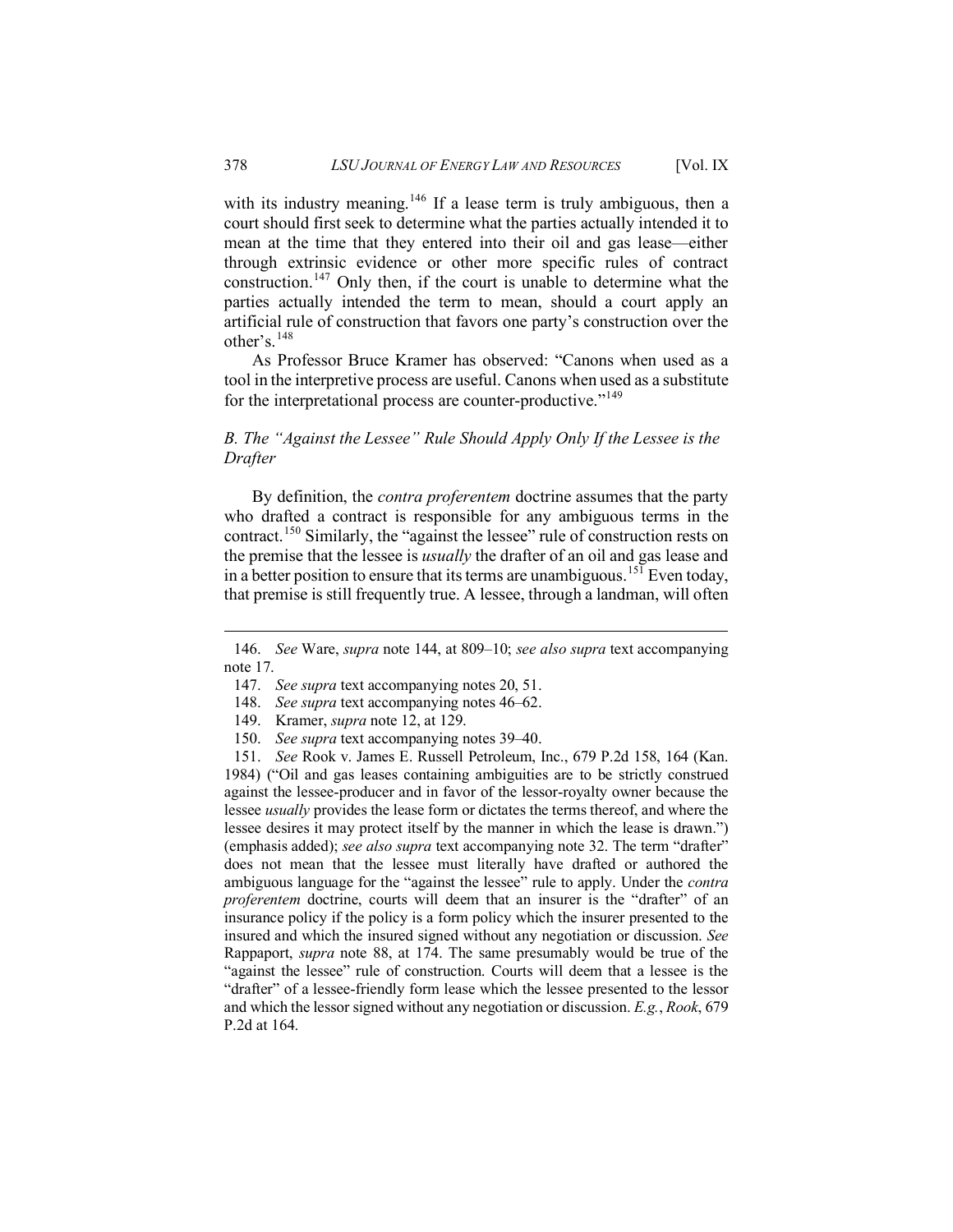trigger lease discussions with prospective lessors by offering them a lessee-friendly lease form; and often those prospective lessors will simply sign the lease forms without any negotiation or debate.<sup>[152](#page-35-0)</sup> As Professor David Pierce has noted, lessors may react to lessee-friendly lease forms in the same way that many people react to other form contracts, simply asking: "How much and where do I sign?"<sup>[153](#page-35-1)</sup>

But the fact that the lessee is *usually* the drafter of a lease does not mean that the lessee is *always* the drafter of a lease. Over the years, lessors have become increasingly more sophisticated.<sup>[154](#page-35-2)</sup> While their conversations with a landman may begin with a lessee-friendly form, they may not end there. Many lessors engage oil and gas counsel to assist them in their negotiations with lessees over the terms of an oil and gas lease.<sup>[155](#page-35-3)</sup> More and more commonly, lessors and their counsel either insist on their own lessor-friendly lease forms or, through the negotiation process, require that their lessees substantially revise lease terms that otherwise would have favored the lessees.<sup>[156](#page-35-4)</sup>

Some courts have explicitly recognized that the "against the lessee" rule applies only if the lessee drafted or was otherwise responsible for the ambiguous lease term.[157](#page-35-5) Indeed, consistent with the *contra proferentem* doctrine and its presumption that a court should construe a contract against its drafter, an "against the *lessor*" rule of construction may apply where the *lessor*—rather than the lessee—is responsible for the ambiguous lease term.[158](#page-35-6) An example is *Schwatken v. Explorer Resources, Inc.*[159](#page-35-7) The lessors, Wilbur and Veva Schwatken, filed suit seeking a declaration that their oil and gas lease with the lessee had expired. The lessee relied on Paragraph 18 of the lease to argue that the lease remained in effect.<sup>[160](#page-35-8)</sup> The Kansas Court of Appeals stated:

<span id="page-35-5"></span>157. *See, e.g.*, Camp Ne'er Too Late, LP v. Swepi, LP, 185 F. Supp. 3d 517, 549 (M.D. Pa. 2016); *Schwatken*, 125 P.3d at 1080.

<span id="page-35-8"></span><span id="page-35-7"></span><span id="page-35-6"></span>158. *See Camp Ne'er Too Late, LP*, 185 F. Supp. 3d at 549; *Schwatken*, 125 P.3d at 1080.

159. 125 P.3d 1078 (2006).

<span id="page-35-0"></span><sup>152.</sup> Pierce, *supra* note 32, at 452.

<sup>153.</sup> *Id.* at 450 n.25.

<sup>154.</sup> Salzman & Friess, *supra* note 10, at 7-6.

<sup>155.</sup> Schwatken v. Explorer Res., Inc., 125 P.3d 1078 (Kan. Ct. App. 2006).

<span id="page-35-4"></span><span id="page-35-3"></span><span id="page-35-2"></span><span id="page-35-1"></span><sup>156.</sup> Keeling, *supra* note 77, at 561 n.224; *see* Salzman & Friess, *supra* note 10, at 7-6 ("While historically [a] landman would typically lease acreage from landowners on standard form contracts with little or no edits, today it is not uncommon for lessors to negotiate each provision of the proposed oil and gas lease, sometimes presenting either their own rider to the producer's lease form or their own separate lease form.").

<sup>160.</sup> *Id.* at 1080.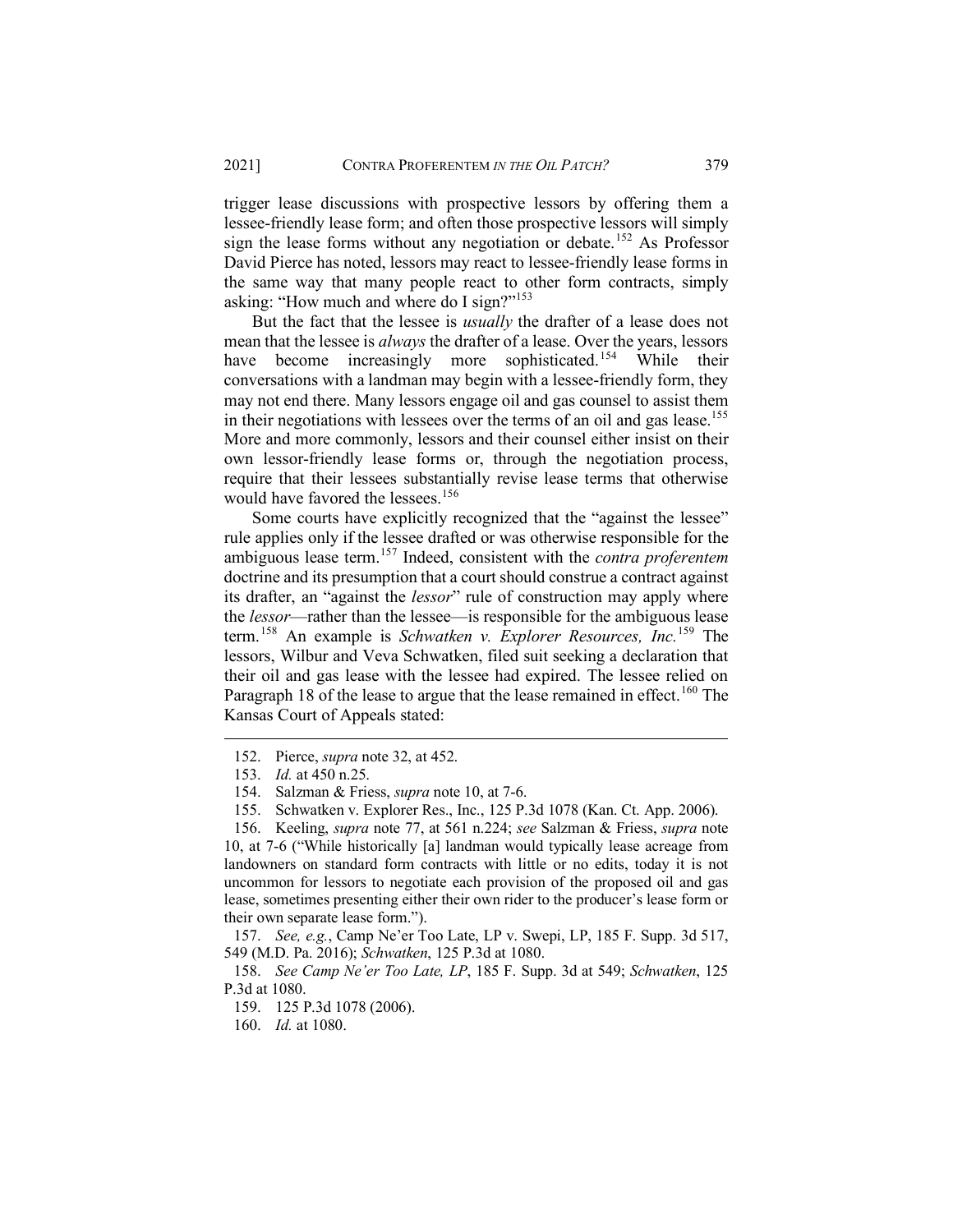While it is true that ambiguities in oil and gas leases ordinarily are construed in favor of the lessor, . . . this is based on the fact that the lessee is most often responsible for drafting the document. Here, paragraph 18 was incorporated into the lease at the insistence of the Schwatkens. Its absence would have been a dealbreaker for them . . . . Thus, paragraph 18 should be construed strictly against the Schwatkens.<sup>[161](#page-36-0)</sup>

Nor should the "against the lessee" rule of construction apply where the parties, through the negotiation process, collaborated or participated equally in drafting the ambiguous lease term.[162](#page-36-1) In *Colburn v. Parker & Parsley Development Co.*, [163](#page-36-2) the parties disputed whether a salt water disposal agreement required the lessee to pay the lessors for all salt water that the lessee injected in a disposal well on the leased premises.<sup>[164](#page-36-3)</sup> The trial court applied the "against the lessee" rule and enforced the lessors' construction of the salt water disposal agreement.<sup>[165](#page-36-4)</sup> On appeal, the Kansas Court of Appeals stated:

We do not agree with the trial court's statement that the same rule would apply to the construction of the saltwater disposal agreement as to the construction of an oil and gas lease (strictly against the lessee) . . . . A careful review of the record reveals both parties participated equally in drafting and negotiating the final written saltwater disposal agreement. "The general rule that doubtful language in a contract is construed against the drafter is of little consequence where the parties are of equal bargaining power and have each had an opportunity to fully examine

<sup>161.</sup> *Id.*

<span id="page-36-1"></span><span id="page-36-0"></span><sup>162.</sup> *See, e.g.*, Wallis v. Dog Day, Inc., No. 107,896, 2014 WL 278704, at \*1 (Kan. Ct. App. Jan. 24, 2014); Colburn v. Parker & Parsley Dev. Co., 842 P.2d 321, 328 (Kan. Ct. App. 1992); Devon Energy Prod. Co. v. Sheppard, No. 13-19- 00036-CV, 2020 WL 3478680, at \*5 n.7 (Tex. App. 2020) (not designated for publication); *see also* Kramer, *supra* note 12, at 116 ("The underlying rationale for this canon is that the scrivener, who is usually the grantor, should be responsible for the lack of clarity in the use of the language. . . . In cases where the grantee is the scrivener, or both parties are equally responsible for the drafting of the instrument, this canon should not apply.").

<span id="page-36-2"></span><sup>163.</sup> 842 P.2d 321 (Kan. Ct. App. 1992).

<span id="page-36-3"></span><sup>164.</sup> *Id.* at 327.

<span id="page-36-4"></span><sup>165.</sup> *Id.* at 328.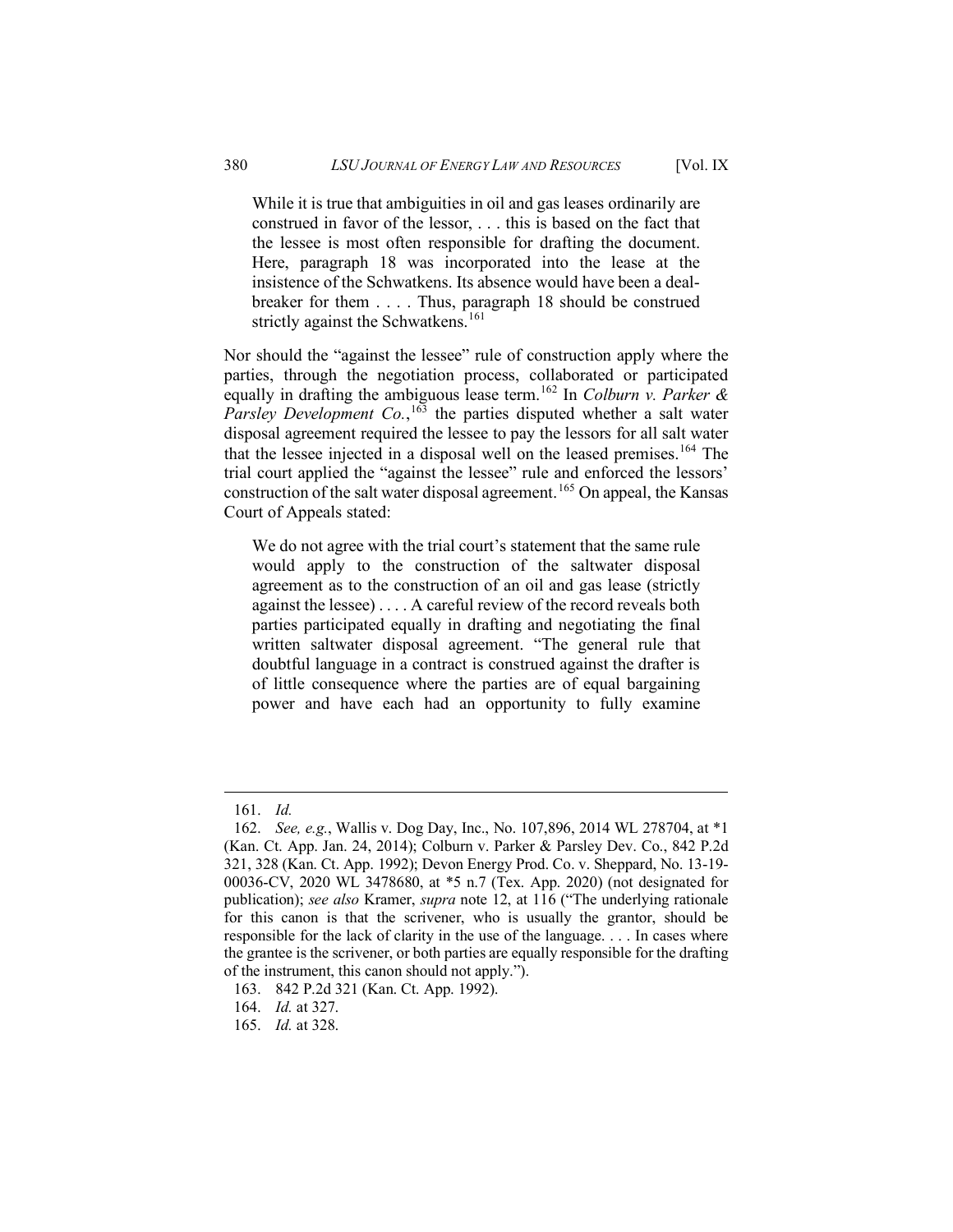proposed contract provisions before the contract is executed."[166](#page-37-0)

The court of appeals in *Colburn* emphasized that "[w]here an ambiguous contract is prepared jointly and equally by the parties, it will not be liberally or strictly construed against either party."<sup>[167](#page-37-1)</sup>

The "against the lessee" rule of construction is certainly *not* a blanket rule that a court should blindly apply in every case involving a dispute over the terms of an oil and gas lease. Like the *contra proferentem* doctrine, the "against the lessee" rule necessarily presumes that a court should construe an ambiguous term against the party who was actually responsible or culpable for the ambiguous language.<sup>[168](#page-37-2)</sup> If the lessee did not draft the ambiguous lease term, then the lessee was *not* actually responsible or culpable for the ambiguous language.<sup>[169](#page-37-3)</sup> Applying the "against the lessee" rule in such a situation would mean that the rule is simply a penal doctrine—a rule that punishes the lessee for the mere fact that the parties' oil and gas lease contains a term which a court deemed to be ambiguous. $170$ 

The "against the lessee" rule of construction serves little useful purpose when the lessee was not responsible or culpable for the ambiguous lease term.[171](#page-37-5) If the lessor drafted the ambiguous lease term, or even if the lessor and lessee participated equally in drafting the ambiguous term, then the ambiguous term was likely the product of negotiations between the parties—in other words, the lessor likely rejected a lessee-friendly lease form and entered into active negotiations with the lessee over the terms of the lease.<sup>[172](#page-37-6)</sup> In that event, the extrinsic evidence of their negotiation process—and not some artificial rule of lease construction—would be far

<span id="page-37-0"></span><sup>166.</sup> *Id.* (quoting Wood River Pipeline Co. v. Willbros Energy Servs. Co., 738 P.2d 866, 867–68 (Kan. 1987)).

<span id="page-37-1"></span><sup>167.</sup> *Id.* (quoting Crestview Bowl, Inc. v. Womer Constr. Co., 592 P.2d 74, 75 (Kan. 1979)).

<sup>168.</sup> *See supra* text accompanying note 32.

<sup>169.</sup> *See supra* text accompanying notes 52–57.

<span id="page-37-4"></span><span id="page-37-3"></span><span id="page-37-2"></span><sup>170.</sup> *See, e.g.*, Fischer, *supra* note 55, at 1017; *cf.* Dzien & Turner, *supra* note 41, at 1129 ("[It] seems inequitable to interpret an ambiguity against an insurer and in favor of coverage if the insured contributed to the ambiguity because of its participation in the drafting process.").

<sup>171.</sup> Fischer, *supra* note 55, at 1017.

<span id="page-37-6"></span><span id="page-37-5"></span><sup>172.</sup> *See supra* text accompanying notes 90–93. The *contra proferentem*  doctrine is a mandatory rule that the parties to a contract typically cannot disclaim. *See* Leib & Thel, *supra* note 41, at 790. However, where a lease is the product of extensive negotiations, a prudent lessee may wish to insist that the lease contain a provision stating that both the lessee and the lessor participated equally in drafting the lease.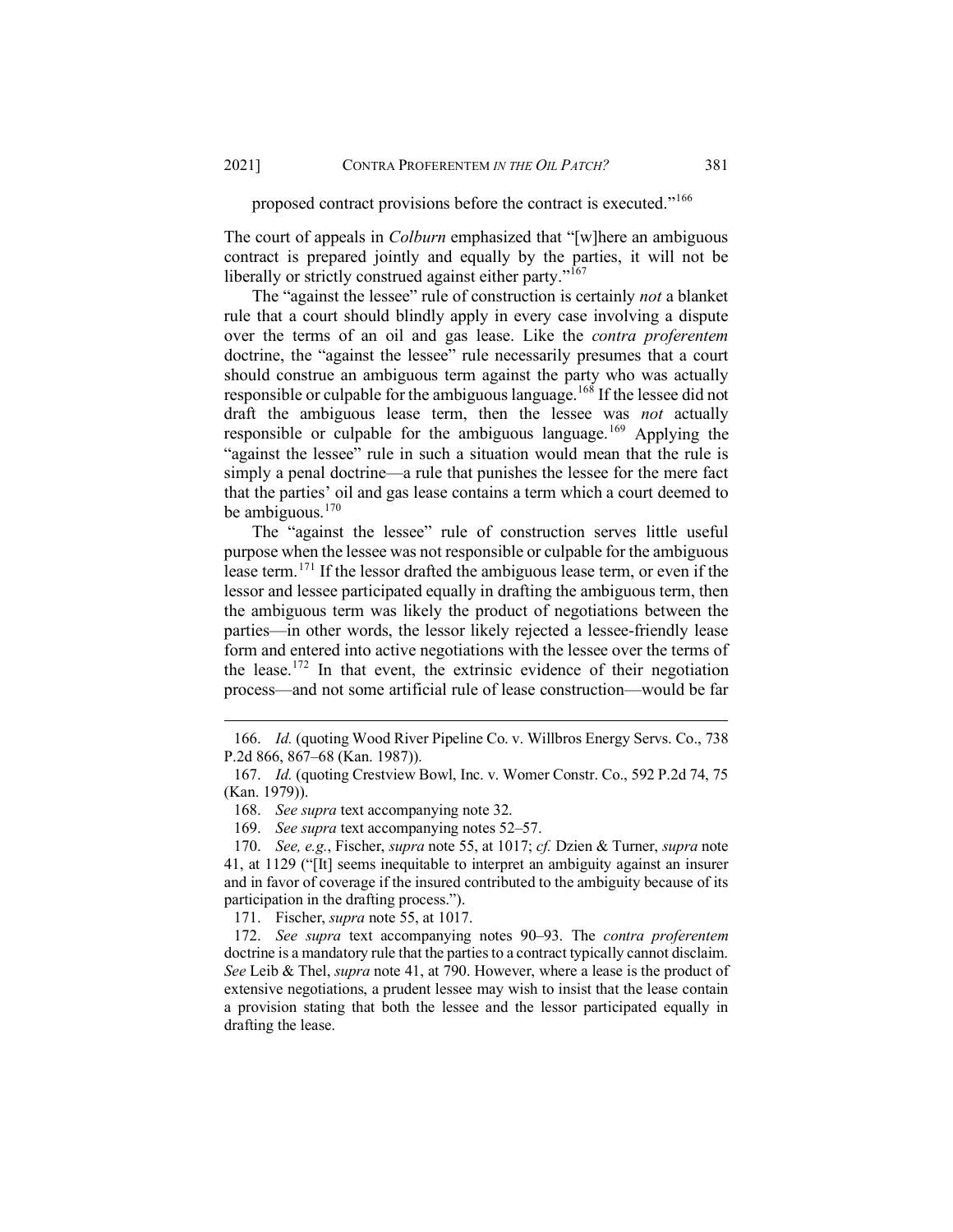more helpful in revealing what the parties intended the disputed lease language to mean. $173$ 

Regardless, a court should not apply the "against the lessee" rule of construction when the lessee did not draft—and was not otherwise responsible or culpable for—the ambiguous lease term.

# *C. The "Against the Lessee" Rule Should Not Apply if the Lessor is Sophisticated*

At its essence, the *contra proferentem* doctrine seeks to protect innocent parties who enter into form contracts or contracts of adhesion with little or no ability to negotiate any of the terms of those contracts.<sup>[174](#page-38-1)</sup> But especially in the oil and gas context, sophisticated parties, such as large companies or industry professionals, do not require the protection of the *contra proferentem* doctrine: they may, and generally do, hire counsel to assist them in negotiating the terms of their contracts.<sup>[175](#page-38-2)</sup> Consequently, many courts have ruled that the *contra proferentem* doctrine does not apply where all of the parties to a transaction are sophisticated and equally capable of negotiating favorable terms—whether or not they actually try to do so. $176$ 

Some courts have similarly concluded that the "against the lessee" rule does not apply to oil and gas leases with sophisticated lessors.<sup>[177](#page-38-4)</sup> An example is *Dorchester Minerals, LP v. Chesapeake Exploration, LLC*. [178](#page-38-5) The lessor in that case, Dorchester Minerals, was a publicly-traded entity with oil and gas interests in 25 states.<sup>[179](#page-38-6)</sup> Dorchester alleged that its lessee, Chesapeake, had failed to pay gas royalties consistently with the terms of the gas royalty clause in their leases. The parties offered competing interpretations of the gas royalty clause.[180](#page-38-7) Dorchester argued that the district court should construe the gas royalty clause in Dorchester's favor. The district court disagreed, holding that the "against the lessee" rule like the *contra proferentem* doctrine—does not apply where the lessee and

<span id="page-38-0"></span><sup>173.</sup> *See, e.g.*, BRUNER & O'CONNOR, *supra* note 43, at § 3:59.

<sup>174.</sup> *See supra* text accompanying notes 42–43.

<sup>175.</sup> *See supra* text accompanying notes 90–93.

<sup>176.</sup> *See supra* text accompanying notes 58–62.

<span id="page-38-5"></span><span id="page-38-4"></span><span id="page-38-3"></span><span id="page-38-2"></span><span id="page-38-1"></span><sup>177.</sup> *See, e.g.*, Dorchester Minerals, LP v. Chesapeake Expl., LLC, 215 F. Supp. 3d 746, 755 (E.D. Ark. 2016); Colburn v. Parker & Parsley Dev. Co., 842 P.2d 321, 328 (Kan. Ct. App. 1992).

<sup>178.</sup> 215 F. Supp. 3d 746 (E.D. Ark. 2016).

<span id="page-38-6"></span><sup>179.</sup> *Id.* at 749.

<span id="page-38-7"></span><sup>180.</sup> *Id.* at 748–49.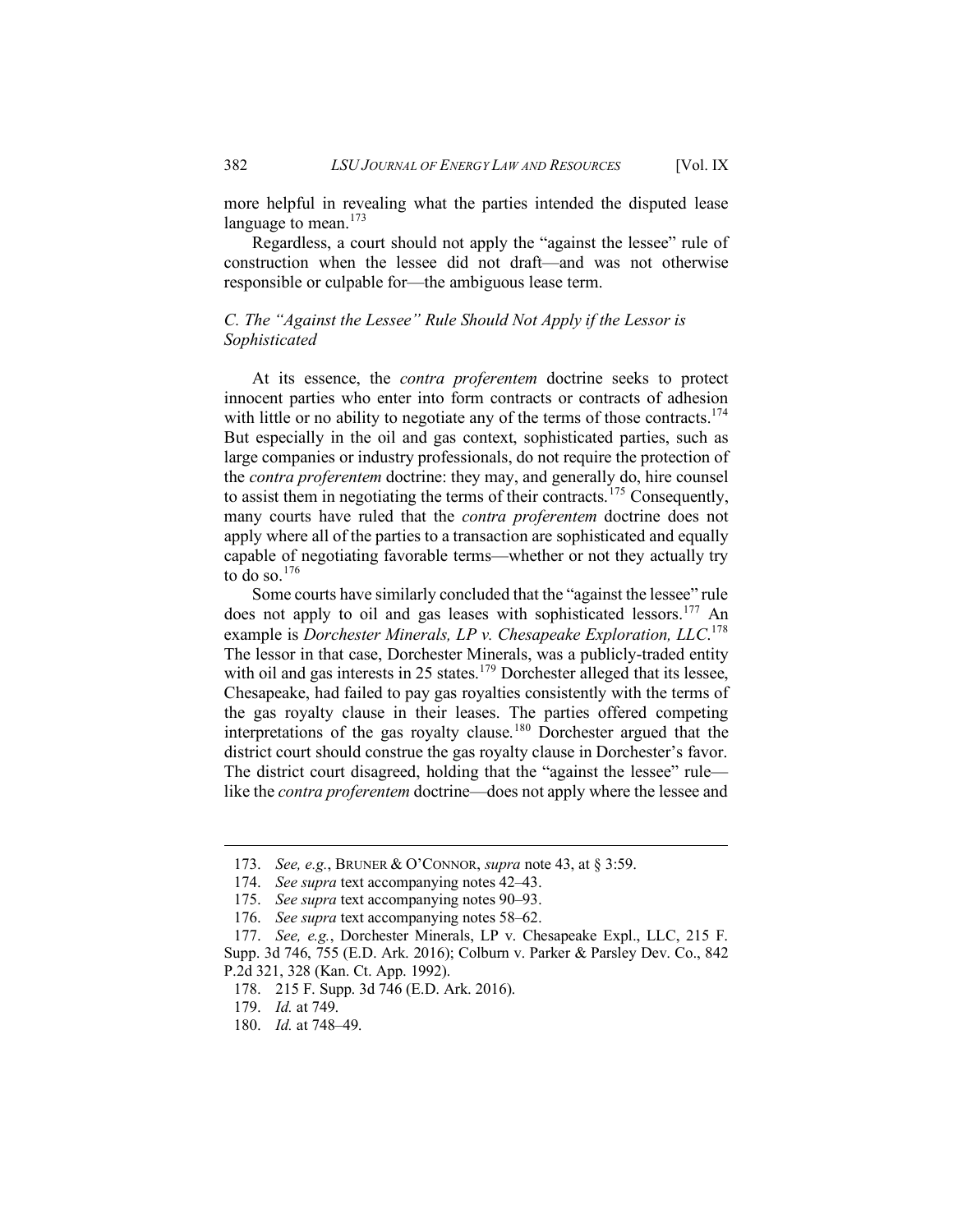lessor are "equal in bargaining power" and equally capable of negotiating favorable terms.<sup>[181](#page-39-0)</sup>

Other courts, such as the West Virginia Supreme Court in *Estate of Tawney*, have concluded that the "against the lessee" rule applies even in cases involving sophisticated lessors.<sup>[182](#page-39-1)</sup> The arguments they have offered for this conclusion have varied, but among other things, these courts have asserted (i) that even as to sophisticated lessors, the lessee bears the responsibility to ensure that its leases are unambiguous,<sup>[183](#page-39-2)</sup> (ii) that even sophisticated lessors are "often" at an "informational or technical disadvantage" on oil and gas matters,  $184$  and (iii) that the very existence of the "against the lessee" rule encourages oil and gas development by warning a lessee that it may lose a lease if it unreasonably construes the lease contrary to the interests of its lessors.<sup>[185](#page-39-4)</sup>

The courts that have declined to apply the "against the lessee" rule in favor of sophisticated lessors have the better side of the debate. If the "against the lessee" rule indeed rests on the same principles as the *contra proferentem* doctrine, then the "against the lessee" rule necessarily assumes that the drafter of an oil and gas lease is more culpable than the non-drafter for the consequences of any ambiguous language.<sup>[186](#page-39-5)</sup> This assumption is inapposite in cases involving sophisticated lessors.<sup>[187](#page-39-6)</sup> With sophisticated lessors, an oil and gas lease is typically not an adhesion contract or a "take it or leave it" transaction. Moreover, a court may fairly presume that sophisticated lessors are familiar with—or have access to information about—the meaning of any technical terms or other common oil and gas industry terms.<sup>[188](#page-39-7)</sup>

Whether the "against the lessee" rule of construction applies in favor of a sophisticated lessor may not, or at least should not, matter in many cases. If an oil and gas lease is unambiguous, then a court has no need to apply the "against the lessee" rule of construction—whether the lessor is

<sup>181.</sup> *Id.* at 755.

<span id="page-39-1"></span><span id="page-39-0"></span><sup>182.</sup> *See, e.g.*, N. Oil & Gas, Inc. v. Cont'l Res., Inc., No. CV 14-90-BLG-CSO, 2016 WL 3079692, at \*5 (D. Mont. May 31, 2016); Estate of Tawney v. Columbia Nat. Res., L.L.C., 633 S.E.2d 22, 29–30 (W. Va. 2006); Energy Dev. Corp. v. Moss, 591 S.E.2d 135, 144 (W. Va. 2003); *see also supra* text accompanying notes 102–03.

<span id="page-39-2"></span><sup>183.</sup> *See, e.g.*, *Estate of Tawney*, 633 S.E.2d at 29–30.

<span id="page-39-3"></span><sup>184.</sup> *Energy Dev. Corp.*, 591 S.E.2d at 144.

<span id="page-39-5"></span><span id="page-39-4"></span><sup>185.</sup> *See, e.g.*, *N. Oil & Gas, Inc.*, 2016 WL 3079692, at \*5.

<sup>186.</sup> *See supra* text accompanying note 32.

<span id="page-39-6"></span><sup>187.</sup> *See* Ostrager & Ichel, *supra* note 60, at 583.

<span id="page-39-7"></span><sup>188.</sup> *See* Pierce, *supra* note 17, at 391.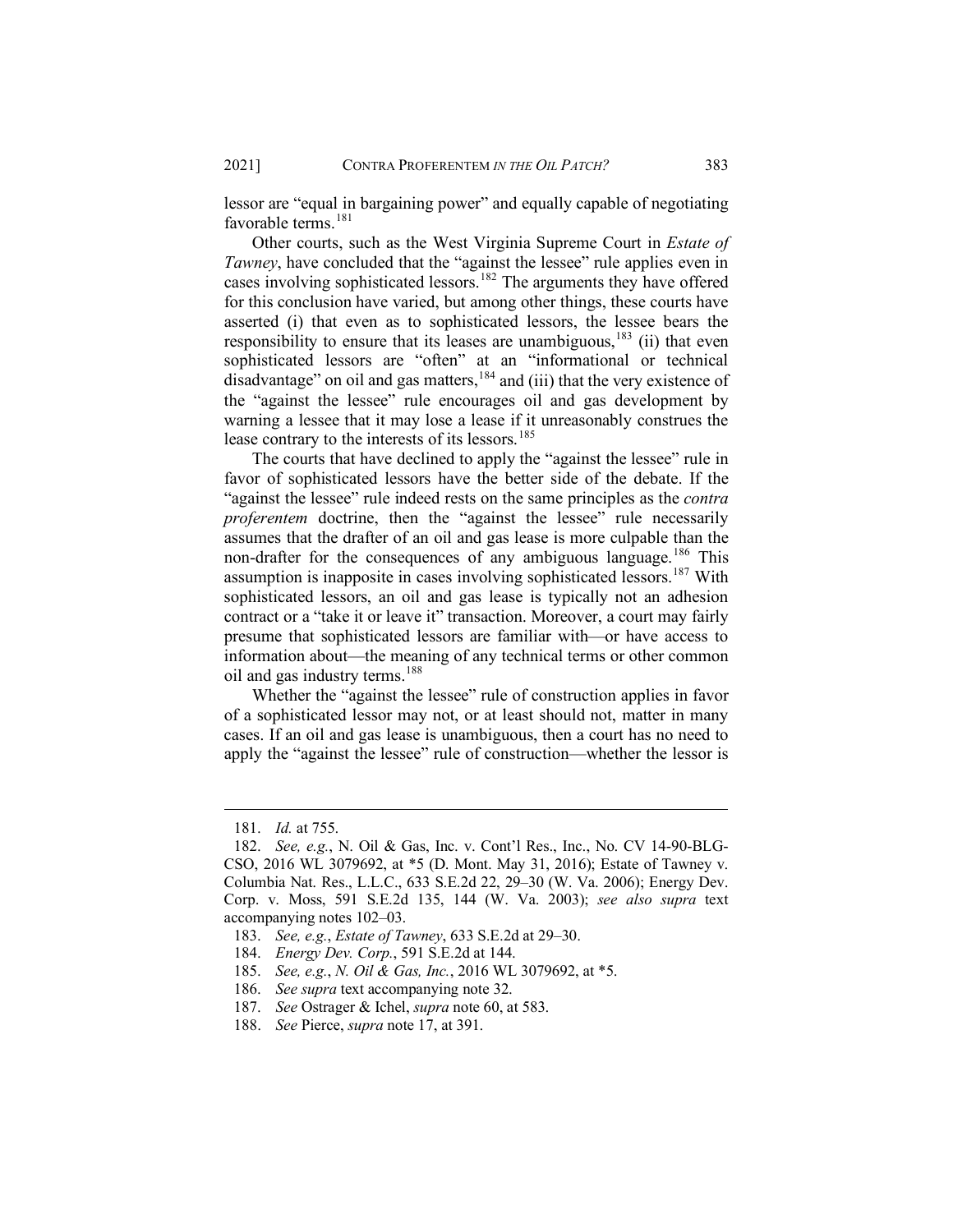sophisticated or not.<sup>[189](#page-40-0)</sup> If any disputed terms in the lease are oil and gas industry terms that have a common technical meaning, then a court may enforce those terms consistently with their common technical meaning.<sup>[190](#page-40-1)</sup> If, as is certainly possible in cases involving sophisticated lessors, the parties engaged in negotiations over the terms of the lease, then a court or a jury—may consider any extrinsic evidence of the parties' negotiations, or any extrinsic evidence of a course of dealing or a usage of trade, to determine the parties' contractual intent.<sup>[191](#page-40-2)</sup>

Even in those rare cases where it may matter, there is little justification for a court simply to declare, "Lessor wins." If a lessee and a sophisticated lessor dispute the meaning of a lease term that is truly ambiguous—i.e.*,* that is reasonably susceptible to two or more meanings—then a court need not use an artificial rule of construction to resolve the dispute. Instead, it may properly treat the dispute as a fact issue. Unlike an unsophisticated lessor or a typical non-drafting party under a contract of adhesion, a sophisticated lessor presumably at least read the provisions of its oil and gas lease before signing it. Consequently, a sophisticated lessor presumably is capable of speaking for itself at a trial on the merits.<sup>[192](#page-40-3)</sup> Both the lessee and the lessor may testify to their respective understanding of the disputed ambiguous term, and a jury or other fact finder may determine which of the two interpretations is the correct one.<sup>[193](#page-40-4)</sup>

<sup>189.</sup> *See supra* text accompanying notes 10–15.

<sup>190.</sup> *See supra* text accompanying note 17.

<span id="page-40-2"></span><span id="page-40-1"></span><span id="page-40-0"></span><sup>191.</sup> *See supra* text accompanying notes 20–23; *cf.* Miller, *supra* note 42, at 1865 ("Such proof would be relatively simple to show with respect to corporate insureds since businesses that seek insurance are generally either familiar with the usage of particular terms within the insurance world or may be charged with such knowledge because of their ability to bargain over terms.").

<sup>192.</sup> *See supra* text accompanying notes 91–93.

<span id="page-40-4"></span><span id="page-40-3"></span><sup>193.</sup> Courts in some states may instruct a jury on the *contra proferentem*  doctrine and advise it that it may, in its discretion, construe a contract against the drafter. *See* Leib & Thel, *supra* note 41, at 784. In those rare cases in which the "against the lessee" rule of construction actually applies, it would seem more appropriate for a court to apply the rule than a jury: if there is no extrinsic evidence or other evidence of the parties' contractual intent, then there is likely no issue of "fact" for a jury to resolve. Even in those cases in which a lessee and a sophisticated lessor dispute the meaning of an ambiguous lease, a court should not instruct the jury that it may construe the lease against the lessee. In a dispute between equally sophisticated parties, any such instruction would not serve the purpose of balancing any inequity in bargaining power; instead, any such instruction would only serve the improper purpose of tilting or nudging the jury in favor of one party over the other.